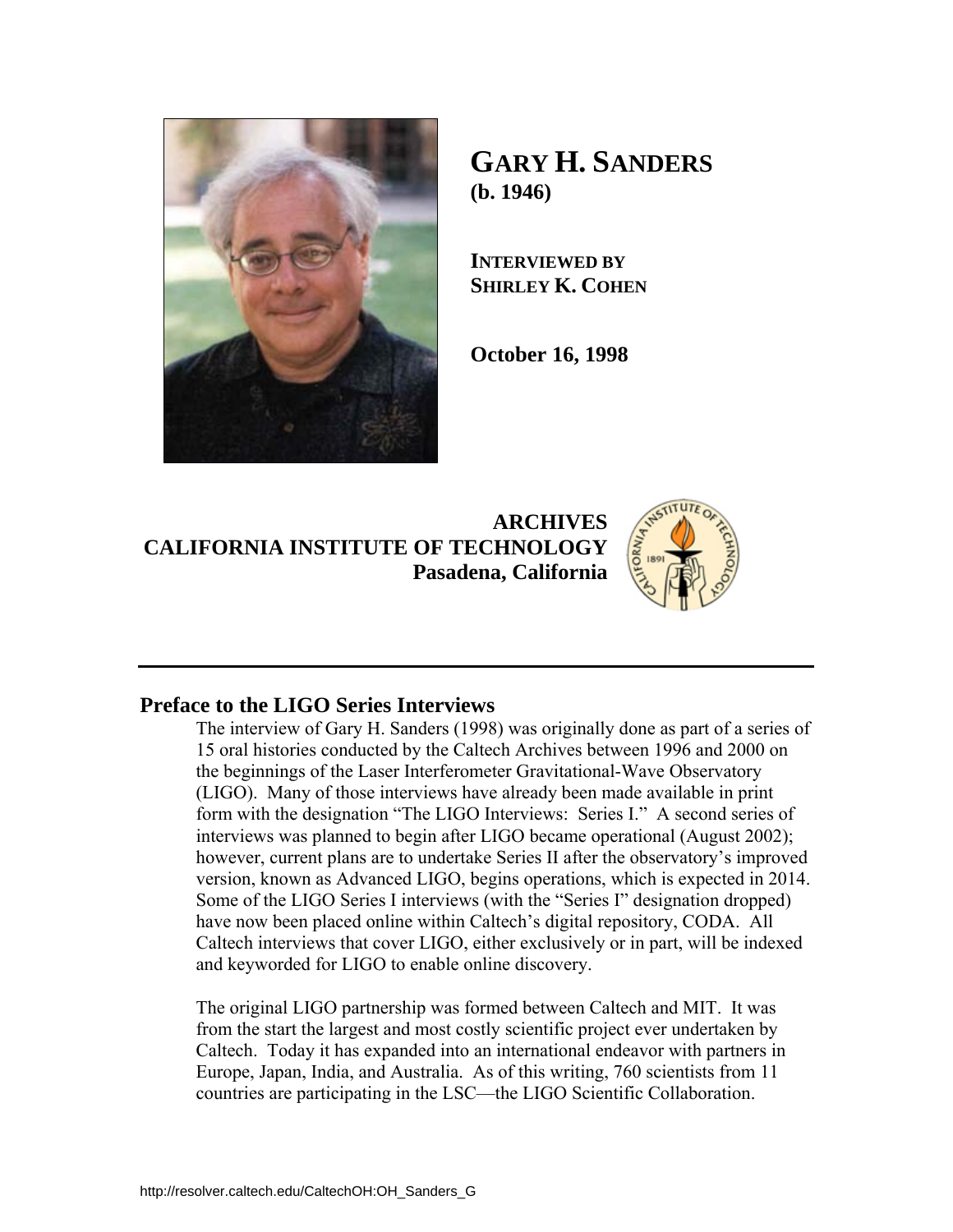### **Subject area**

Physics, astronomy, LIGO

### **Abstract**

Interview October 16, 1998, with Gary H. Sanders, then project manager for LIGO; currently (2010) project manager for the Thirty-Meter Telescope.

Recalls building cyclotron, Stuyvesant High School. Physics major, Columbia University (BA 1967): Mel Schwartz, Leon Lederman, Jack Steinberger, T. D. Lee; politically active. PhD, high-energy physics (MIT, 1971). Three years with Samuel C. C. Ting at DESY in Germany. Princeton postdoc with A. J. S. Smith. Brookhaven and Fermilab. Leaves for Los Alamos, 1978. To Brookhaven, 1984, kaon decay experiment.

Proposes neutrino experiment, Los Alamos. Meets Barry Barish, member DOE review committee. Discusses neutrino oscillation experiments. Involved with SSC [Superconducting Super Collider] in 1989 through Ting, who builds a detector for it. Troubles between Ting and Roy Schwitters, SSC director. Barish as co-leader of U.S. groups with Ting. Ting detector project falls through; Sanders and Barish pick it up. 1993, Congress cancels SSC. Barish returns to Caltech; Sanders to Los Alamos to GLAST [Gamma-ray Large Area Space Telescope]; investigates WWII human radiation experiments at Los Alamos.

Rochus (Robbie) Vogt removed as LIGO director, replaced by Barish (1994), who brings Sanders in as project manager. His first impressions of LIGO. Comments on Kip Thorne, Rainer Weiss, Vogt, and Ronald W. P. Drever. NSB review of LIGO, fall 1994. Many LIGO scientists left. Caltech as ideal LIGO venue.

Collaboration with foreign gravity-wave groups. Common data format. LIGO Scientific Collaboration. LIGO origins at Caltech in 1970s. Discusses need for openness in LIGO.

### **Administrative information**

#### **Access**

The interview is unrestricted.

### **Copyright**

 Copyright has been assigned to the California Institute of Technology © 2001, 2011. All requests for permission to publish or quote from the transcript must be submitted in writing to the Head of Archives and Special Collections.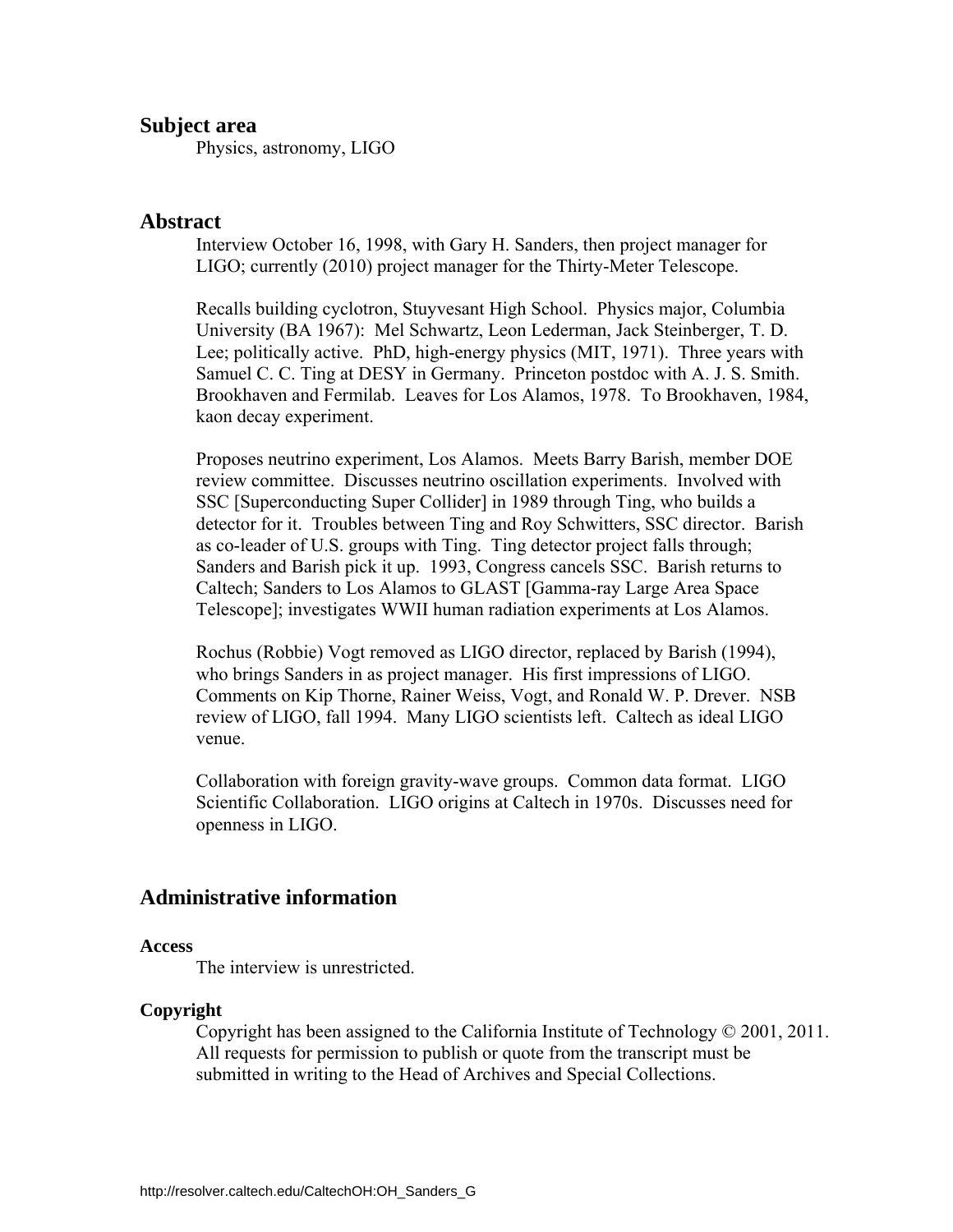### **Preferred citation**

 Sanders, Gary H. Interview by Shirley K. Cohen. Pasadena, California, October 16, 1998. Oral History Project, California Institute of Technology Archives. Retrieved [supply date of retrieval] from the World Wide Web: http://resolver.caltech.edu/CaltechOH:OH\_Sanders\_G

### **Contact information**

 Archives, California Institute of Technology Mail Code 015A-74 Pasadena, CA 91125 Phone: (626)395-2704 Fax: (626)395-4073 Email: archives@caltech.edu

Graphics and content © 2011 California Institute of Technology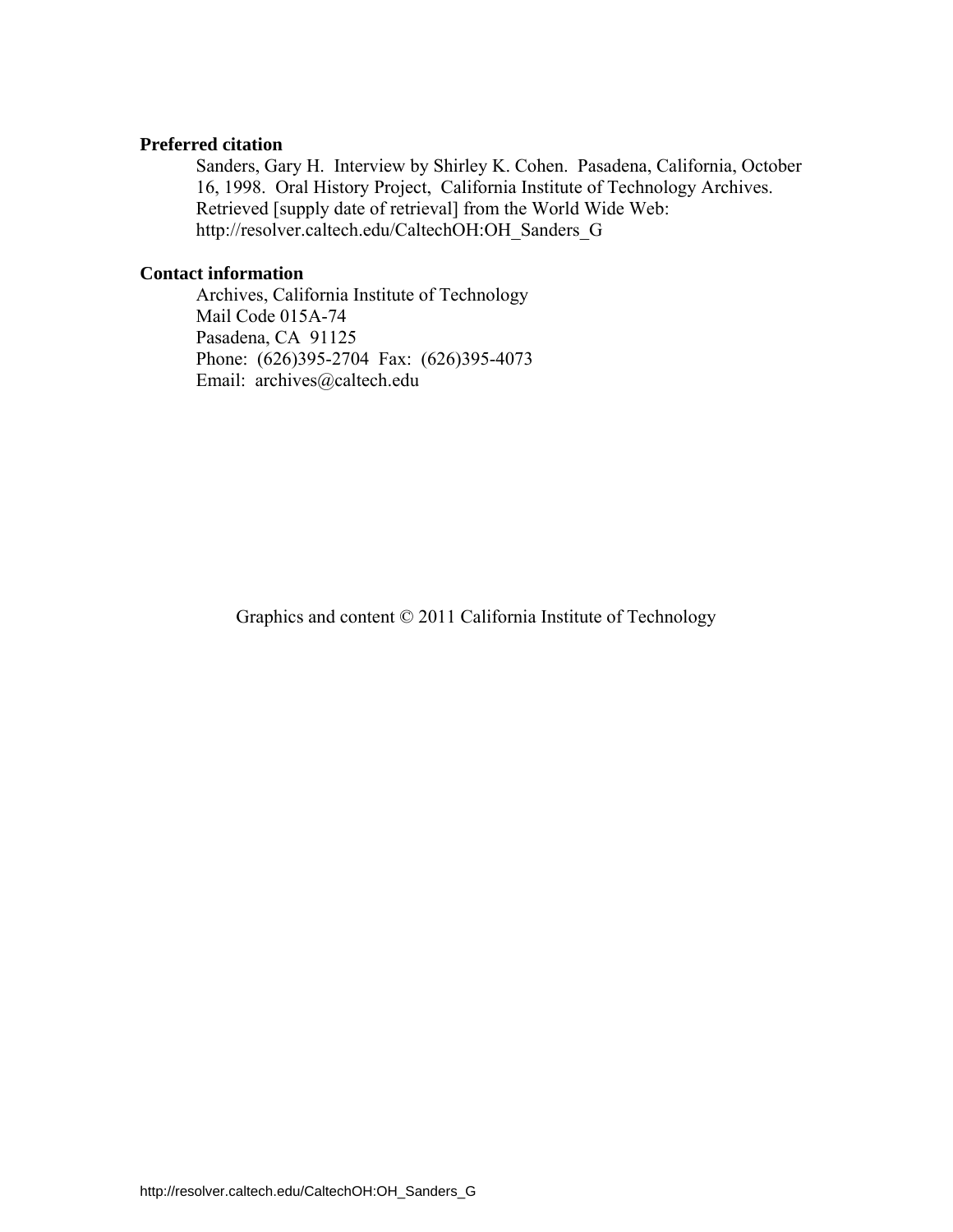## **CALIFORNIA INSTITUTE OF TECHNOLOGY ARCHIVES**

**ORAL HISTORY PROJECT**

# **INTERVIEW WITH GARY H. SANDERS**

## **BY SHIRLEY K. COHEN**

**PASADENA, CALIFORNIA**

**Copyright © 2001, 2011, by the California Institute of Technology**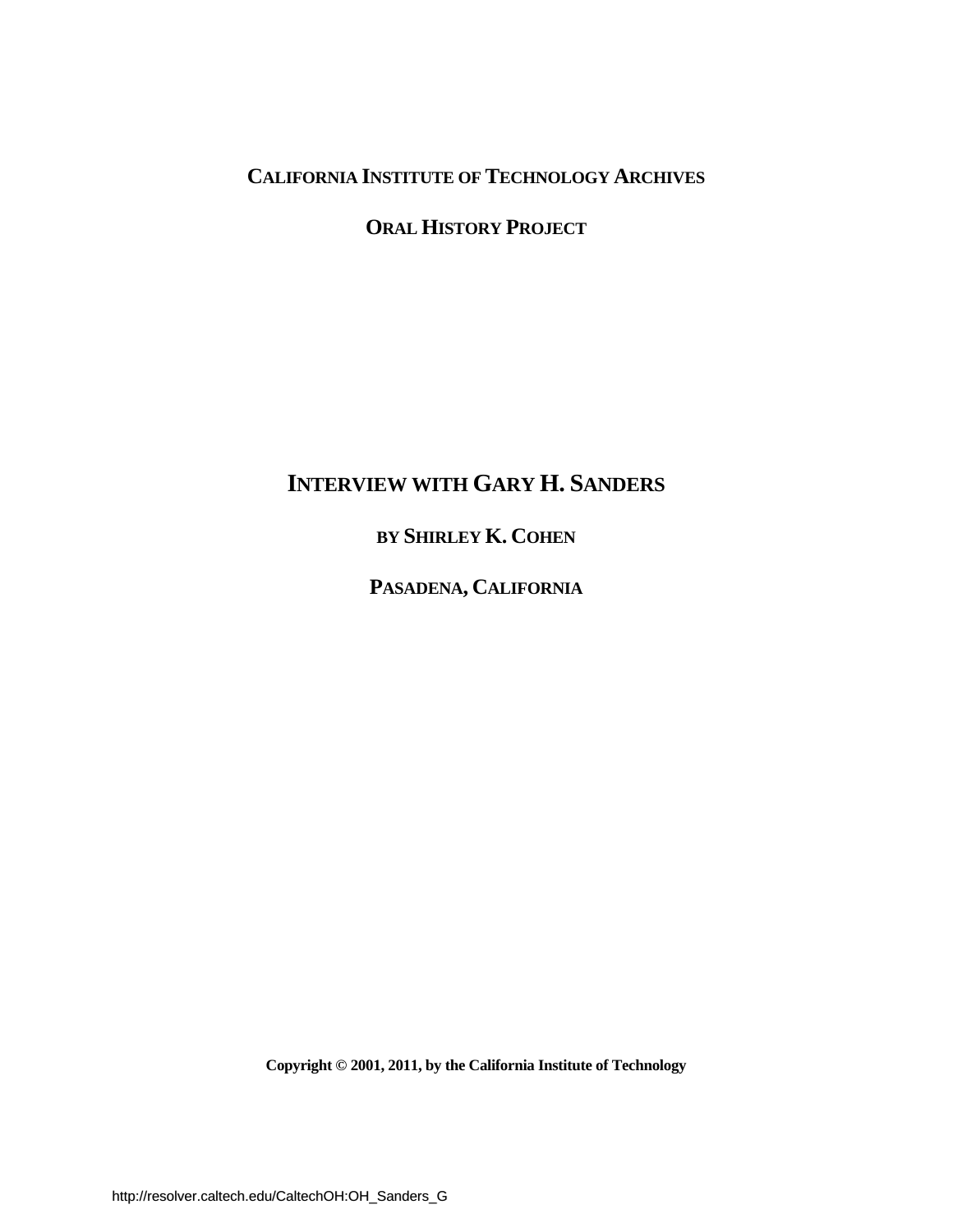### **TABLE OF CONTENTS**

### **INTERVIEW WITH GARY H. SANDERS**

Early years in New York City. Stuyvesant High School and cyclotron project. Columbia [University. Majors in physics; department includes M. Schwartz, L. Lederman, J. Steinberger,](#page-6-0)  and T. D. Lee. Graduates 1967.

[Graduate school at MIT with S. C. C. Ting. Works with Ting at DESY in Hamburg, Germany,](#page-9-0)  for three years, testing validity of quantum electrodynamics and measuring photoproduction of vector meson.

[Returns to US, goes to Princeton as a postdoc, with A. J. S. Smith. Contrast between Princeton](#page-14-0)  and MIT. Travels to Fermilab. Leaves Princeton in 1978 for Los Alamos. At Los Alamos, looks for lepton-number-violating decays of muons.

Begins traveling again in 1984. To Brookhaven for rare kaon decay experiment. Proposes [underground neutrino experiment at Los Alamos. Meets B. Barish, who is on the DOE \[Dept. of](#page-17-0)  Energy] review committee. Comments on various neutrino oscillation experiments.

1989: Becomes involved with SSC [Superconducting Super Collider] via S. Ting, who is at [CERN building a detector for the SSC. Brings Los Alamos into that project. Helps in writing](#page-20-0)  proposal for Ting's detector. Troubles between Ting and R. Schwitters, director of SSC. B. Barish brought in as co-leader with Ting, to head U.S. groups. Detector project falls through. Sanders and Barish pick up the pieces. Builds detector, together with Barish, in the early 90s; commuting to Dallas from Santa Fe. 1993, Congress cancels SSC.

24-26

Barish returns to Caltech; Sanders returns to Los Alamos, to GLAST [Gamma-ray Large Area [Space Telescope\] project. End of 1993, investigates WWII human radiation experiments at Los](#page-29-0)  Alamos. Meanwhile, R. Vogt is removed as director of LIGO and B. Barish replaces him. Brings in Sanders in 1994.

26-34

[Moves to Pasadena, thence to Laguna Beach. First impressions of LIGO project just after Barish](#page-31-0)  took it over. Comments on K. Thorne and R. Weiss. "Battered" state of original members of the project. Comments on R. Vogt and R. Drever.

#### 1-4

4-9

### 9-12

### 12-15

15-24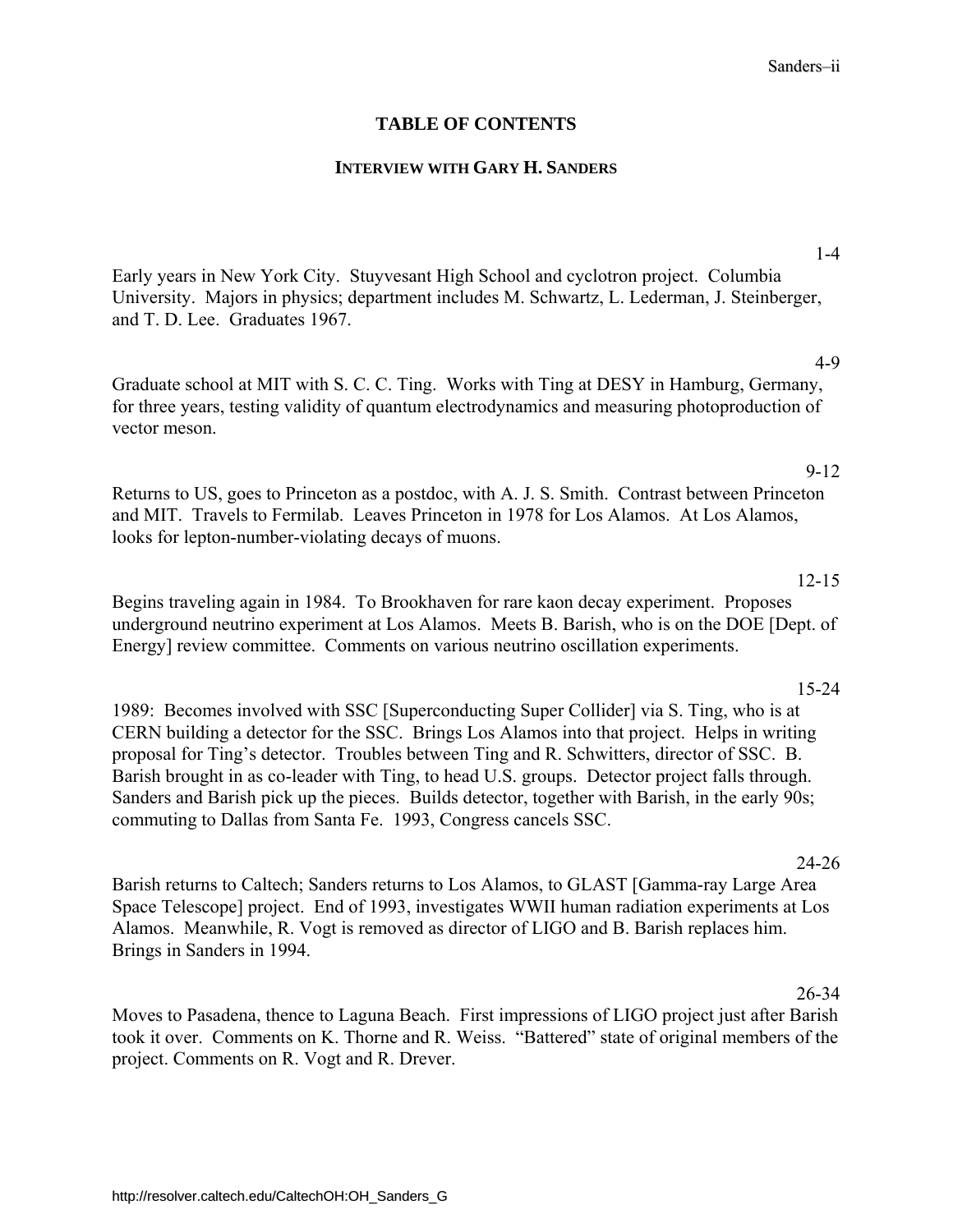#### 34-39

[Successful National Science Board review of LIGO in fall 1994. Involvement of N. Lane.](#page-39-0)  Comments on scientists who left the project. Caltech as ideal venue for LIGO. Proposed schedule for LIGO. Comments on expert engineers on project.

#### 39-44

Collaboration with foreign gravitational-wave groups. Development of common format for data [analysis. Ligo Scientific Collaboration. Origins of LIGO at Caltech in the 1970s. Comments on](#page-44-0)  new Caltech president D. Baltimore's interest in LIGO. Comments on the need for openness about the project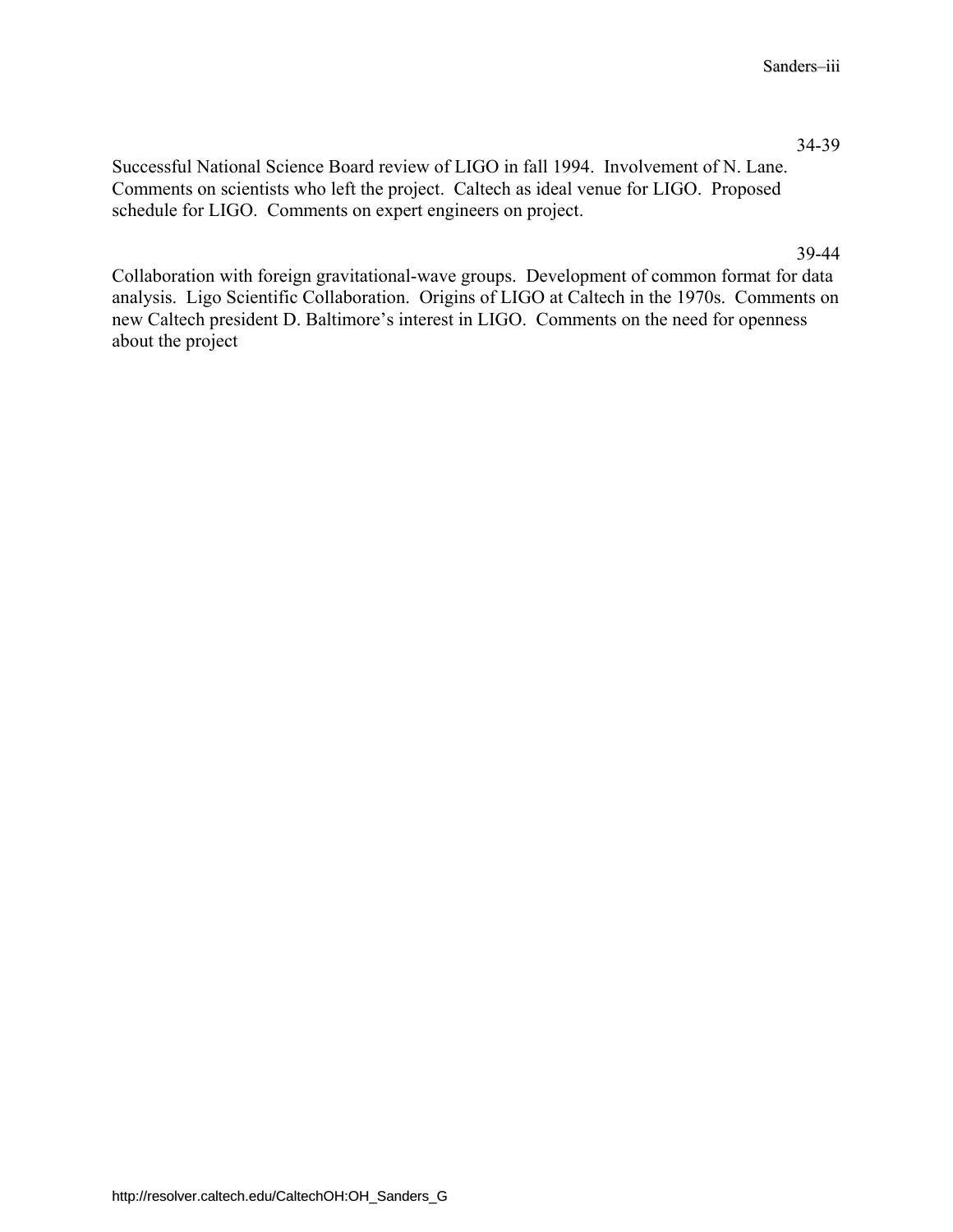# <span id="page-6-0"></span>**CALIFORNIA INSTITUTE OF TECHNOLOGY ARCHIVES ORAL HISTORY PROJECT**

**Interview with Gary H. Sanders by Shirley K. Cohen** Pasadena, California **December 16, 1998 October 16, 1998** 

### **Begin Tape 1, Side 1**

COHEN:Good afternoon, Dr. Sanders. Let's start with your telling us a little bit about your family background—how you got into science.

SANDERS: I grew up in New York City. My parents were the children of Jewish immigrants; their fathers and mothers had come to this country at the turn of the century. My father worked in a publishing house, doing administrative work, and my mother was a homemaker. They were people who were very intent on and supportive of education, so it certainly was an environment that stimulated education. But you asked how I became interested in science. I never wasn't interested in science. I still don't understand what it is that makes me, or makes someone, a scientist. My mother once showed me, when I already had a doctor's degree, a paragraph that I wrote in third grade, which said that I wanted to grow up and be an experimental elementaryparticle physicist.

COHEN: Wow!

SANDERS: I was eight years old then—that would have been in 1954.

COHEN: That was before Sputnik.

SANDERS: Sputnik was in October of '57. I don't recall [writing] that, but it was clearly a very well-formed idea. I do know that ever since then, I've always been interested in particle physics. Not in the mathematics of particle physics; I think it was a psychological thing—I think it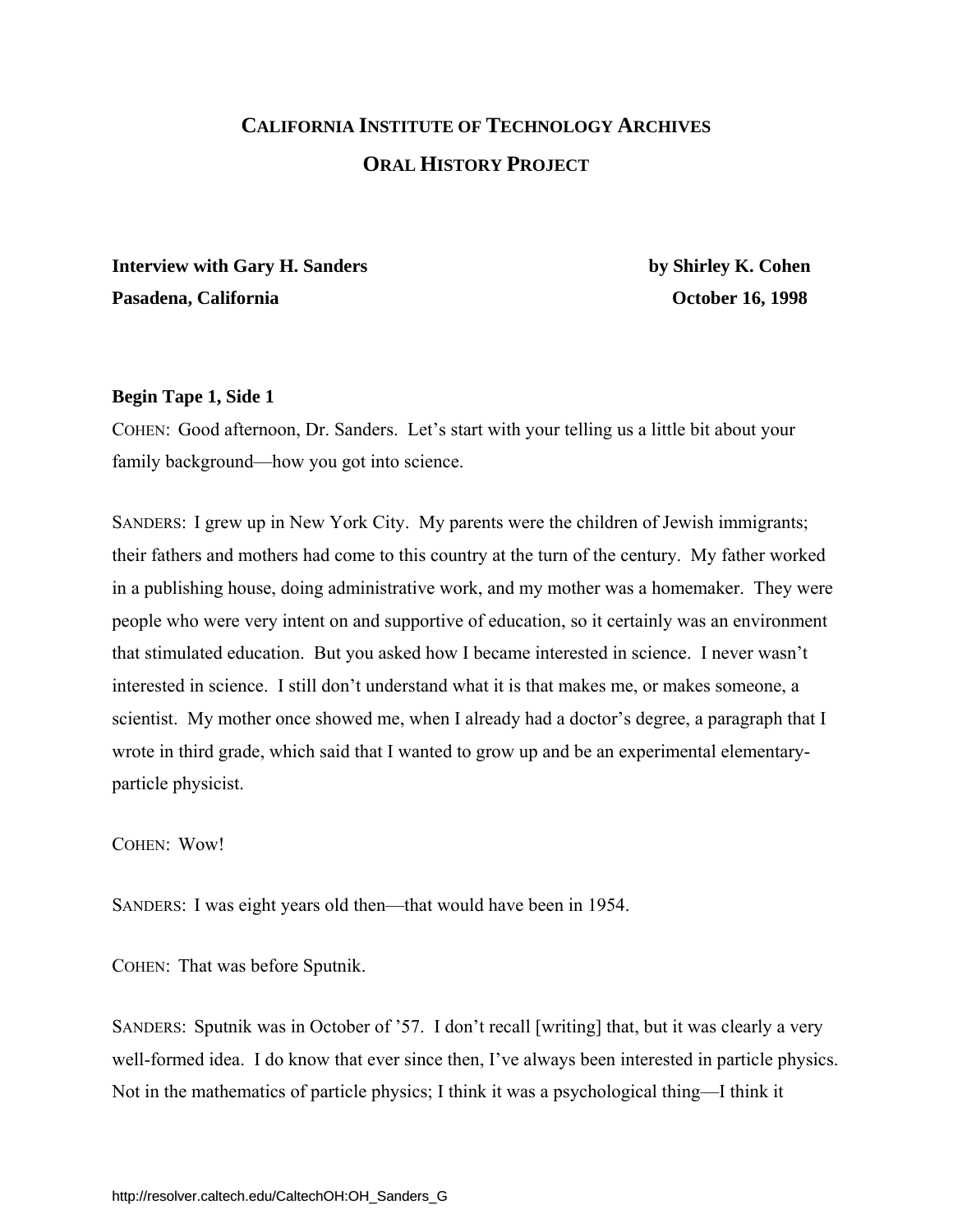attracted me in a psychological way. Probably I would need a psychologist to understand the image.

COHEN: Where did you go to school in New York City?

SANDERS: I went to the public school system in Brooklyn. But I went to a science high school— Stuyvesant High School, in Manhattan. There were several of those high schools. You took a test in order to get in. Stuyvesant was a marvelous environment. There was nothing good about the building; it was a ratty old building. But it had an incredible faculty and a very bright bunch of students. It was just a wonderful environment to be in. That was also the first time I got involved with a scientific project. And here I am coming to talk to you about LIGO [Laser Interferometer Gravitational-Wave Observatory]—another interesting project that happened years later.

When I went to Stuyvesant, in 1961, a group of students was organized by a faculty member there named Alfred Bender, to build a cyclotron. It was a little group—six or seven or eight students—and we mostly, during the years I was there, built a cyclotron. There was a design when I got there. We would come to school at 6:00 or 6:30 in the morning, before classes, and work for a few hours in the lab, winding magnet coils, or building a piece of electronics, or stacking lead bricks for shielding around the thing—or machining in the machine shop, making "dees" or making the vacuum chamber for the cyclotron. By the time I left, the system was mostly together and parts of it were working. That was a multiyear, large science project for a high school student. It was called the Cyclotron Club, or Cyclotron Committee, and it was my central activity in high school. And I guess ever since then I've built experiments and done the science with them. I didn't get to do the science—the alpha-particle production—with that cyclotron, because I graduated and went on to other things. But I was reminded three or four years ago—after my mother died a few years ago, there was a set of papers she kept for me—and I noticed, in a picture in my high school yearbook, that I was the chairman of that committee. I thought of this when I was coming in for this interview. I suddenly realized that very often a lot of you is what you are when you are young. So there I was in high school, and I was already kind of a project manager. Although what I remember doing was building a magnetic field and measuring instruments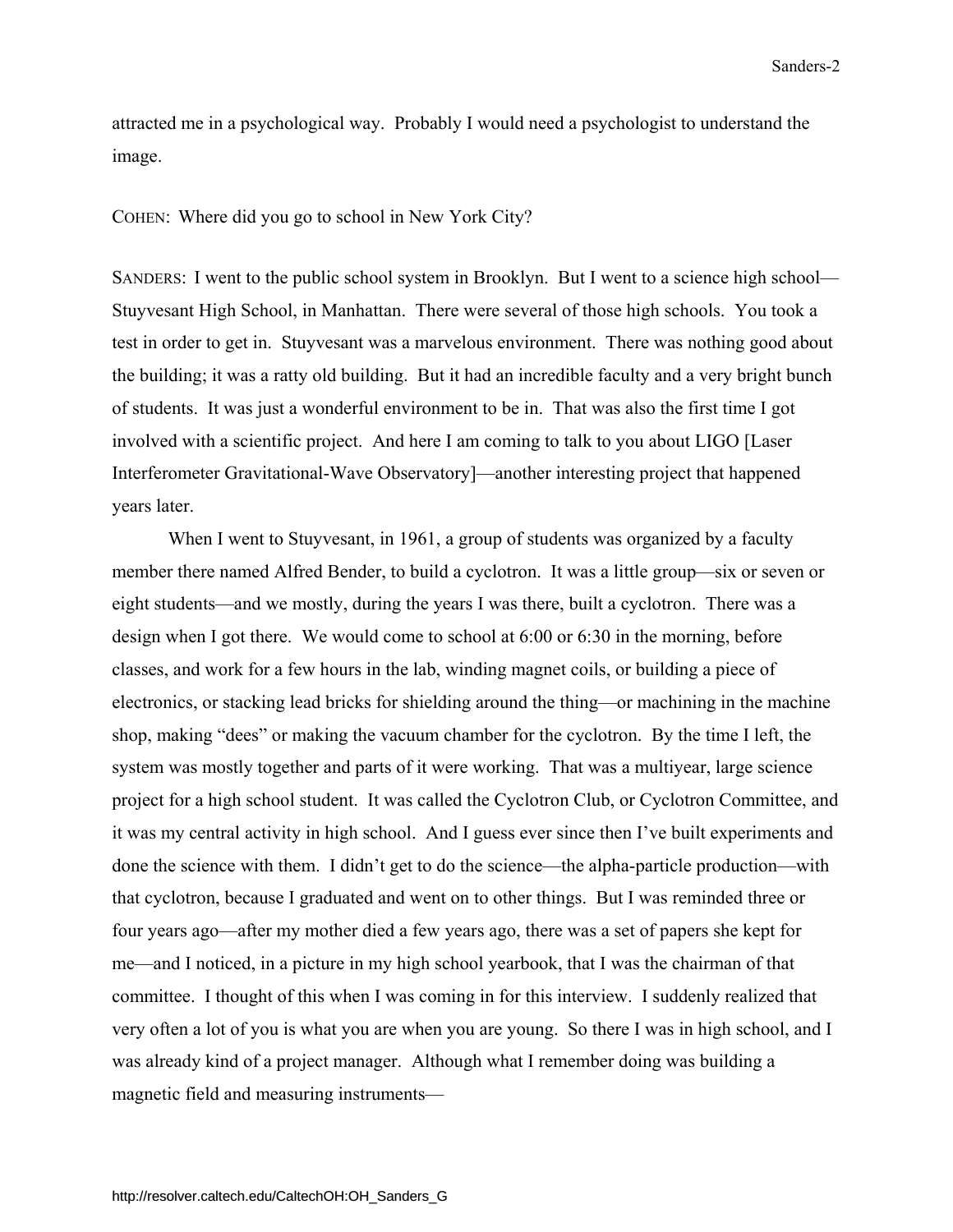COHEN: So you don't remember being the manager?

SANDERS: —and building a particle detector. But there I was—I saw in the yearbook that I was chairman. So whatever made me end up in that role must have something to do with me as a person. It's just an intriguing thought that came to me as I was thinking about this interview.

COHEN: Well, one has opportunities when one is at a certain place—I mean, you were in New York and you went to this science high school.

SANDERS: Right. If I had grown up somewhere else, in Kansas or some small town, I would have—

COHEN: Well, you would have had a chemistry set.

SANDERS: That's right.

COHEN: Probably. So then you went to what college?

SANDERS: I went to Columbia University as an undergraduate. I stayed in New York City and lived on the campus up there. I was a physics major and also took a lot of mathematics courses. I enjoyed that. I worked very hard. I was also involved in political activities. That was the height of [student political] activity in the 1960s. So I worked in the Congress of Racial Equality and the Students for a Democratic Society and civil rights and anti-Vietnam War things. But I ended up getting a physics degree there. That was a very good Physics Department. Mel Schwartz and Leon Lederman and Jack Steinberger and T. D. Lee were really quite an outstanding group of people to take classes with. I remember taking the Feynman course from Mel Schwartz; it was quite an experience.

COHEN: Al Schwartz?

SANDERS: Mel Schwartz, who later won the Nobel Prize [1988] for a two-neutrino experiment, along with others from Columbia [Leon Lederman and Jack Steinberger]. He was an inspiring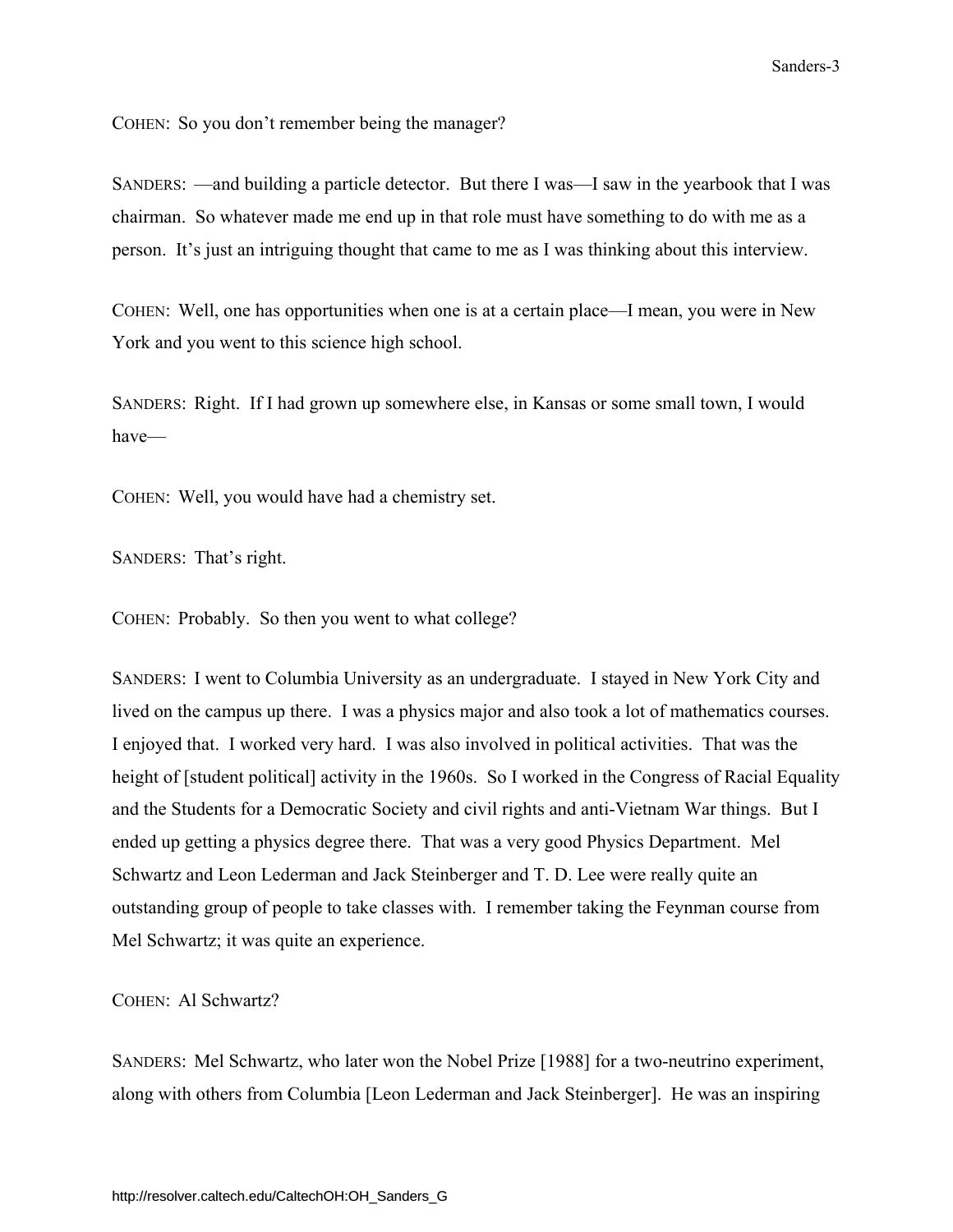<span id="page-9-0"></span>teacher. They were all good teachers, and they worked us very hard. I graduated in '67 and went to MIT to take a doctor's degree. And then I knew I wanted to be a particle physicist once again.

COHEN: Were these big machines working already at that time?

SANDERS: Brookhaven [National Laboratory] was out on Long Island—not far—and they had the Cosmotron, and by the time I graduated they were running the Alternating Gradient Synchrotron. Then there was another machine, the Princeton-Penn Accelerator—PPA. While I was at Columbia, we got news of important experiments—the omega-minus hyperon, in February of 1964. That had a big impact on us. I remember Mel Schwartz walking into class and giving us a report on the announcement that that thing had been seen.

COHEN: What is that?

SANDERS: The omega-minus. It completed one of the quark groups—the multiplet of particles and it confirmed some of the thoughts of [Murray] Gell-Mann and others. So that was an event I remember as an undergraduate.

 So when I went to MIT, I wanted to go into high-energy physics. I had actually been called up by Sam [Samuel C. C.] Ting, who had just gone there.

COHEN: He won a Nobel Prize, too.

SANDERS: He won the Nobel Prize, too [1976]. He had just moved to MIT from Columbia, but I didn't know him. I had never taken a class from him. He had been a young faculty member at Columbia, and he had just taken a tenured position at MIT, and he was looking for students. So he called me one day and asked me to come up to MIT. I remember flying up in a blizzard. I met him, and he gave me a homework assignment to write a paper on vector dominance theory.

COHEN: To see if he really wanted you?

SANDERS: Right.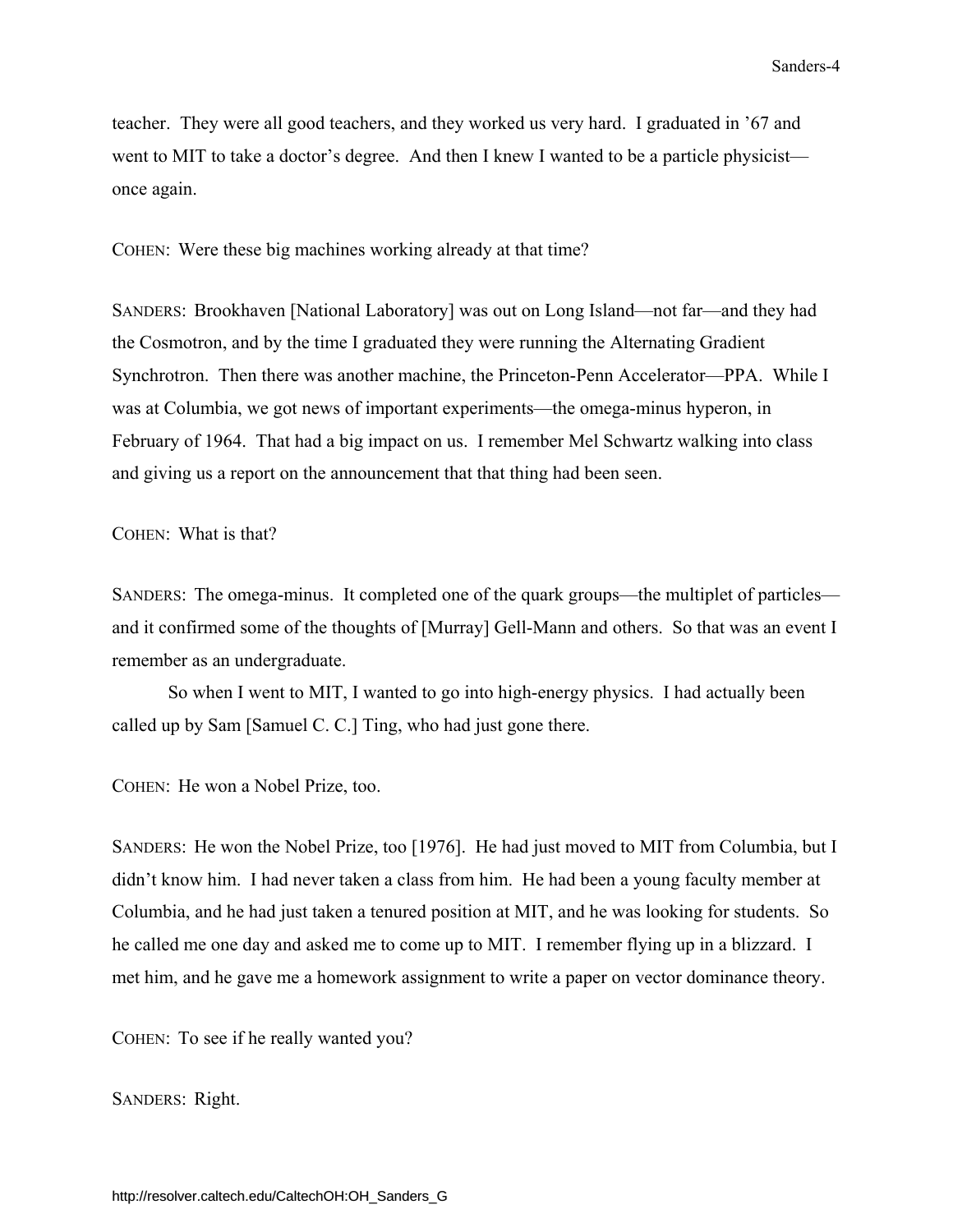COHEN: I see. That was a rather unorthodox way of getting students, wasn't it?

SANDERS: Well, he knew a little bit about me, I guess, from my records and from talking to people at Columbia, but he was testing me. And he was someone who would test people. I was supposed to give him this paper when I showed up at school a month or so later. So I gave it to him, and he accepted me as a student.

COHEN: So you had already been admitted to MIT, then?

SANDERS: I had already been admitted to MIT, that's right. I had been admitted, and he was looking through the folders of incoming graduate students and picked me out to give me this homework assignment to see whether I got past his scrutiny.

 In your outline, you ask about people or events that had a significant influence on my career.

COHEN: That's right.

SANDERS: I had already chosen a career, but he certainly influenced the development of that career. So, then I showed up, and almost the first day I was there he said, "You know, at MIT, to get a PhD you don't actually have to take any courses. You don't really have to stay here at MIT. You can come with me and my group to Germany, where we're building an experiment." The department at the time was a little wary of someone going off that far away right away without taking courses. And in fact they had a requirement that you had to take a qualifying exam—or a general exam, as they called it. So I stayed at MIT for a year and did some work in the lab and took some courses, but I passed my general exam at the end of my *last* year. At the end of the academic year, I got on an airplane and went to Germany, where I spent the next two and a half years. So my graduate-student career was three and a half years, and I was almost never at MIT again.

COHEN: So you got off the East Coast, but not to go west.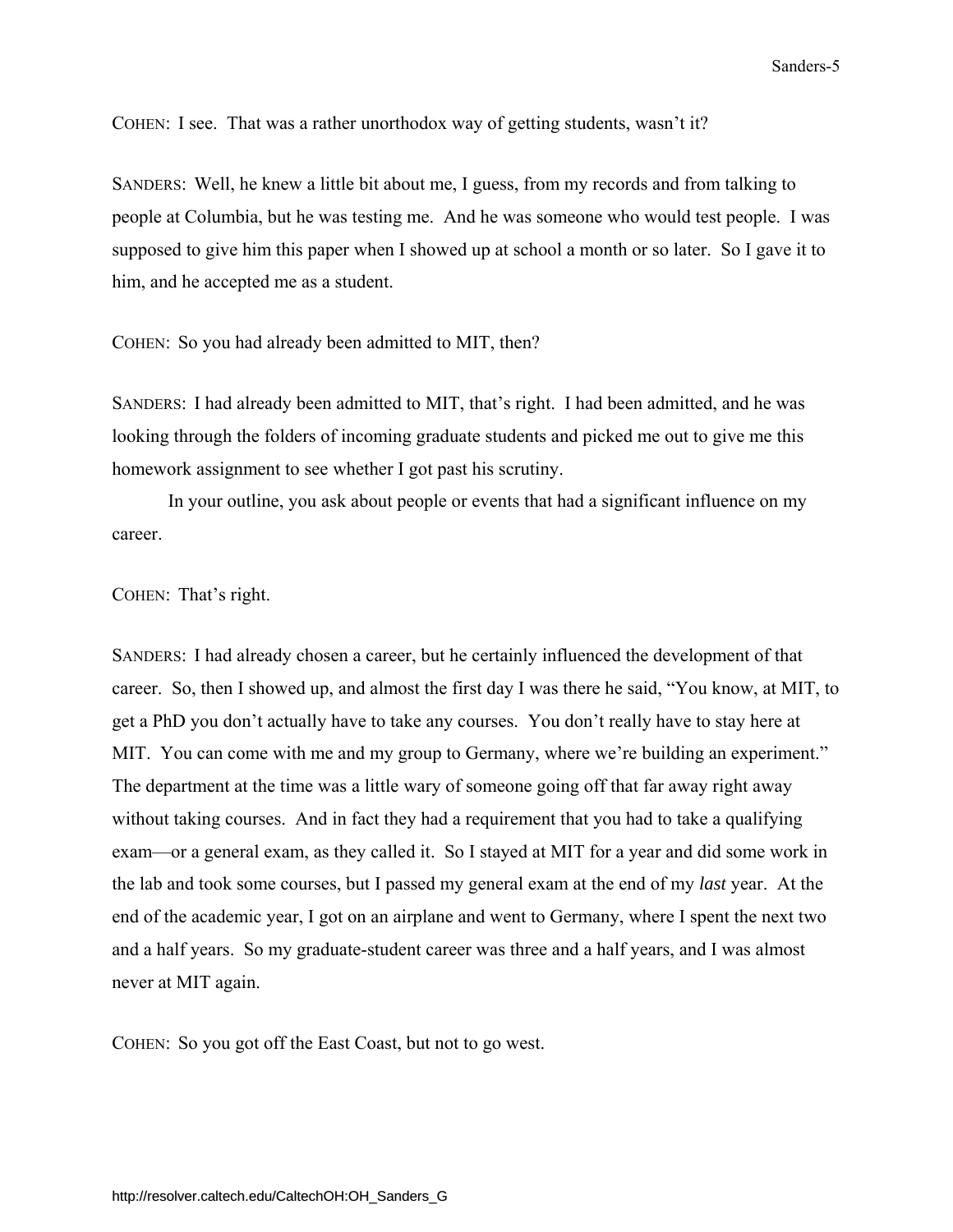SANDERS: Not to go west, that's right. So I lived in Europe for about three years, a good part of which I was a graduate student and worked with Ting on an experiment.

COHEN: Was that a self-enclosed world, or did you really get to see some of Europe?

SANDERS: That's an excellent question. I felt it was a self-enclosed world. We worked at DESY [Deutsches Elektronen-Synchrotron], the German national lab in Hamburg, on the outskirts of the city. It was very far to the north. The days were very long in the summer and very short in the winter, but the winter always seemed longer. And it rained, sometimes for thirty days—not heavily but persistently. And we worked day and night. We had a group meeting at 9:30 every morning—there were fifteen of us in the group—and another at 3:00 in the afternoon.

COHEN: Were there any Germans in this group?

SANDERS: Oh, yes, about half the group. And we had another meeting at 9:00 at night. Three meetings a day, seven days a week. And it was a very rigorous time; we just worked like crazy. We ran our experiment on the accelerator for probably six months out of the year. So we worked shifts around the clock. I think the first six months I was in Germany I worked the midnight-toeight-in-the-morning shift.

COHEN: Now, how many people were there like you—graduate students? I gather Ting was there also.

SANDERS: Ting was there most of the time—to the dismay of his chairman, who wanted him to teach. In the group of fifteen or so, we had two or three graduate students—two from MIT and a couple from German universities, whose thesis advisor wasn't Ting but they were under his supervision. So it was a small group by today's standards in high-energy physics. But I learned a lot about how to work very hard and how to check very carefully everything we did and how to plan very carefully. Ting said to me early on, "You'll get a degree in about three and a half years. You will work. MIT students take five and a half years, on average, before they get a degree. You'll do five and a half years' worth of work. The reason you should get out in three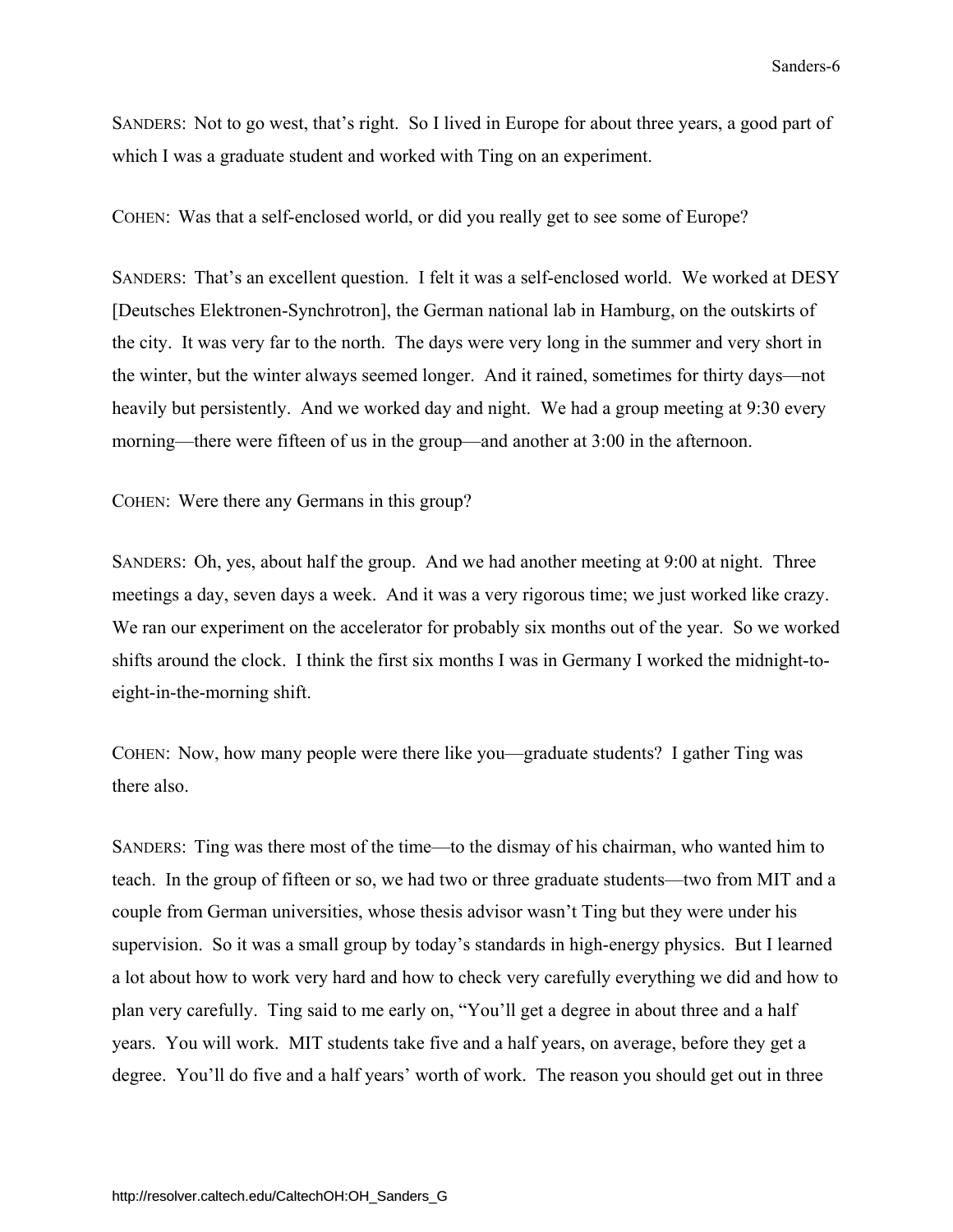and a half years is that if you're ambitious you don't want to take too long, because your ambition burns out."

COHEN: Burns out not because of the work but because of the time?

SANDERS: Because it would take so long that you'd lose touch with whatever your goals were, or you'd get distracted. Another way to say it is that if you take too long, it means you *are* distracted—you're not goal-oriented, you're not teleological.

COHEN: So did you get any time off to go visit your family?

SANDERS: Oh, now and then it happened, but very seldom, if you look at the interval of time. It was really a very hardworking environment. That's not so different in fact, in spite of Ting's reputation, from how hard a lot of graduate students work.

COHEN: But you were in an alien atmosphere.

SANDERS: I did feel as if I were on another planet. I went to Germany not speaking any German. But I was pretty good in those days at picking up languages, so six months later I was freely conversing. Terrible in terms of reading German, and I couldn't write in German, because I couldn't construct the grammar formally. I was learning it the way a baby learns it: I learned it by the ear. And I was there long enough that I began to think and daydream in German. At some point, you suddenly have the feeling "My God, I'm not thinking in English anymore!" That's an interesting feeling. Over the years, I've learned that if you go to a lab like CERN [the European Organization for Nuclear Research], in Geneva, or DESY, what you do every day is the same as what you do at Fermilab, say, or at SLAC [Stanford Linear Accelerator], up in Palo Alto. The language is different, but you end up just getting totally immersed inside the gates of the lab or out on the experimental floor. It really doesn't matter where you are. So I had this period of several years of immersion.

COHEN: Did you see anything else of Europe?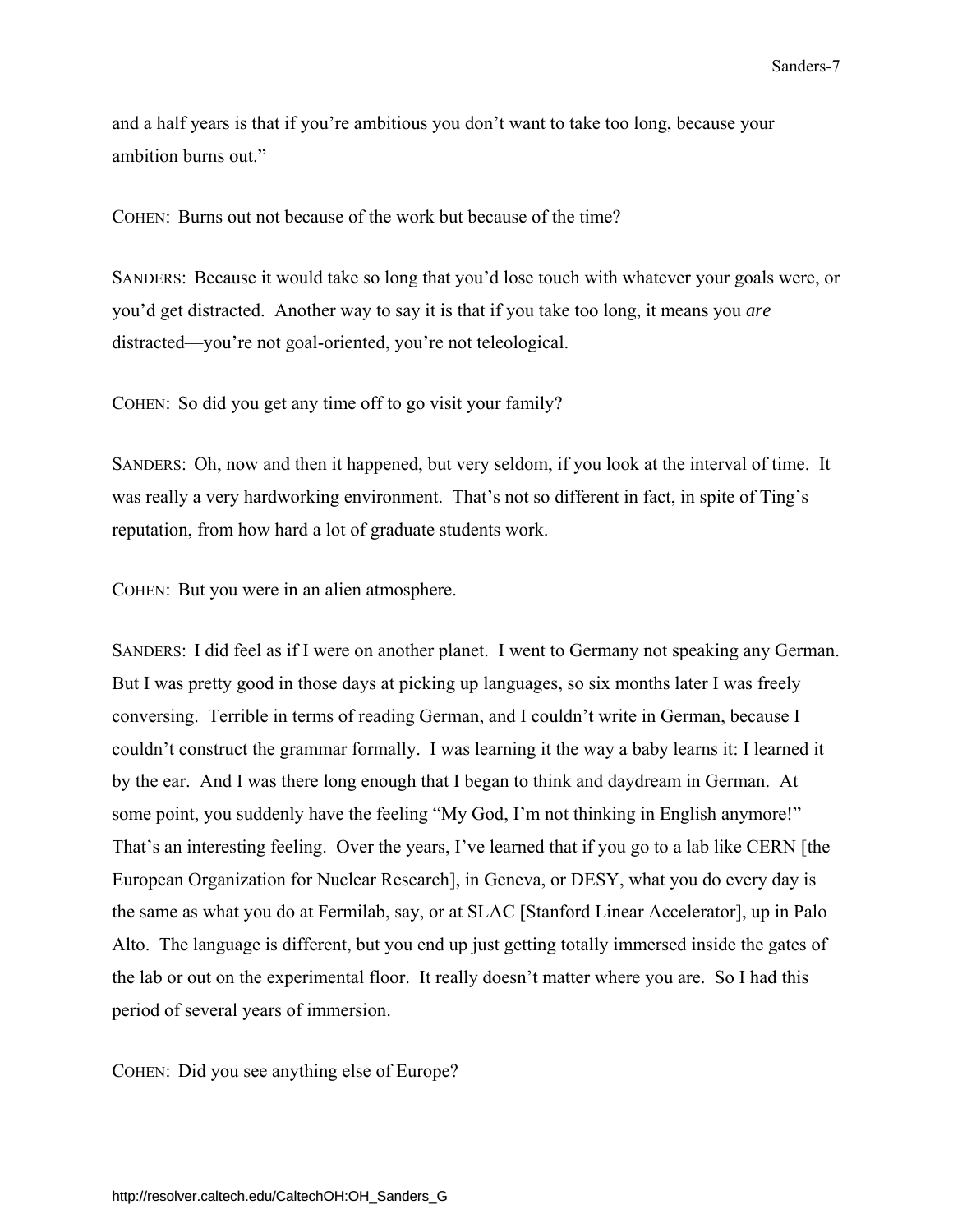SANDERS: Oh, yes—there were some weekends that I got around. But we were pretty focused. [Laughter]

COHEN: It sounds like it.

SANDERS: Right. So Ting was certainly an influential person in my life.

COHEN: How did you fulfill all the requirements of MIT?

SANDERS: Well, I had to pass the general exam at the end of my last year.

COHEN: Did you have an individual project to write a thesis on?

SANDERS: Oh, yes. I certainly had a thesis. We did an experiment on testing the validity of quantum electrodynamics, and that was part of my thesis—and also measuring photoproduction of a particular meson, a vector meson, which was interesting in those days. So then I came back to MIT and finished up.

COHEN: And Ting stayed in Germany?

SANDERS: No, actually—that's interesting. Ting came back to the United States and proposed an experiment at Brookhaven which was an extension, or an elaboration, of what we had done jointly. He invited me to work on it with him, and I said, "I'm not going to work on that. It's just the same old thing." And I went off to my next job, at Princeton. The experiment that I didn't think was very interesting won the Nobel Prize. A little bit of serendipity was in there, so I'm not convinced that my judgment was wrong.

COHEN: Barry Barish [Linde Professor of Physics; director of LIGO] has a similar story. [Laughter] You probably know the story.

SANDERS: It had to do with SLAC.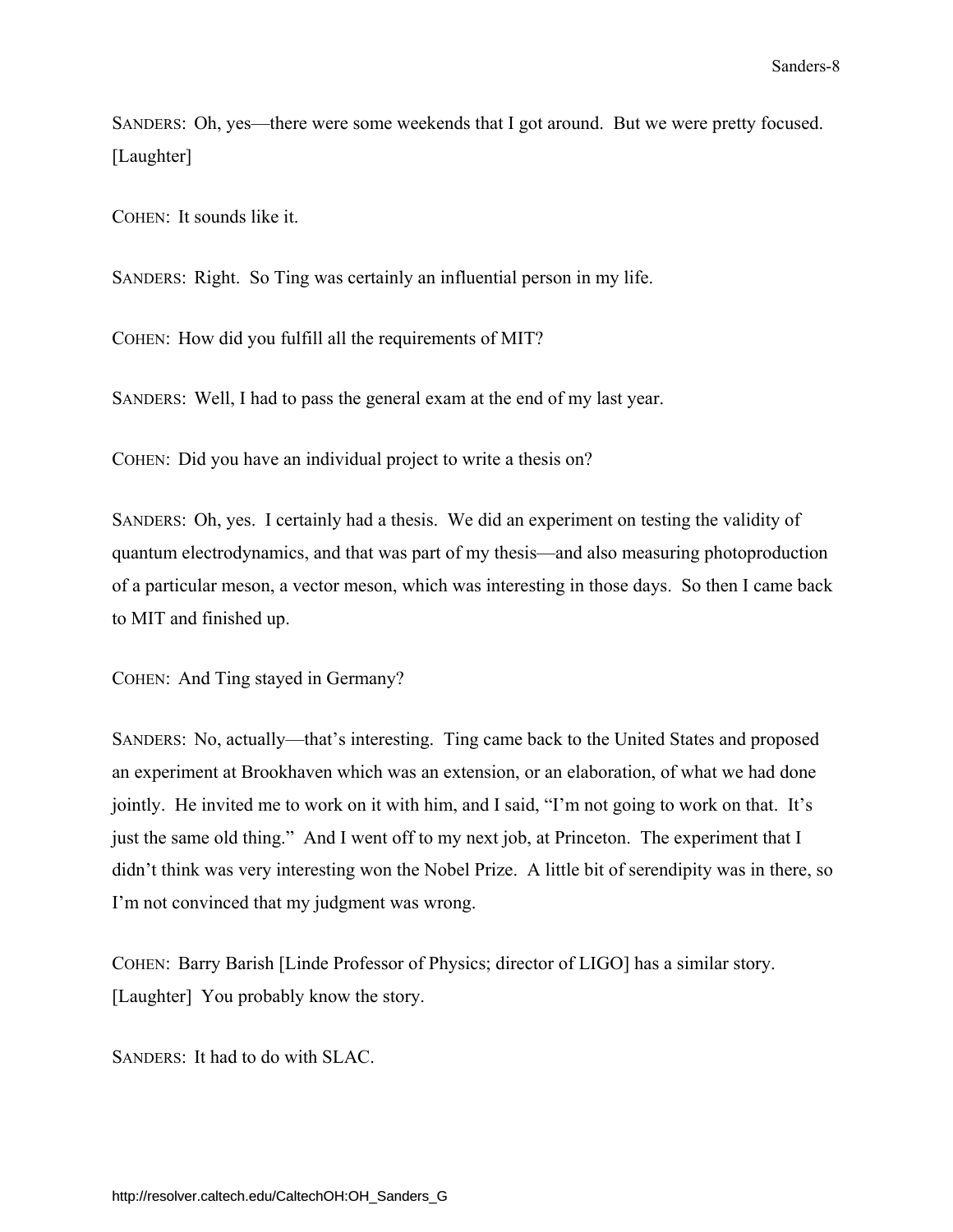<span id="page-14-0"></span>COHEN: He got tired of working at SLAC. He said, "This is boring." And that work won the Nobel Prize, too [Kendall, Friedman, and Taylor, 1990]. [Laughter]

SANDERS: I tell that story on myself, but I have no pretensions of having possibly won the Nobel Prize or something. I think what I said on that day was the right thing to say. It was the same old kind of experiment; it was derivative.

COHEN: Well, that's a healthy attitude.

SANDERS: Right. But it was ironic. [Laughter]

COHEN: So you then got a job as a postdoc at Princeton.

SANDERS: I was a postdoc for a year, and then I became an assistant professor.

COHEN: Who were you a postdoc with?

SANDERS: [A. J.] Stewart Smith. He was an experimental high-energy physicist. I think he's now the chair in physics. He had also worked as a postdoc before me with Sam Ting, but he and I had not overlapped working with Sam. We did an experiment at Brookhaven and then a later one at Fermilab. The one at Fermilab studied the particles that my thesis advisor had discovered which won him the Nobel Prize. So we were doing an experiment derivative of that one—on dimuon physics and the J-psi particle.

COHEN: But then, of course, you were teaching at Princeton.

SANDERS: And I was teaching, right.

COHEN: Probably a little different at Princeton than at MIT.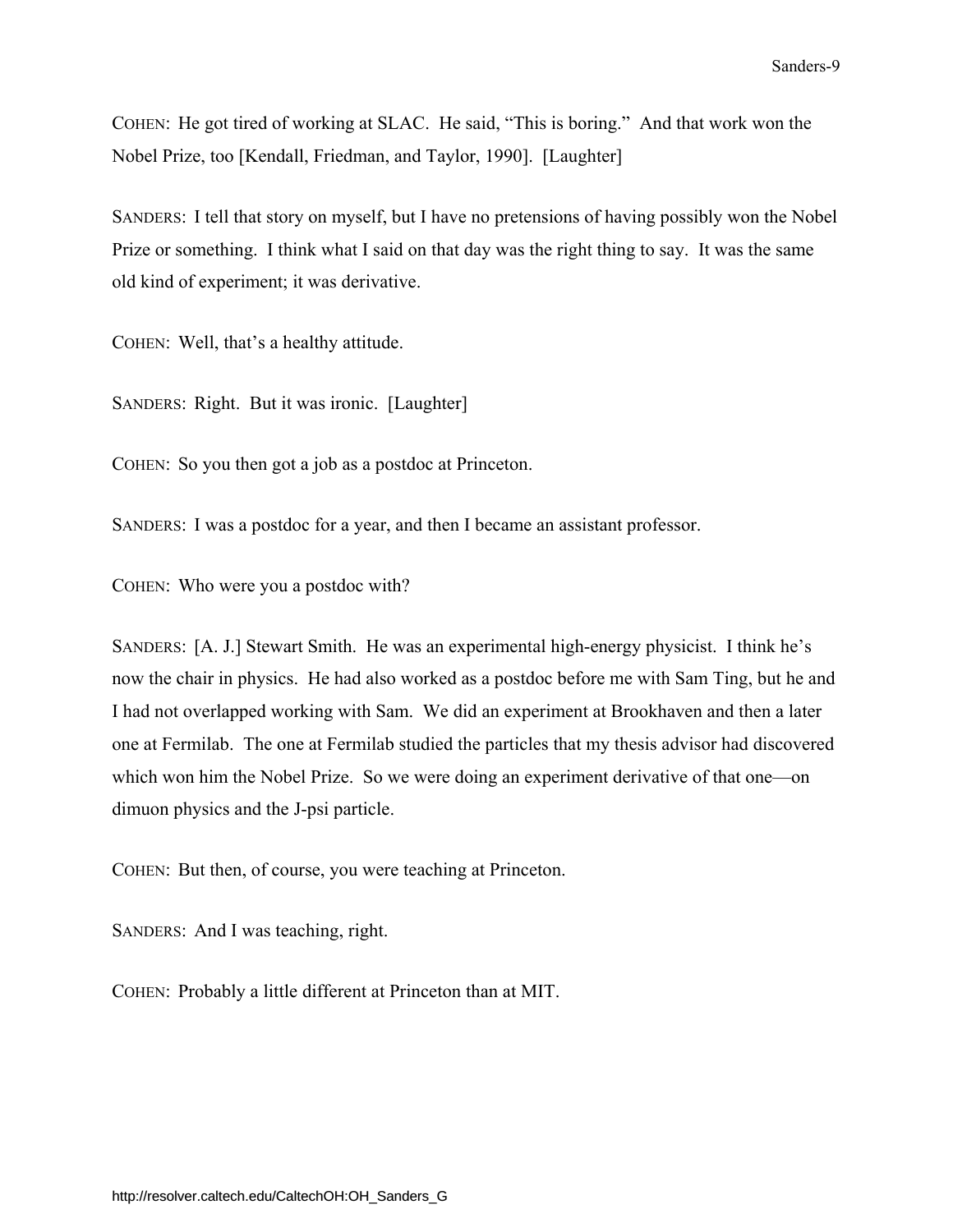SANDERS: Well, MIT is a vast zoo of disconnected and inconsistent buildings and parallel fiefdoms. Princeton was much closer to the Caltech model—certainly no parallel fiefdoms. It was a smaller place—more coherent and cohesive.

COHEN: It's the big thing in the town.

SANDERS: Oh, yes. It's certainly not lost in the metropolis. And I got to know all of the members of the department. There was actually a coherence that I don't see at Caltech in the physics department. I find people here are more spread out. Some of it's geographical: at Princeton, we had moved into a new physics building, and everyone was in the same building. That made it marvelously coherent.

COHEN: It is different. My husband [Marshall Cohen] is an astronomer. It makes a huge difference. They're spread out.

SANDERS: And in fact, people are pushing for an astrophysics or astronomy building at Caltech. I think one of the goals is to bring people together, so that there is intellectual unity and some convergence. It's easier to be "other" if you're apart.

COHEN: Did you enjoy Princeton?

SANDERS: I loved being there. Although I found—and it was why I ultimately stopped being an academic, in the pure sense of being a professorial person—I would teach two or three days a week, and then I had to go to my particles in another city. So every week, there was a trip to the airport, and I'd go away for three or four days, and then I'd fly back, preparing my lectures on the plane. I found that very hard. For four years, I traveled to Fermilab. So I decided that in my next position I wanted to live in the town where my particles were, which was hard. I had to give up teaching.

COHEN: Did you have a family at this time?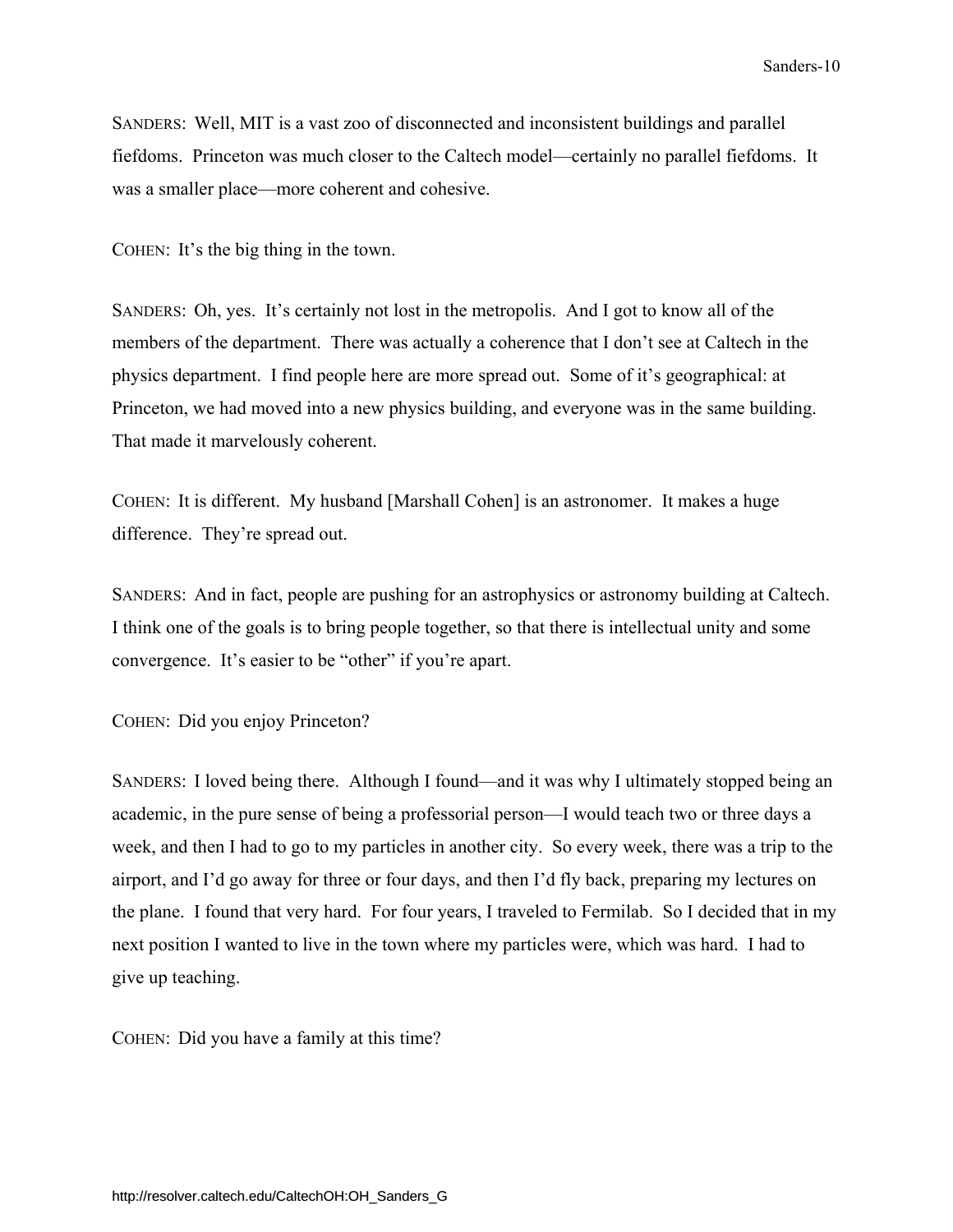SANDERS: I was married. Actually, I was married while I was a graduate student, but my second marriage occurred while I was at Princeton. By the time I left Princeton in 1978, I had two children. So I had a family. They were young children, and there I was going to Newark Airport to go to Fermilab almost every week. This was a time when the kids were little, so I said, "Let's go live somewhere where there are particles." And that's why I ended up going to Los Alamos to the accelerator there to do electroweak-interaction experiments.

COHEN: So you finally went west.

SANDERS: I never thought I would go to a place like New Mexico, but one of my colleagues at Princeton preceded me and kept inviting me, kept inviting me, and I kept going out there to give talks. And I finally said, "Wow, this is quite a place!"

COHEN: It's quite beautiful.

SANDERS: It *is* beautiful. So we enjoyed spending seventeen years there. I never intended to leave.

COHEN: You were seventeen years in Los Alamos?

SANDERS: Yes. I got there in 1978, and I left in 1994.

COHEN: A long time. I've heard tell from Don Cohen [professor of applied mathematics] about how good the schools are for young children in Los Alamos.

SANDERS: The schools are good in the town. They're not as good as they think they are, but they're good. I've seen better schools. My children liked the schools. The town was a wonderful place to bring up children: doors were all unlocked; there wasn't much crime; the air was clean. Children should live with the illusion of safety, and that place made that illusion a reality—instead of living someplace where it's not so safe and having to create an illusion of safety. My sister lives in New York City, and an awful lot of effort goes into cocooning the children and protecting them from all the things that are going on around her. So Los Alamos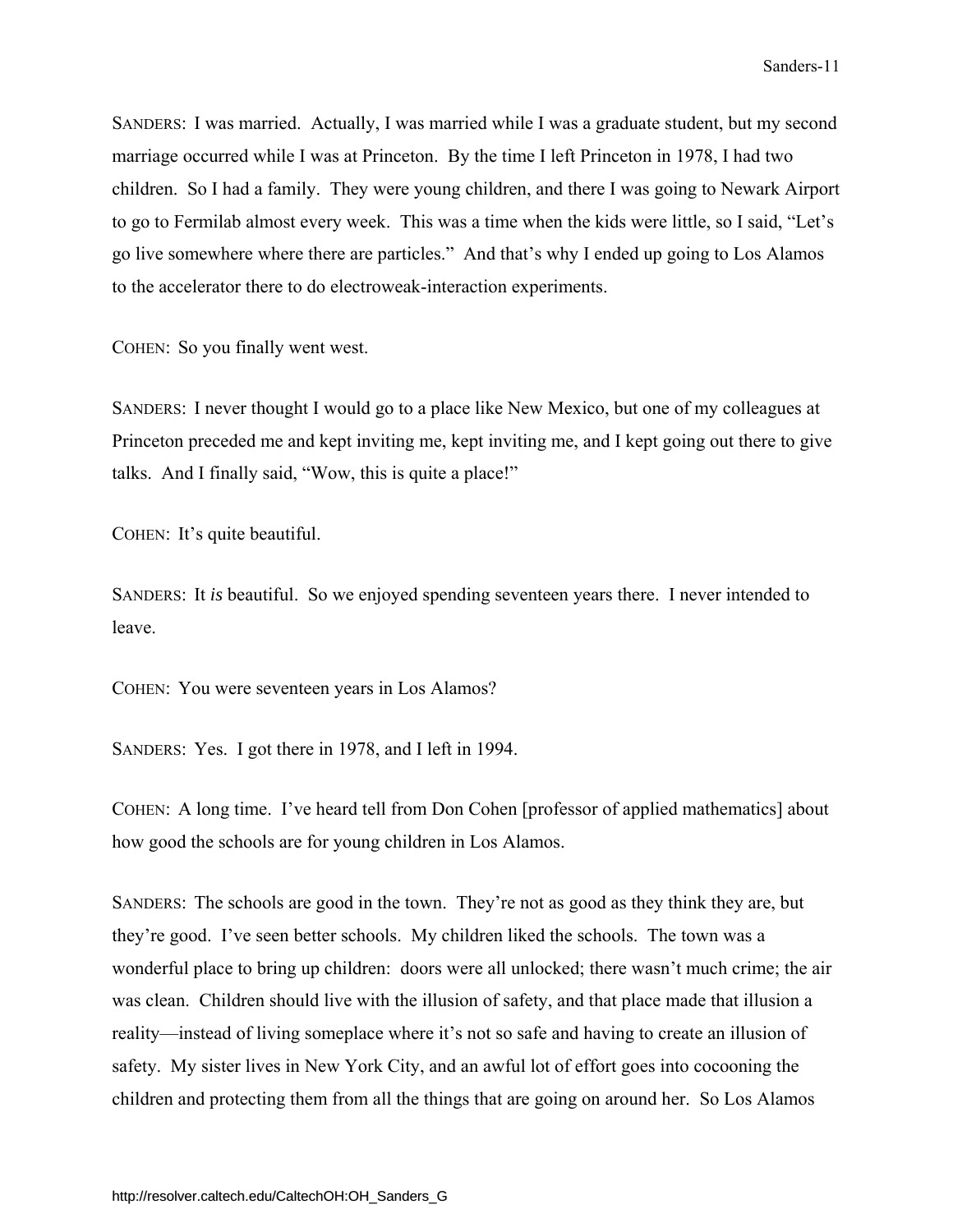<span id="page-17-0"></span>was a good place to bring up children. For much of those years, I worked on experiments at home.

### COHEN: At Los Alamos?

SANDERS: At Los Alamos, using the machine to look for lepton-number-violating decays of muons. And I probably worked on that from 1978 to 1984 or 1985. And at that point, I didn't think there was much physics left in that machine. Perhaps I should have seen that when I went there. There was a neutrino physics experiment, which is still going on, which has actually reported the observation of neutrino oscillations—though I don't think Barry Barish and Felix Boehm [Valentine Professor of Physics, emeritus] believe that the result is correct, and they're probably right. That was an experiment. I actually worked on one of the early proposals for the experiment that we're now observing—on neutrino oscillations. But I got interested in doing experiments away, and I once again started traveling, in 1985.

COHEN: Where did you go?

SANDERS: To Brookhaven Lab, in New York—back to the East Coast—to look for leptonnumber violations in decays of the kaon—the K meson. Related physics, but it was a really nice physics opportunity, with a really good group of people who were pulled together from Stanford, Princeton, UCLA, and several other places.

COHEN: Do all these places have distinctly different machines—so that you decide to go to Fermi or not to Fermi, or go to SLAC or not to SLAC?

SANDERS: Yes, the machines are different and the opportunities are different. An electron machine, a proton machine, different energy ranges. Some are colliding-beam machines, some are fixed-target machines. Some do both but in different ways. So there's a reason to go to a particular lab.

I worked on this rare kaon decay experiment from 1984 to 1989—

COHEN: You're using some kind of shorthand here. What kind of decay?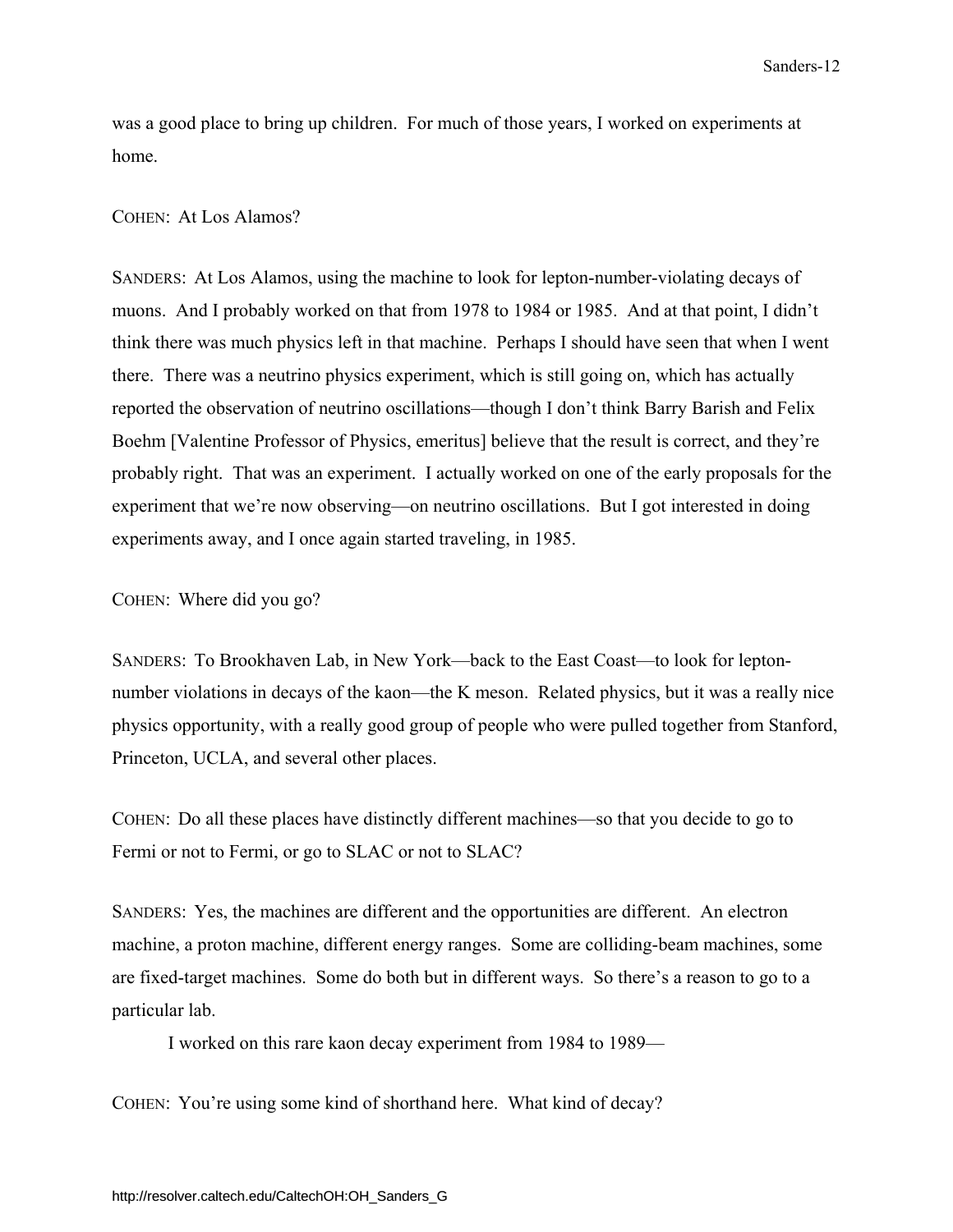SANDERS: Rare kaon. It means a decay—a search for or a measurement of a decay—of the kaon, or K particle. A decay which is quite rare. And when people say "rare," it *is* a kind of shorthand. It means a decay that happens less often than one kaon in a million or ten million kind of at the level of  $10^{-7}$  or less frequently. We were looking for decays of that particle that would violate the conservation of lepton number—of muon number and electron number which appear to be forbidden. There have never been any measurements of these kinds of transitions between lepton number with the sensitivity of one of these decays—every10<sup>11</sup> or 10<sup>12</sup> kaon decays. So that was a *very* sensitive experiment. We had to measure many kaons; we had to measure their decays. We had to be convinced that if we saw an indication that a kaon was decaying and violating lepton-number conservation—which would indicate the existence of a new force or a new intermediary particle—that our experiment wasn't being fooled by some ordinary process that was mimicking this very rare process. You can imagine something a million times more copious which now and then by accident mimics this very rare thing. Much of the experimentalist art is to assure yourself and the community that you haven't been fooled in that way. That's really the challenge.

We didn't see that, but we pushed down the limits from the  $10^{-8}$  range down to the  $10^{-12}$ range. So experimentally it was a very important experiment. It would have been more important if we had seen lepton-number violation. The Standard Model of Particle Physics doesn't predict it, but also doesn't forbid it. There are ways you can introduce it into the Standard Model. I enjoyed that experiment, but I had gotten back into traveling—so somehow my intellectual nose just dragged me along, and that's what I wanted to do.

COHEN: So you traveled for how many years?

SANDERS: I traveled from 1984 to 1989 or so. As we finished that experiment, I got involved in a neutrino experiment at Los Alamos, proposing it. That's actually how I met Barry Barish, with whom I work now. We had a proposal for an underground neutrino physics experiment in a water tank, where we would stop the beam from the Los Alamos accelerator to a beam stop down at the bottom of a hole surrounded by 7 meters of iron. The only thing that would get out from the decay products through the beam stop were neutrinos. And we planned to surround it with a big 100-foot-diameter water tank lined with photomultiplier tubes looking in at the water.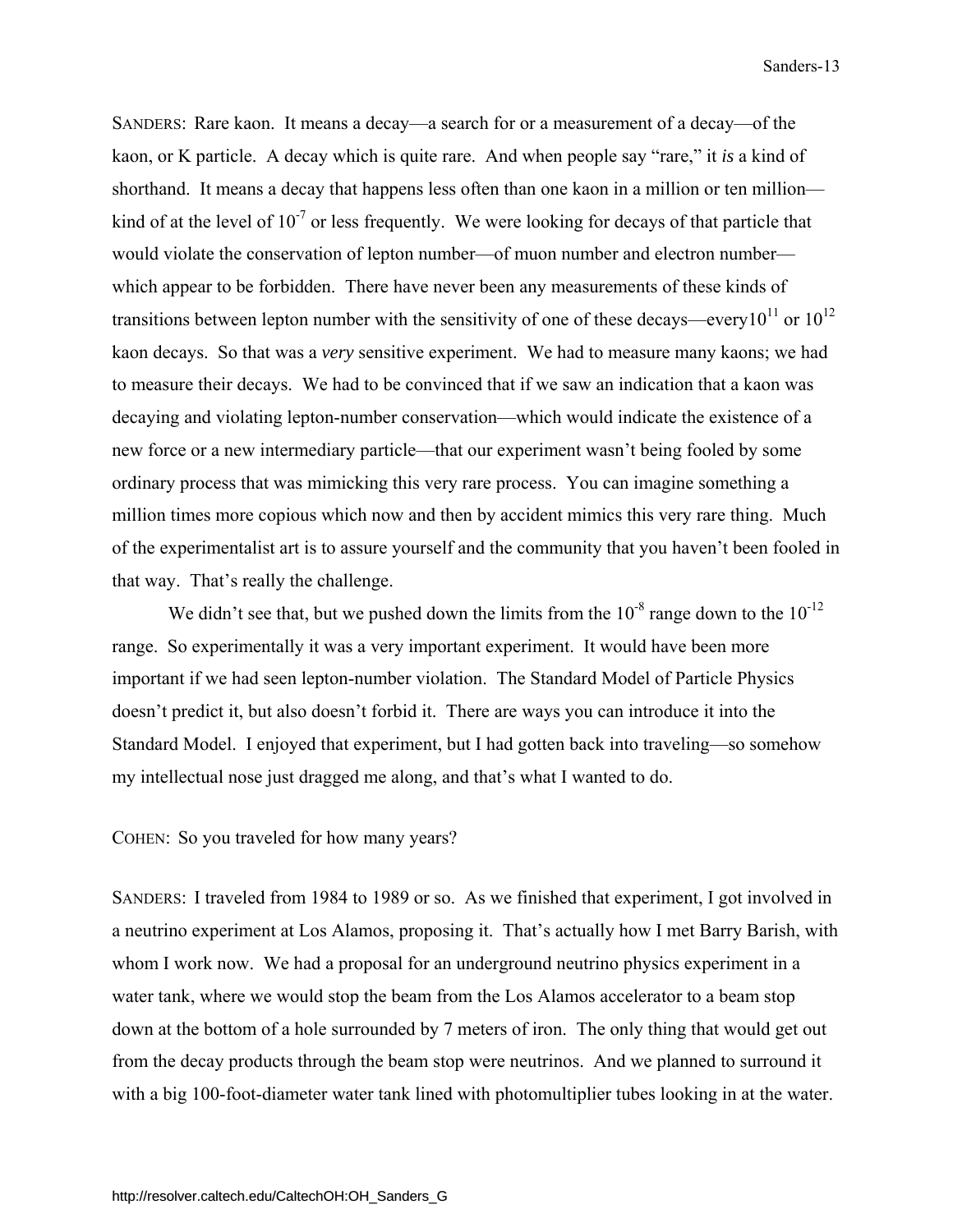And we would see the Čerenkov radiation from the recoil of electrons, produced in neutrino interactions. I worked with a couple of other physicists, and we designed this detector. We wrote a proposal to the Department of Energy in 1987-88.

COHEN: So even at Los Alamos, a government lab, you still had to write proposals?

SANDERS: Oh, yes. You don't get this money for free. They still use peer review and so on. And we were peer-reviewed and got very good marks. The experiment cost about \$40 million. By that time, I had built beam lines, I had built counting houses, I had built detectors. So I was playing the kind of role I play in LIGO—of being not just a scientist but the project manager. We had to make sure we understood how much it cost, what it would take, how many people it would take to build, how to schedule the building, and so on. And how to deal with industry to get pieces built that you couldn't build yourself. And the Department of Energy wanted us to convince them that we really understood this. So we went through a process called a Temple review, because it was led by a man named Ed Temple, who did all of these reviews.

### COHEN: All for the Department of Energy?

SANDERS: For the part of the Department of Energy that wasn't the defense part—basically, the part that supports science. So Ed Temple shows up with five or six or ten people who are experts in various things, and you present your project: you present the science, the technology, how you'll build it, your costs, your schedule, your organization, and so on. And they stay with you for three or four days and they write a report. And they come up with their own cost estimates, if they disagree with you. On that panel was Barry Barish. In fact, he was the chairman of a review panel that had to consider the physics: Was this really the right experiment to build? It was a very expensive experiment. The DOE budget in nuclear physics at that time was about \$300 million a year, and we were talking about \$40 million for a single effort, so it was a big deal. And they gave us rather high marks in the physics. The Temple review concluded that we did understand how to build this thing, and they didn't change our cost estimate—which was not something they commonly did. In effect they said, "I think these guys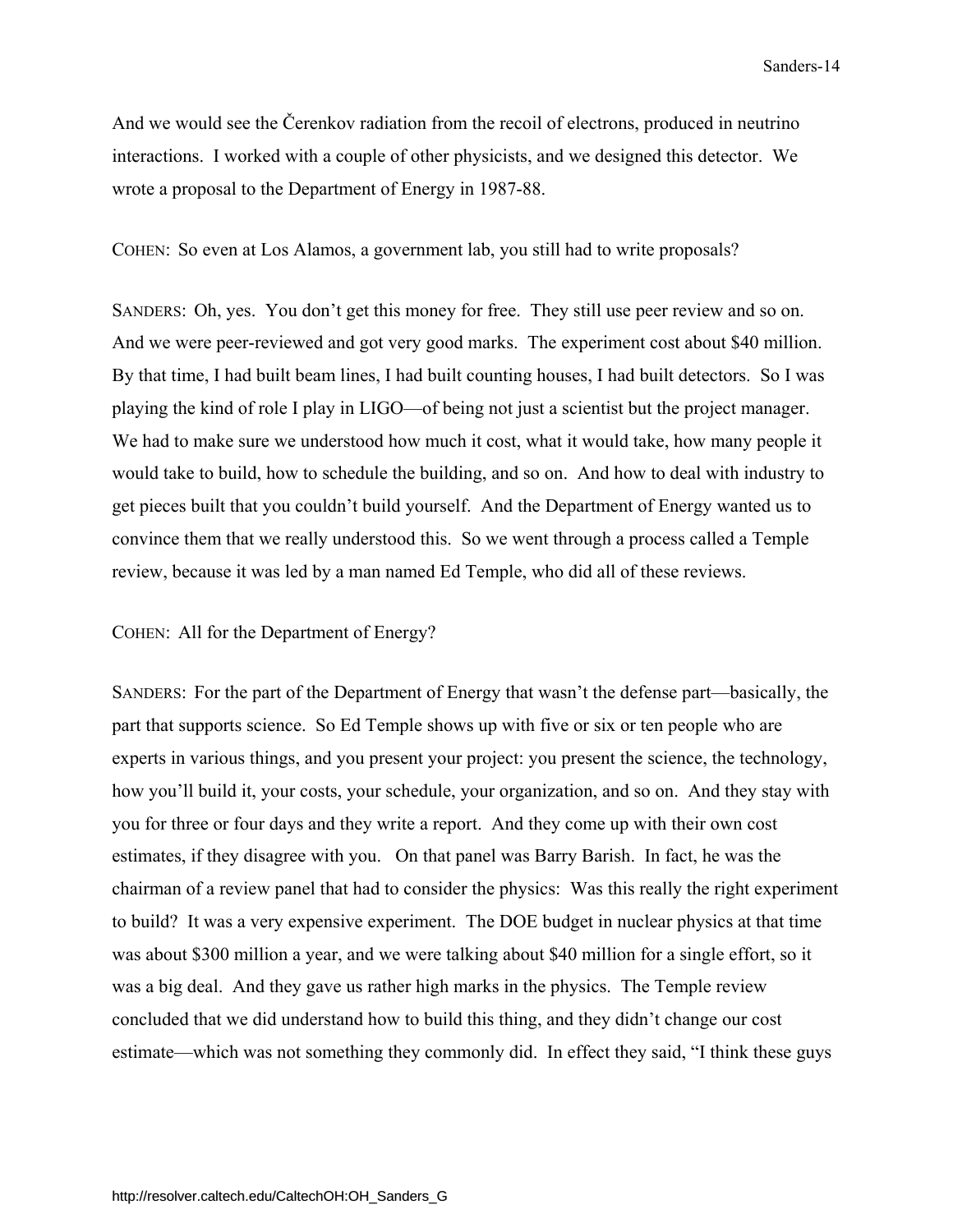<span id="page-20-0"></span>can do it." But the experiment was ultimately killed, later on, in the congressional budgeting process.

 So that's how I met Barish—interacting with those reviews. He still does a lot of reviews of neutrino physics. He's one of the people you would have take a look at a neutrino experiment—to get his advice and opinion in the peer review.

COHEN: Did that experiment ever go?

SANDERS: Well, similar experiments were done. That particular experiment didn't go. But the one that's now reporting neutrino oscillations is the one that my old gang came up with after that. A much smaller, less ambitious experiment, with a smaller tank full of mineral oil and a scintillator, but also looking at the beam from an accelerator being stopped. They worked at it, much less money—and they're convinced that they've seen neutrino oscillations. If it turns out that they're right, great! Right now, I think the community is not at all convinced. Although they're convinced of the Super-Kamiokande result from Japan—it's another report of neutrino oscillations but in a slightly different way. So right now, I think, the community says we do have neutrino oscillations. They're believing the Japanese experiment; they're not believing the Los Alamos experiment.

COHEN: Although both of them have the same results.

SANDERS: Well, no, the oscillations have different parameters and they're not consistent with each other. So they're both nonzero, but they're not consistent with each other.

 In 1989, actually—it was ironic—our neutrino project had been certified and blessed and sent off to Washington to get funded, and I went to a conference. The next chapter begins with me in a conference in Moriond, in France, which is one of the popular winter conferences because you can ski in the middle of the day. And I gave some talks on rare-kaon physics.

COHEN: Where was this?

SANDERS: Moriond. It's held in a town called Les Arcs, which is a ski resort. I was at the conference when I got a telephone call from the States telling me that our neutrino experiment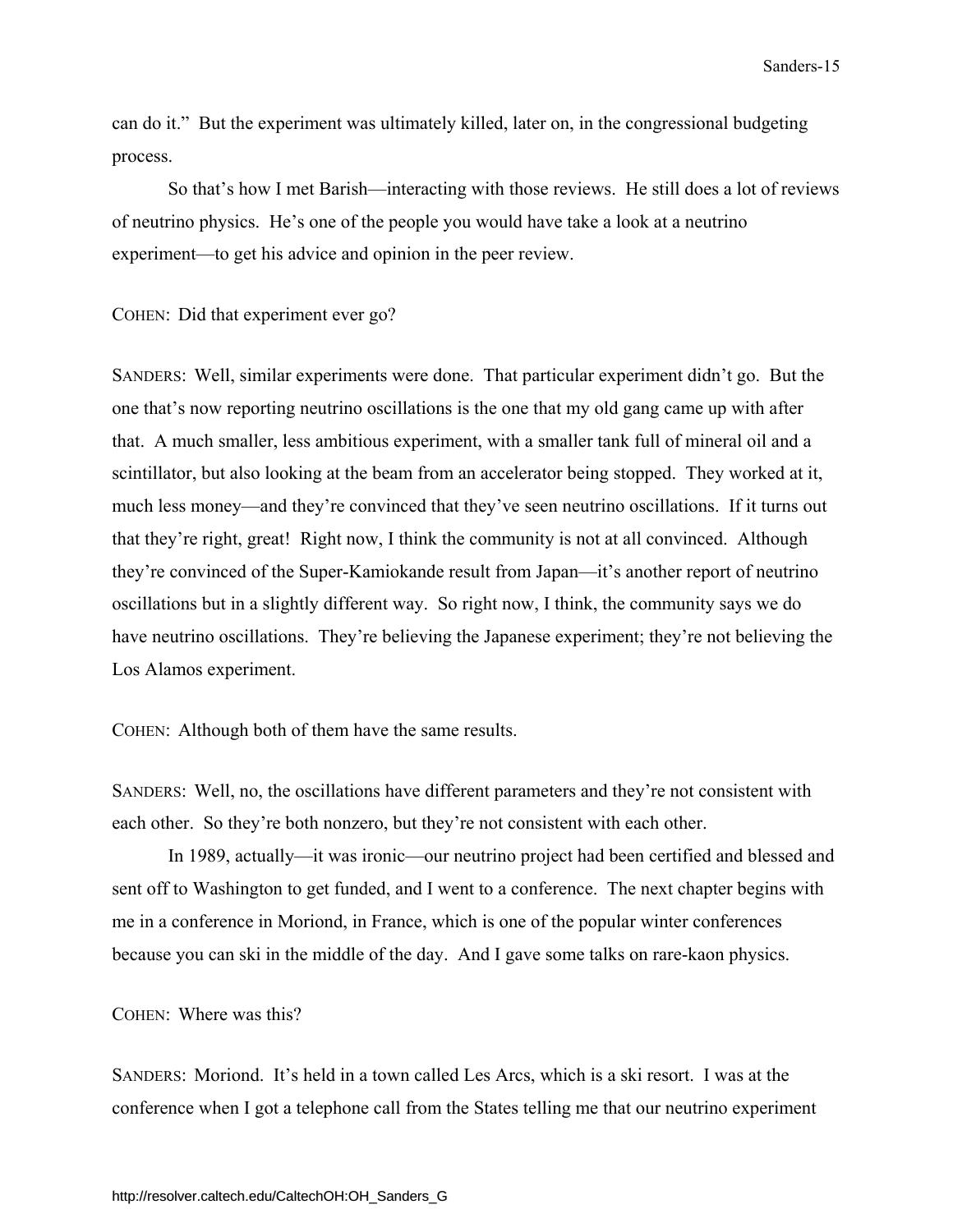had been shot down in the budgeting process. And I had had a phone call, just before I left on that trip, from my old thesis advisor, Sam Ting.

COHEN: Ah, he surfaces.

SANDERS: I hadn't worked with him or had much contact with him since I stopped being his student, in '71. I'd seen him half a dozen times over the years—he'd come to Los Alamos a couple of times as my guest and given a talk, and so on. But he called me and asked me whether I was interested in working on the Super Collider; in 1989 it was just being pitched in Congress. And I said that I had actually been thinking about it but I had this neutrino experiment that I was proposing. But I would be going to France, and I'd come by and see him. So we made an appointment. I drove up from Moriond—from near Grenoble—to Geneva and visited Ting, now knowing that my neutrino experiment had been shot down.

COHEN: How does that make you feel? I mean, you worked so hard on something. Do you have to be really philosophical about it?

SANDERS: You have to be philosophical. I had seen other proposals shot down. I had one at Cornell fifteen years earlier that was shot down. Sometimes they go, sometimes they don't.

COHEN: So you have to remove yourself, is what you're saying?

SANDERS: Yes. Peer review isn't perfect, but there is a process. And now I sometimes have a chance to sit on the other side of the table. I just did a review of the neutrino physics program at Fermilab; I chaired the review panel. You can see what's going on. People are really trying to make the right decisions. I never felt bitter or anything. You're asking for a lot, in terms of resources and so on.

 So I went and saw Ting, in Geneva, and he had an idea for a proposal to the Super Collider. And he had just brought on that year what was at that time the largest detector in highenergy physics. So there I am in Geneva, and I go into this underground hall and I see this threeor four-story-tall detector. There were four of these instruments at the CERN LEP [Large Electron Positron] collider.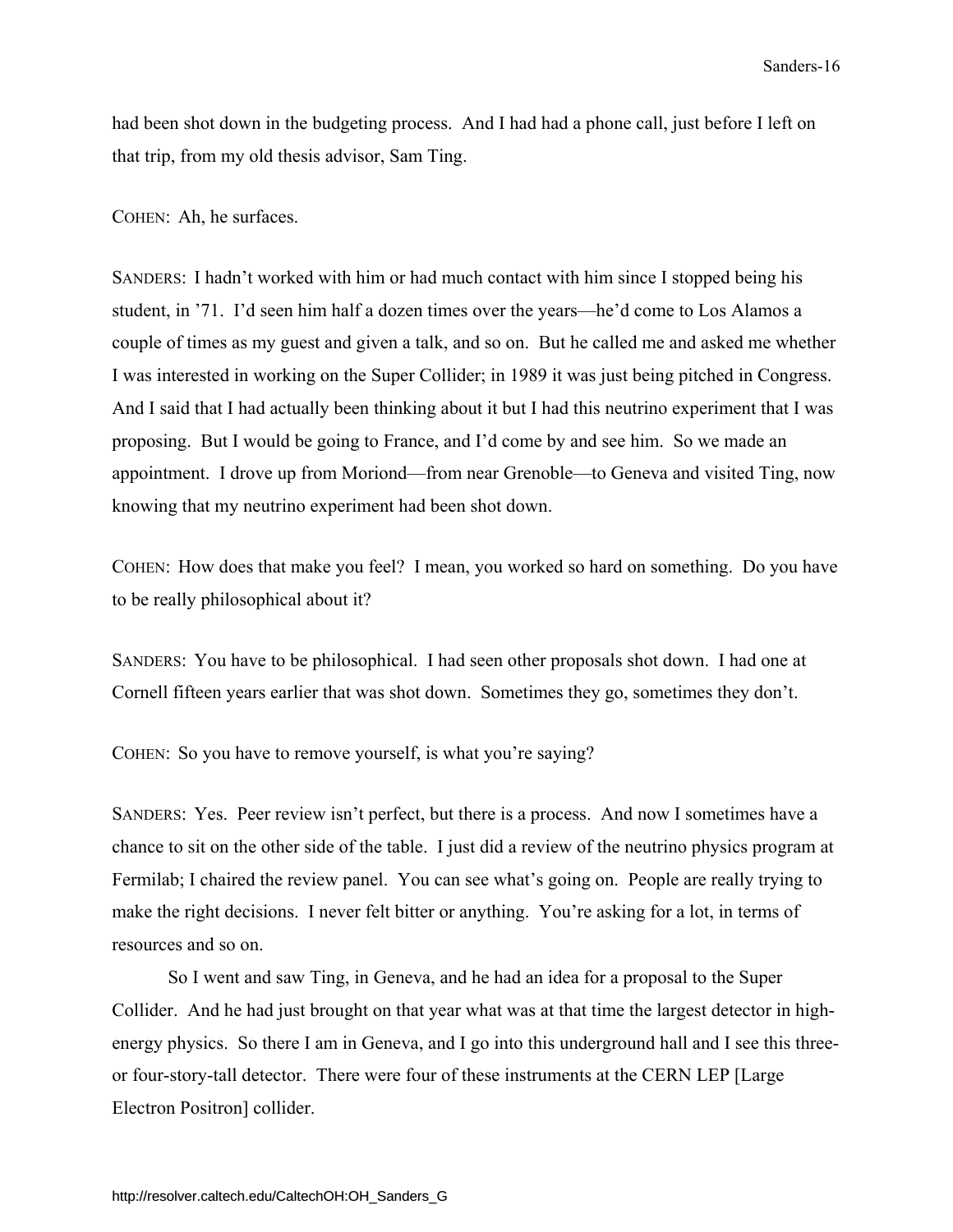COHEN: Now, Ting was still at MIT?

SANDERS: Ting was a professor at MIT, but he had his group at the time at CERN. He's always been a guy who went—

COHEN: Wherever he wanted?

SANDERS: Well, wherever the physics he wanted to do was. And he had just finished this detector, and it was working. It was just beautiful—it was the ninth wonder of the world. He was saying, "I'm going to propose something for the Super Collider. And I have Russian collaborators and Chinese collaborators and Germans and Italians and Americans. We're going to bring an international group with a lot of resources from outside the United States, and we're going to build an incredible detector with very fine resolution for muons and electrons." And that was something that appealed to me; he and I shared the same philosophy about how to do particle physics experiments, with a very fine resolution, using particles that you could filter, purifying the signal very well, so that the result you'd get was more likely to be reliable. So there was a philosophical meeting of minds.

So we talked. And what I had to do, if I wanted to work in this group, was bring Los Alamos into this. Now, Los Alamos is a Department of Energy lab; the biggest part of its program is defense. They don't usually make commitments to a thing like that. The experiments we were doing there were comparatively small. Even the \$40-million project was something to do at Los Alamos. But I also took the view that the Department of Energy was going to propose a \$5-billion project to the Congress, and Los Alamos was one of the two or three largest Department of Energy labs. We'd be fools not to be in this kind of physics, and I was very attracted to this kind of physics. So I went home and I went to see the director of the lab, and he was turned on.

COHEN: Who was the director?

SANDERS: A guy named Sig Hecker—Siegfried Hecker. His associate director, with whom I actually was working part-time helping in the administration, was Fred Morse. They were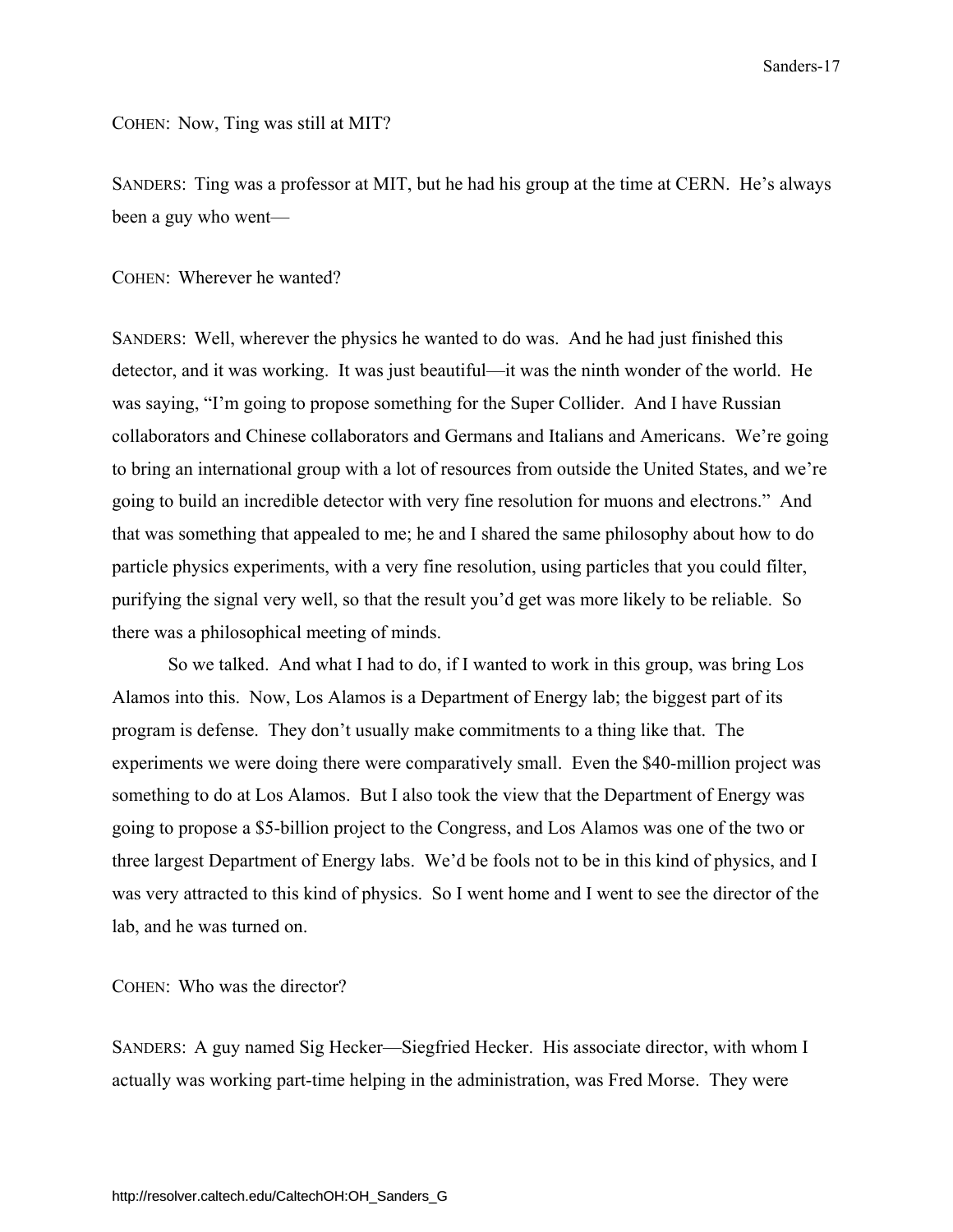turned on. If you're taking down names, here's another one: Pete Miller. They were very supportive, and these were high administrators at this big—

COHEN: Were they physicists?

SANDERS: Sig Hecker is a metallurgist, Fred Morse is an aerospace engineer, and Pete Miller is a theoretical fluid-dynamics guy.

COHEN: I see. But they were working in the administration?

SANDERS: They were the director and associate directors, but they all had science backgrounds and they understood the science. They understood that this was a really challenging project and that if Los Alamos couldn't play a role in providing key technology, who could? We ought to be in it. So they were supportive of my doing this kind of physics and trying to form some kind of a collaboration with Ting. And in fact the director of the lab made a trip with me to meet with Ting in Geneva in December of '89—some months later, at the time of the nuclear testing talks. He and all of the directors of the nuclear weapons labs were going to be at this meeting. I remember driving all the directors of *all* the U.S. nuclear weapons labs around in my car, taking them from CERN to the Palais des Nations, where the nuclear testing talks were held, and thinking, "What if I had a crash—that would be horrible!" [Laughter]

 So we had a meeting, and Los Alamos joined. I became a player in that experiment. We started to write a proposal—it took a year to write—for a \$750-million experiment. The problem was that the U.S. government wanted at most a \$500-million experiment. Ting's attitude was, "Look, I have Chinese, Russian, French, Italian, and German collaborators. I'll bring extra money in. Leave me alone." This is a relevant comment, because it has something to do with what later happened in LIGO. There are some analogies. Anyway, the government says, "\$500 million," and Ting says, "Leave me alone. I will get money elsewhere." He probably could have done it. [His attitude was] "I'll do it my way."

 So the proposal was ultimately reviewed. I became the leader of one of the systems: the innermost system, actually—the silicon tracking system, which was probably a \$50-million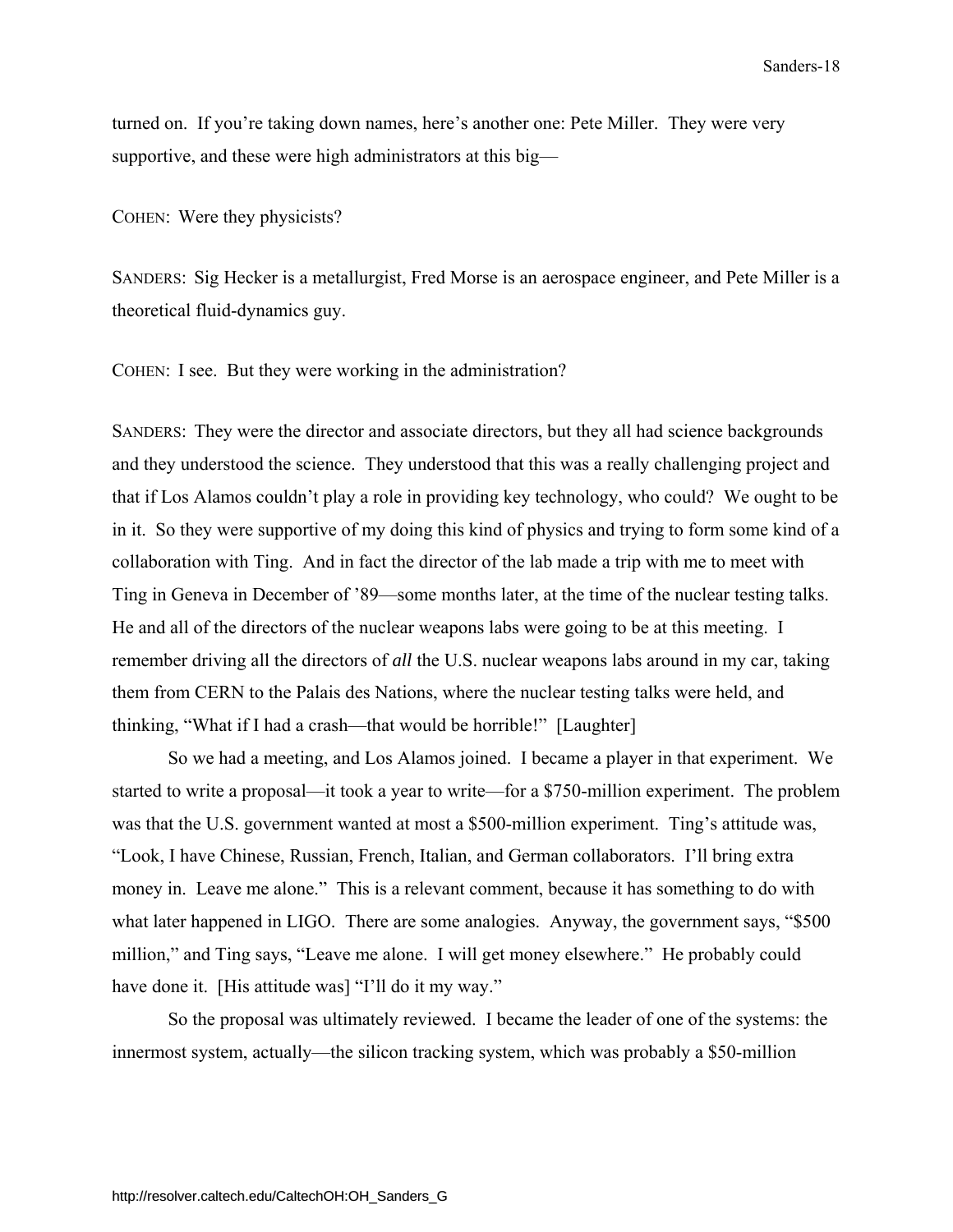piece of this big detector. Very high technology, and Los Alamos enjoyed very much stretching themselves to build this very complicated instrument.

COHEN: Well, it kept them in the forefront.

SANDERS: That's where they wanted to be. And I enjoyed this very new kind of detector. So we wrote a proposal and did R&D and got some money for it and it worked. And in late 1990, the peer review process at the Super Collider was over. Six proposals had come in, and two were selected: one other detector and our detector. Then the [Super Collidor] Laboratory and Sam Ting had to negotiate a management arrangement, and that's where it all fell apart, because Ting didn't want to play by their rules. This evokes a little bit what happened with LIGO later. Also, Ting had a lot of enemies in the U.S. who were afraid that he would consume resources, do things in his swashbuckling style, and they would have less. He would get more; they would have less. He was a very powerful person, and everyone was a little wary of him. He and the director of the Super Collider [Roy Schwitters] had no meeting of the minds, so forces were against him. And at some point he just decided to pull out and go back to Geneva and work on his project there and propose something for the European competition.

COHEN: Didn't he have any loyalty to the people like you that he had brought into the project?

SANDERS: He did something interesting. He didn't sit down with me and say, "I think I'm going to walk out." But he left things intact for me. Here's what I mean by that: This was January of 1991. I could see this thing was falling apart. I could see bickering in the community. I could see that the final conclusion of an agreement to go ahead with this extravaganza wasn't going to happen. I actually got on an airplane and went to visit the director of Brookhaven and a number of people at different physics departments and the director of the Super Collider—basically to say, "You've got 450 American physicists in this project, and this thing's going to come apart. And you guys are fighting. Don't we [have an obligation] to get on common ground and find a way?" All these arguments fell on deaf ears. It was like dealing with warring Irish factions or something—there was no meeting of the minds.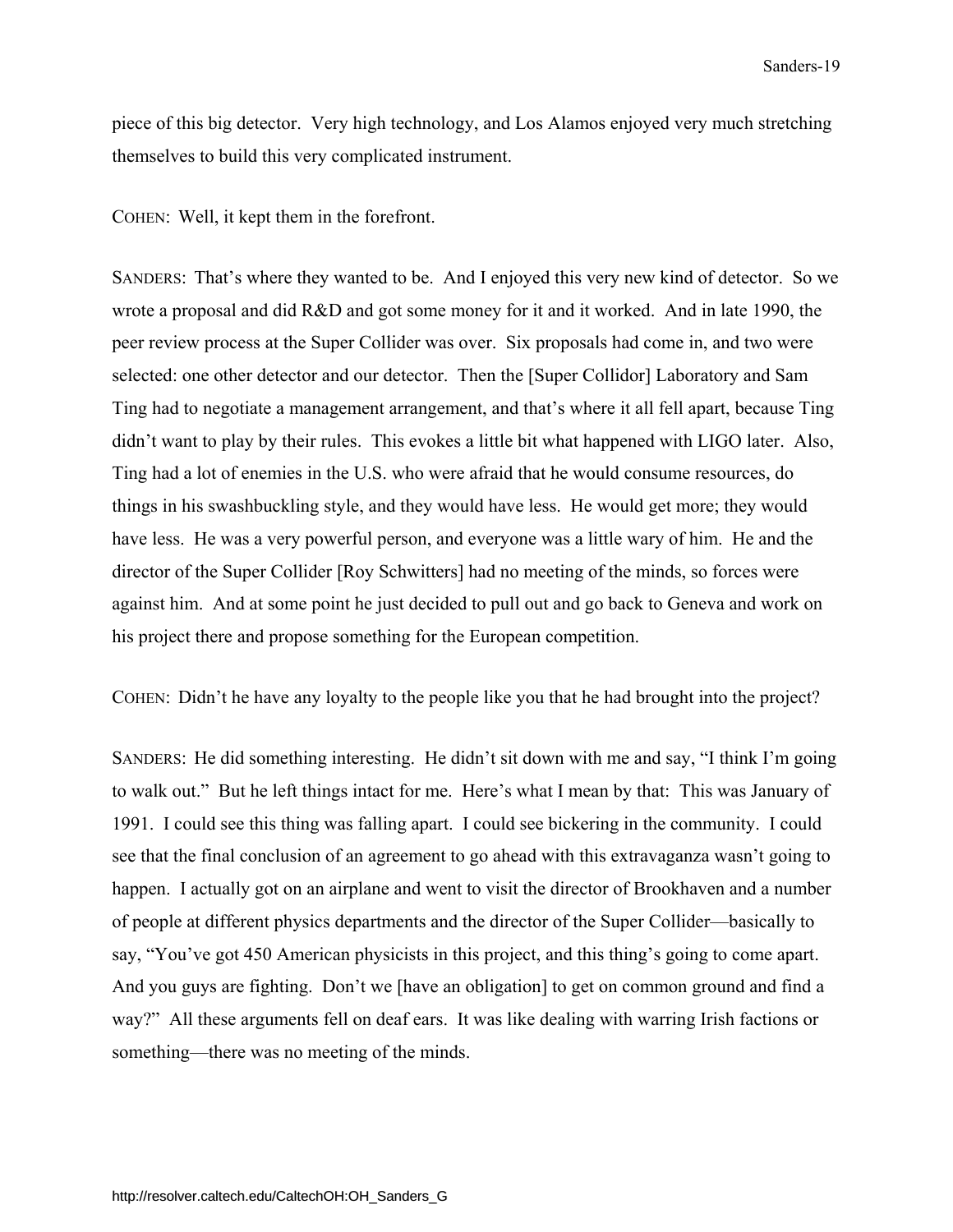And then it became clear that what was going on was that people were afraid of Sam Ting—afraid of his being in sole control of it. So I decided that what was needed was a prominent American physicist who would come in and join the leadership team. And the American physicists would deal with him as their spokesman, and Ting would handle the international part. They would be coequals. I remember sitting one weekend in February of 1991 with Steve Ahlen, a colleague of mine from Boston University. I said, "Who can we bring in?" and I referred to it as a white knight: "Let's go through a list of all the physicists in America who are prominent experimental high-energy physicists. Can we find someone who could come in and take co-leadership of this experiment and make it acceptable to all these factions." And we got a little list of people together and we picked Barry Barish.

 Early in February of 1991, we sent an e-mail message to Barry and laid out for him how we thought this experiment was falling apart and what was needed was someone to come in and be the spokesman for all the U.S. groups—for the 450 American scientists. And nothing came back from Barry for three or four days. We didn't know whether he'd gotten the message. What he was doing was, he was thinking. He ultimately replied positively, as long as he could be equal with Ting. We set up a meeting in March in Geneva with Sam Ting and Barry. We didn't want anyone outside to know this was going on, partly because it would tie Barry's hands—put pressure on him—and partly because there were people who were really trying to undermine politically, in Washington, the acceptance of this experiment. If they knew that we were trying to bring in somebody who was viable as a leader, that could be undermined. The other problem was that it wasn't clear that the Europeans and the foreigners in this vast international collaboration were willing to accept a co-leader. Many of them were loyal to Sam Ting. And it wasn't at all clear to Sam Ting, either: he acted like he wasn't sure he wanted to do it, or that it was the right thing to do; he didn't want to commit himself to it. I think he had already decided he was going to leave—I say this in retrospect—and if a new leader came in, it would make it easier for him to step out. But he would try to sell it to the international parts of the collaboration.

So there was a day in the second week of March when Steve Ahlen and I flew into Geneva Airport. Barish flew into Geneva Airport. We met in a bar at the Hilton at the Geneva Airport and drove out to CERN and met with Sam Ting and went off and had dinner. And then Ting and Barish went into a room for a few hours and came out and said, "OK, we've agreed."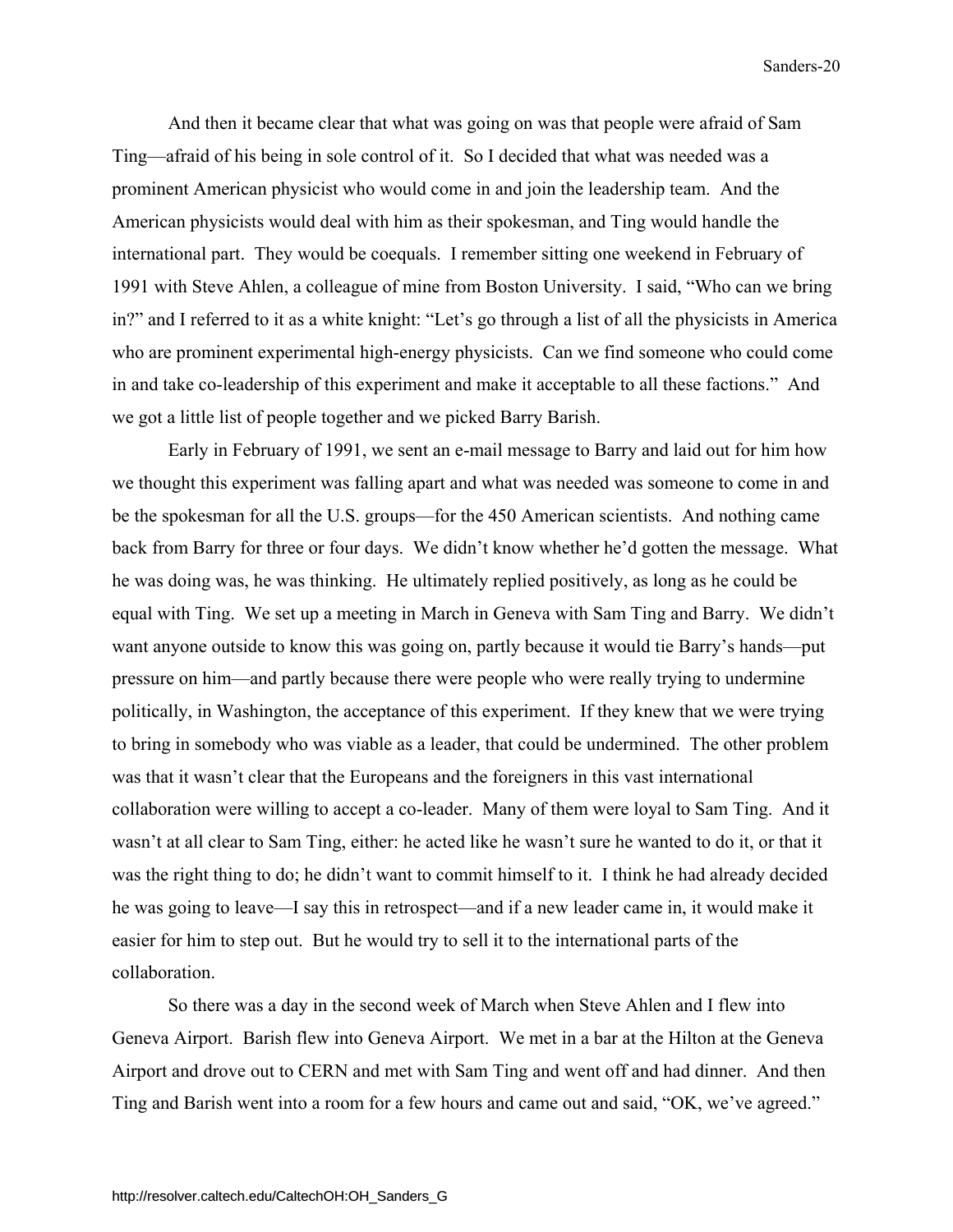And the following day there was a group meeting, held in a little town called Saint-Genis in France, in a conference hall that they rent to business groups. And no one in the collaboration knew about the new plan, except for this group of four or five people. And Ting gave a speech in which he said that it wasn't at all clear that this experiment was going to be financially signed off on at the Super Collider, in Texas, and that maybe what was needed to make it more acceptable was that we bring in someone to help be part of the leadership team. Then he went through the same process that Steve Ahlen and I had gone through, and made a list on the blackboard of all the physicists who weren't already in Super Collider detectors and who were respected. He discussed them and gave his so-called candid opinions of them. He actually brought the whole group through the process that we had gone through—it was marvelous!—and held an election.

COHEN: And Barry got elected?

SANDERS: And then Barry was brought in.

COHEN: How to manipulate—you set the agenda. [Laughter]

SANDERS: A week later at the Super Collider, Ting and Roy Schwitters finally came to no agreement, and the whole thing collapsed. But Barry had made a presence in front of the collaboration at a meeting there, and now he and I realized that we were in a position to pick this up. A bunch of European groups had left—walked out. Some stayed behind, despite the fact that it was disloyal to Sam, because they really wanted to do this. Their group, their institute, their budget, and their physics interests said, "I want to do this!" So some stayed and ultimately more leaked back.

 So we organized a meeting in April of '91 here at Caltech in Beckman Auditorium, where we invited anyone who was interested in any of the defeated proposals, or in our group, to come and discuss the possibility of forming a new collaboration to propose a detector for the Super Collider. So Barry arranged this here on campus, and we had people flying in from all over the world. It was a rather large meeting. There were probably 100 people representing all these groups. And the sticking point that had caused Sam Ting's problem was that he had a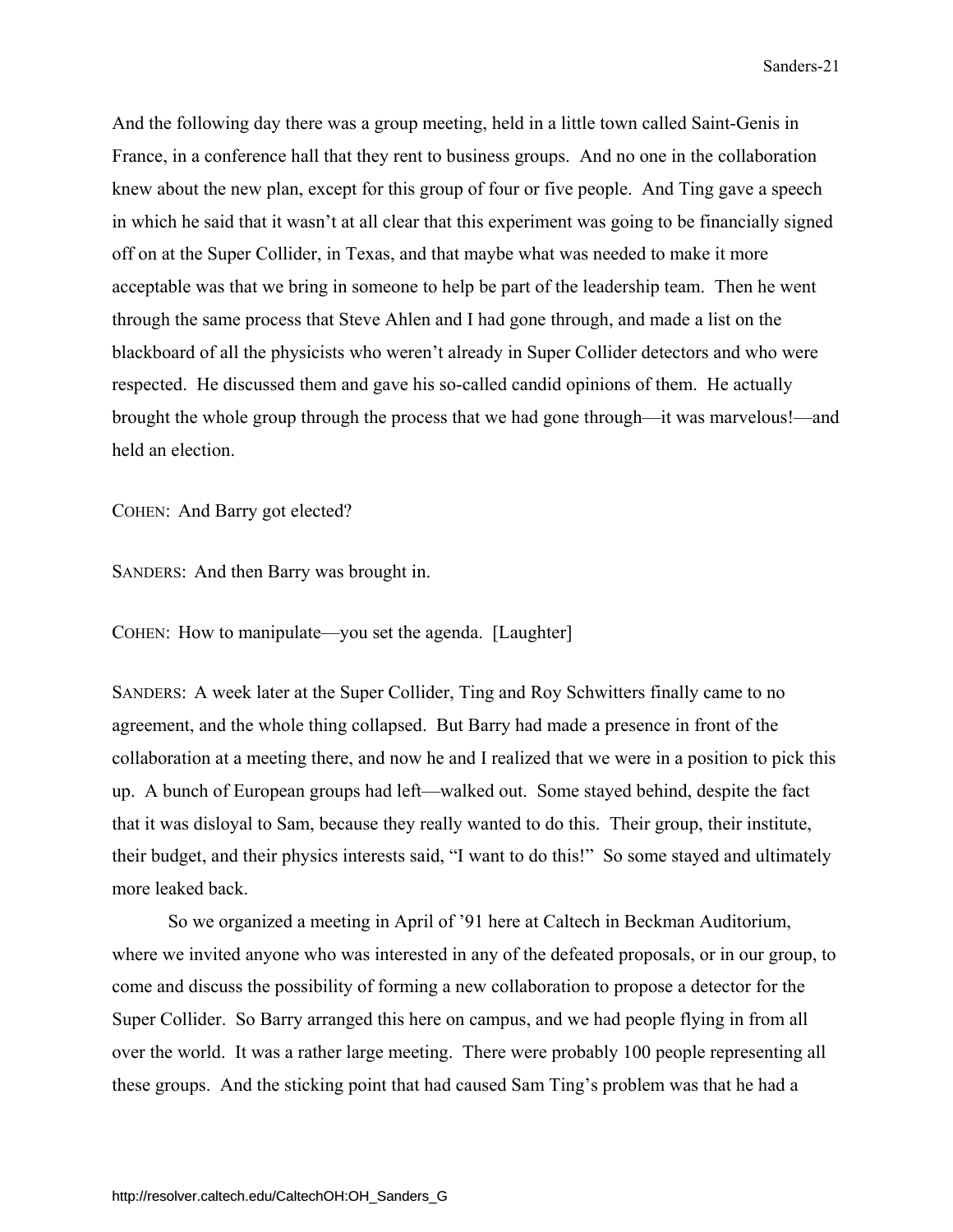\$750-million project and the U.S. government wasn't willing to commit—despite the funding sources, no matter where the funding came from—anything more than \$500 million. They were always worried about defaults, because then ultimately it was their fiduciary responsibility to complete the project. So I worked with a couple of young physicists—Renyuan Zhu, from Caltech, and Bing Zhou, from Boston University—before that meeting, and we produced a modified design for the detector which cut the cost down to \$500 million. We presented it at the collaboration. We told them that the design wasn't fixed, which was an incentive for them to get involved. You don't want to give them something fixed—these were proud, smart people. The net result was an agreement to form a collaboration. We wrote a letter of intent to the Super Collider. We had about a year of forming a group, writing a technical proposal, going through the same kind of reviews—what it would cost—that I had learned and Barry had learned in the previous experiment. How to convince people that you really do know how to spend hundreds of millions of dollars.

 So there I was, living in Santa Fe, New Mexico. Barry was living here in Pasadena. For three and a half years, starting in the spring of '91—actually, I had started earlier, but ultimately there was a period of three and a half years of going every week from Santa Fe to [the Super Collider Laboratory] in Dallas. Every Monday morning at 5:00 A.M. I left my house. At noon I was in an office at the lab in Dallas. And I came home Thursday or Friday night.

COHEN: I think that's when Barry moved to Santa Monica.

SANDERS: It was near the end of it. I was still employed by Los Alamos; the two labs had signed an agreement by which I was on loan. I wasn't sure that the Super Collider was going to be built. I was willing to bleed for it, but I wasn't sure that Congress wasn't going to pull the plug on it. So they agreed to fly me down [to Dallas] every week, and I'd do my work and then I'd go home. And I kept my house, and my wife kept her job in New Mexico.

 And Barry and I would meet there. We had a group. We built up a department of 100 people and a collaboration that was more than 1,000 people from all over the world. I was the project manager and Barry and a faculty member from Columbia, Bill Willis, were the cospokesmen—the three of us formed the leadership team. I was actually the line supervisor of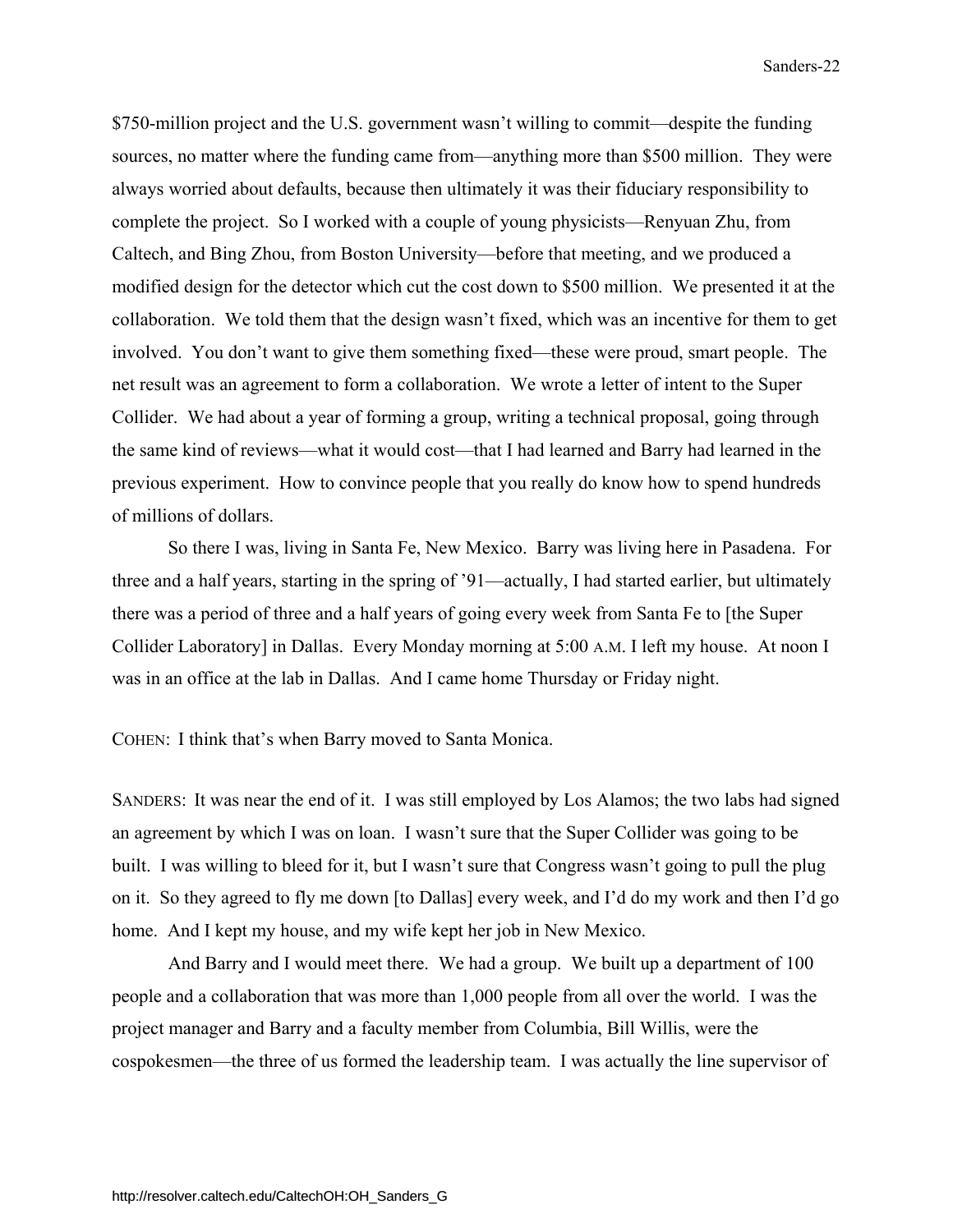everyone who worked on the experiment there; the project manager was also the department head at the Super Collider Lab who had the budget authority, and everyone worked for me.

 And we started spending money on this \$500-million detector. Probably got \$40 million or \$50 million into it, at the point where they were about to dig the hole to build the underground hall and we were about to let a contract out to build a \$130-million superconducting magnet. And then in the summer of '93, Congress canceled the project. And in October of '93 the [legislative] reconciliation process took place and it was really killed.

So there we were in October of '93. **[Tape ends]** 

### **Begin Tape 1, Side 2**

SANDERS: I guess I had seen very large scientific projects canceled. I remember conducting a congressman around who had just voted to kill the Clinch River breeder reactor—not a project that was my favorite, but we were billions of dollars into that, and for him it was easy.

COHEN: Well, at one point the only congressman we had who had any science knowledge was somebody who got C's in chemistry in high school.

SANDERS: Right. There were a few friends. Bennett Johnston [D-La.] was one of them. He was actually the leading supporter of the Super Collider.

 So there I am in late 1993. This thing is falling apart. We're scrambling to get the groups that were funded onto other projects. Many of them took the technology they were developing for us to the European equivalent of the Super Collider. Many of them are doing rather well now. And when I meet them, they say, "Thank you, thank you for bringing us along and providing us with the R&D money, and helping to lead that, because we took what we were doing there and now we're—"

COHEN: Start-up money.

SANDERS: It was start-up. So the LHC [Large Hadron Collider, at CERN] that's going on in Geneva now has calorimeters and muon detectors and other systems being built with technology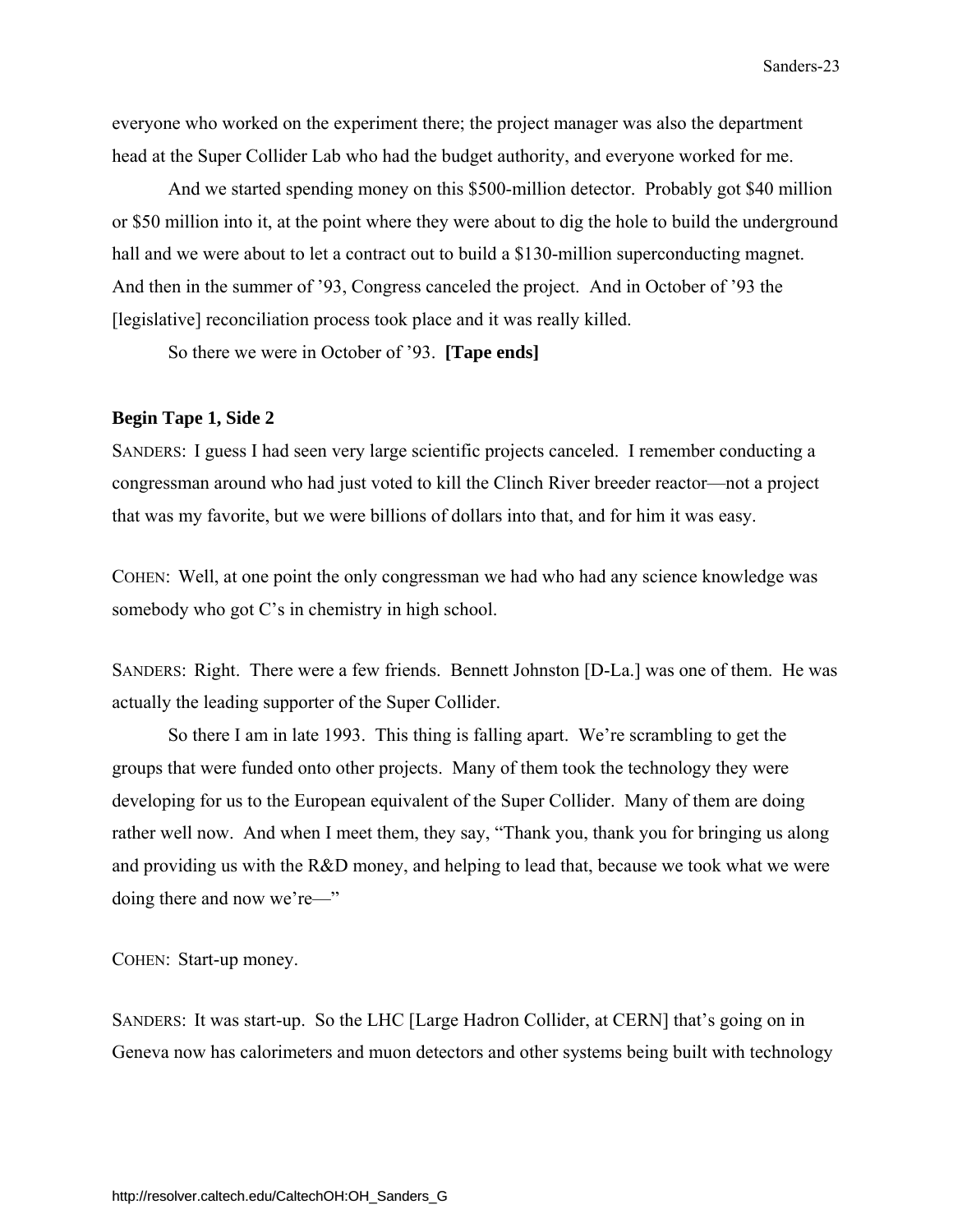<span id="page-29-0"></span>that groups had started on in our project. It's always nice to see that not everything got killed not all the intellectual work got killed.

### COHEN: But it's too bad.

SANDERS: Yes. So it was an interesting experience. Ten percent of our group ended up with no job. In fact, ten percent of all experimental high-energy physicists in America ended up getting squeezed out of the field, because that's what the budget did. There was a two-year transition, and some people just got left by the wayside. That was very hard. I remember that Barry and I spent a lot of time writing letters and making calls, trying to help people. In many cases, it worked; in some cases, it didn't work, because the field just got smaller.

 So Barry came back to Caltech. Actually, from December of '93 to probably March of '94, I don't think I had any communication with him other than a few e-mails about helping this person or that person get a job. And he was working on MACRO [Monopole Astrophysics Cosmic Ray Observatory], the experiment he was doing in Italy—which he was always doing.

COHEN: He never left that.

SANDERS: And at Cornell. He never left those. And I started to work on high-energy gammaray astrophysics—a GLAST [Gamma-ray Large Area Space Telescope] project, which is something that's still going on now but I'm not involved on it.

COHEN: Was that at Los Alamos?

SANDERS: It was at Los Alamos, but it was a collaboration with Stanford and other universities. And I got involved in investigating the human radiation experiments, because I came back to Los Alamos in December of '93, just when all the news about plutonium injections came out. The director of the lab said, "Gary, you're good at organizing a group of people. I'm going to give you some medical doctors and some records people and some physiologists and ethicists, and I want you to find out what Los Alamos did during World War II." And it turned out that most of what had been done came out of Los Alamos. And so for eight months during 1994 I was leading a group of twenty-five people; I don't know anything about biology, but we organized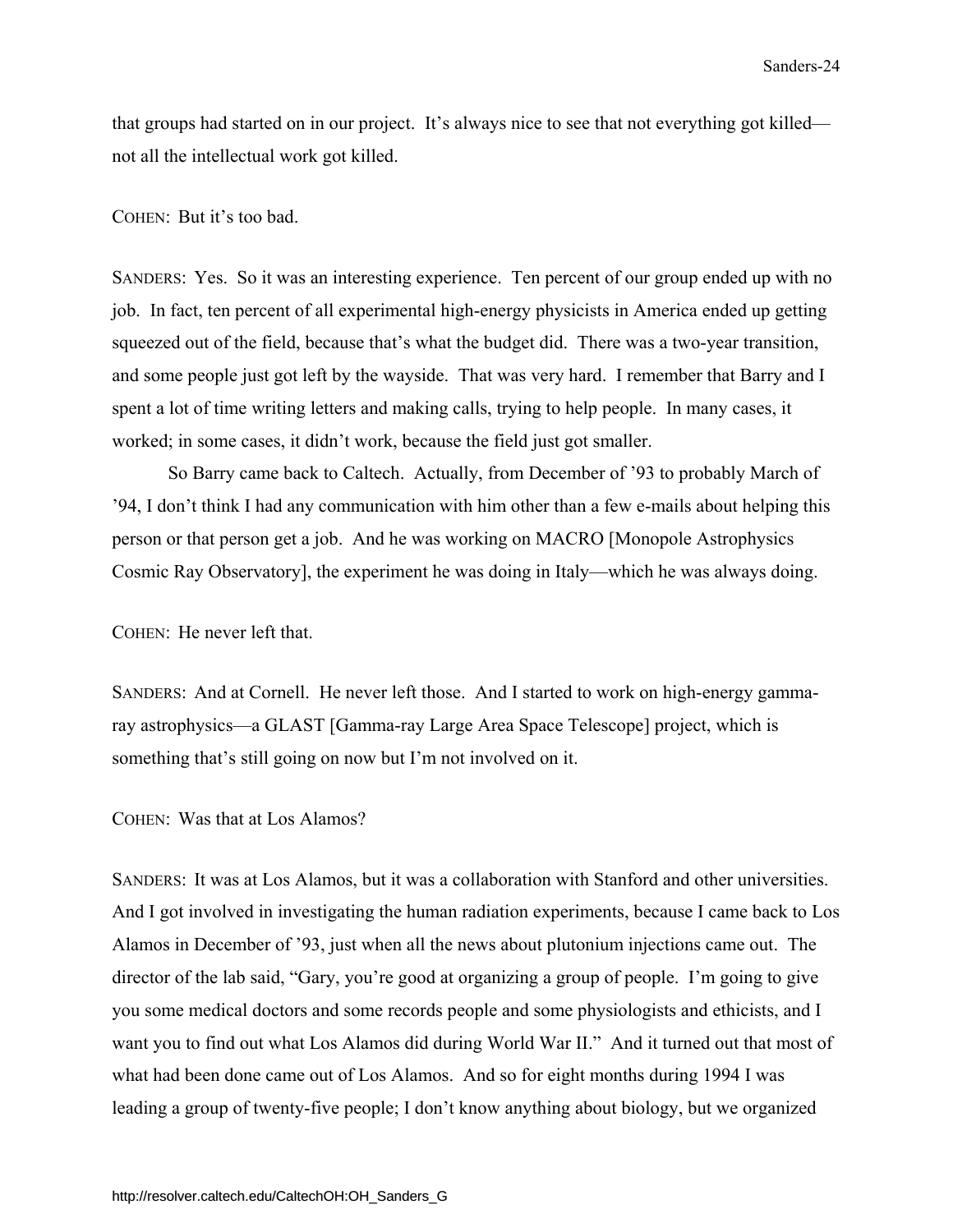this thing. At the time, I was starting work on another experiment, and Barish was back here. We were not communicating very much. And Robbie [Rochus] Vogt [Avery Distinguished Service Professor and professor of physics; then director of LIGO] was having his brief altercation with the National Science Foundation over some of the same issues that got Sam Ting into trouble. This is my view: If you want hundreds of millions of dollars, your supporters are going to ask for a certain level of insight and accountability and visibility into what's going on and Sam Ting always gave that, but always did things his way anyway. But it got him into trouble at the Super Collider when he insisted on no limits. And I think ultimately both men couldn't stand the scrutiny—the short leash they were on.

 So I gather that in February of 1994 Robbie Vogt was removed [as director of LIGO], after great pain.

COHEN: Well, you know something about that from just being here, of course.

SANDERS: Well, I know something about it from a few months later when I showed up here and saw the battered people—the people who had suffered through this kind of war that had gone on. And I gather that Caltech, at that point, turned to Barry, who had just arrived back from a big project and was clearly someone who was astute, smart, and understood physics and how to organize something that was big.

COHEN: And he was on neither side.

SANDERS: And he was on neither side. He had been on some of the oversight committees—

COHEN: He was very respected.

SANDERS: That's right, he was a very respected guy. That's also why he ended up on my short list when I was looking for a white knight to save the Super Collider experiment. So they asked him to take over [as director of] LIGO. I gather he spent about a month or so thinking about it. And he decided to do it and do it in certain ways, and not too long after that he called me and said, "Gary, I'm doing this thing. Would you like to consider coming out here and helping me build this thing?" I said OK. I'll tell you something else about me. I started by telling you that I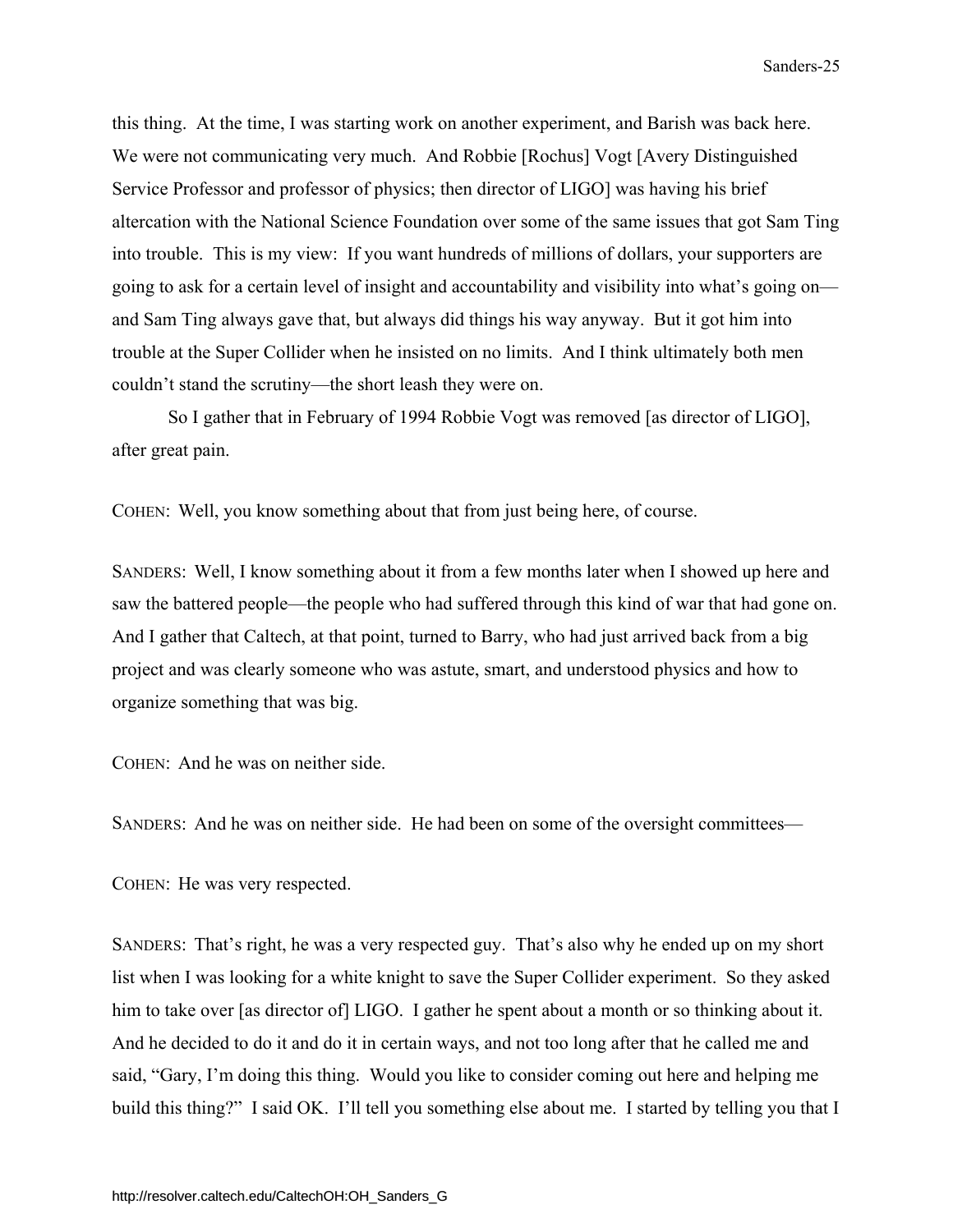<span id="page-31-0"></span>was a physicist—kind of primitive—all the way back. I've never done an experiment that I didn't know in an instant whether I wanted to do it or not. The decisions were always made aesthetically, on the physics goal. If that physics goal turns me on, the rest is derivative.

COHEN: You don't care how hard it is?

SANDERS: Yes. And LIGO, I knew what LIGO was. It was over from that moment. And I've learned that the few times that I went and worked on something that I didn't have that flash— *Yeah!!*—gosh, it was agony! Physics is just too hard to do unless you're turned on.

COHEN: I'm sure that's right.

SANDERS: So, with the physics, there was really no doubt. I had a wife and a family and a house that I liked on a mountaintop in Santa Fe. We were going to live there forever. But we came out here and looked it over, and a few months later we did end up coming out. And we found the transition to California very difficult—far more traumatic than we thought, just in terms of how you feel about yourself and your space and where you are. It's an interesting experience to be fifty years old and realize that you really have built a nest and you really like it. But we're actually very happy now. We live far from here. We live in Laguna Beach, with a view of the water.

COHEN: You don't even live in Pasadena?

SANDERS: I don't. We lived in Pasadena for a couple of years while we were selling our house, and we lived in a Caltech house. And then we looked around. We were convinced we did not want to live in the smog, with helicopters overhead, and so on. So we live out at the beach now. I come in four days a week, and I come in very early—really early. I avoid the traffic; I'm almost in the opposite direction from most of the traffic. I leave here around four in the afternoon. And it works. I'm home at 5:30. And on Wednesdays, I work at home. And I have a very good Internet connection and a conference phone. It's the only time I can get any time to actually read things carefully, and write things. You know, the rest of the time is all meetings.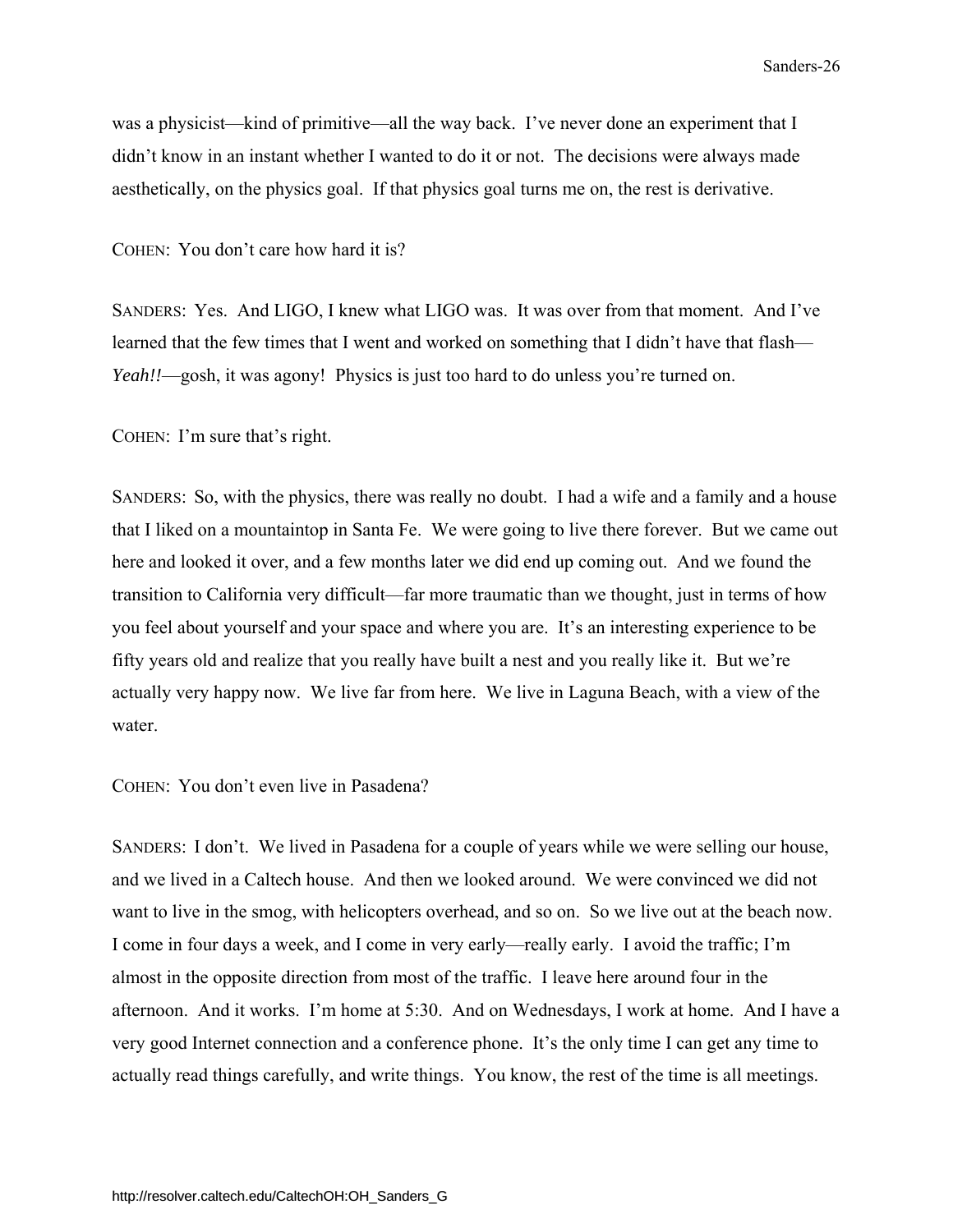COHEN: So tell me more about when you first came here [as LIGO project manager and deputy director]—what were your impressions.

SANDERS: I was turned on by the physics.

COHEN: I mean, I appreciate now that your working with Barry was just old hat—

SANDERS: That's right. But that's an interesting chapter if you're talking about an oral history at Caltech. First of all, it became very clear to me that Caltech—from Tom Everhart [Caltech president 1989-1999] to Charlie Peck [chairman of the Division of Physics, Mathematics, and Astronomy, 1991-1998] to Kip Thorne [professor of theoretical physics] to David Morrisroe [Caltech treasurer]—at the time really wanted LIGO rescued. NSF, on this project, had told the Congress, "Don't give Caltech \$35 million this year." That usually is the death of a project. It was effectively canceled.

COHEN: You hadn't dealt with someone like Kip, who doesn't know about "no."

SANDERS: So I met all these people, and it was very clear to me that institutionally, on this issue, Caltech was a coherent unity. Wanted this thing to work. I think they were very grateful to have Barry. And I suddenly found myself being treated like a visiting rock star, or something, which was kind of interesting. But I also was quite confident that I could do this—I looked at the experiment. I felt that this was a very supportive environment, and that had a lot to do with my decision to come here. I had just come from a project in which the Super Collider Lab, the Department of Energy, and the Congress didn't really support what they had decided to do, and had other agendas at all times. And what I saw was, at the National Science Foundation and at Caltech, a unity of goals—and that was very important. I had decided that I was never again going to work on an experiment in which the consensus that started it was unlikely to last through the execution of the project.

COHEN: So you weren't put off by the bitter fighting that had gone on?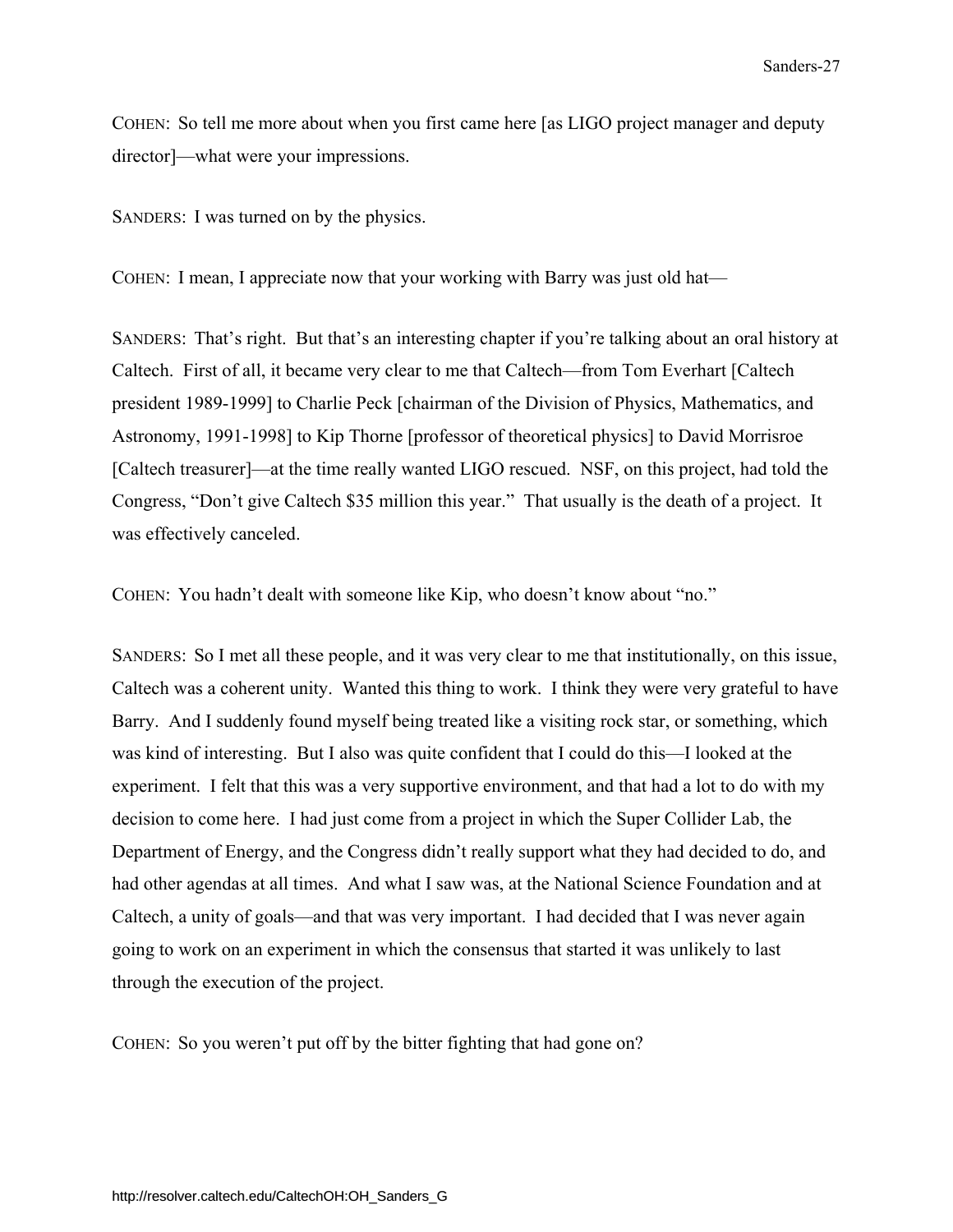SANDERS: No. Actually, what I saw was that Caltech wanted to do this and they really thought that I could make a difference. I felt very welcome. They needed work financially, and they introduced me to the people at Caltech who matter. I spent an hour with Morrisroe talking about [LIGO]. It was clear that this place wanted it to go. They were willing to do what they had to do to make it go. I knew the program managers at the National Science Foundation. David Berley, who was the program officer, had been the program officer at the NSF and earlier had worked in high-energy physics. He had done experiments at Los Alamos; he and I were actually collaborating on an experiment that was going on at the time at Los Alamos. And I had known him when I was at Princeton, back in 1971, when he was running Brookhaven's experimental program. So he could look me in the eye and say, "We really want to see if we can make this go," and I could believe it. So it did matter that there were people here I was calibrated on and also people here who convinced me. And I saw Caltech as a place that was pretty good at picking frontier scientific directions and then aligning its resources and its intention to carry them out. That impressed me. I hadn't seen that at MIT, for example, which is a place that's usually in a fair amount of disunity. It's even worse than the fact that it's culturally not unified. There's a cultural memory of some origin, I think, that has generated a place which is in conflict and tension—at least, and I'll be as positive as I can, in a state of mutual nonsupport.

COHEN: Well, even in the way they've treated [MIT physics professor] Rai [Rainer]Weiss.

SANDERS: That's right—you still see it today. And that's not an isolated incident. Sam Ting could thrive at MIT, because he could just devour anything that was in his path and make his own world. And he would use MIT as a shingle. Despite the fact that there are brilliant people here, and some very strong egotists—and a certain amount of parallelism and city states among the groups—when a direction is picked within the institution, Caltech has a pretty impressive ability to unify. Again, it must have to do with the cultural origins of Caltech which are perpetuated somehow. And even the fact that it's not a very large place—that contributes to it. So I sensed this.

 I also decided very early on that LIGO, despite all that you hear about how hard it is to do—and to do it is very hard, in the sense that they're trying to push things to the quantum limit—technically it's a really amazing thing. But as a project, to execute the project you have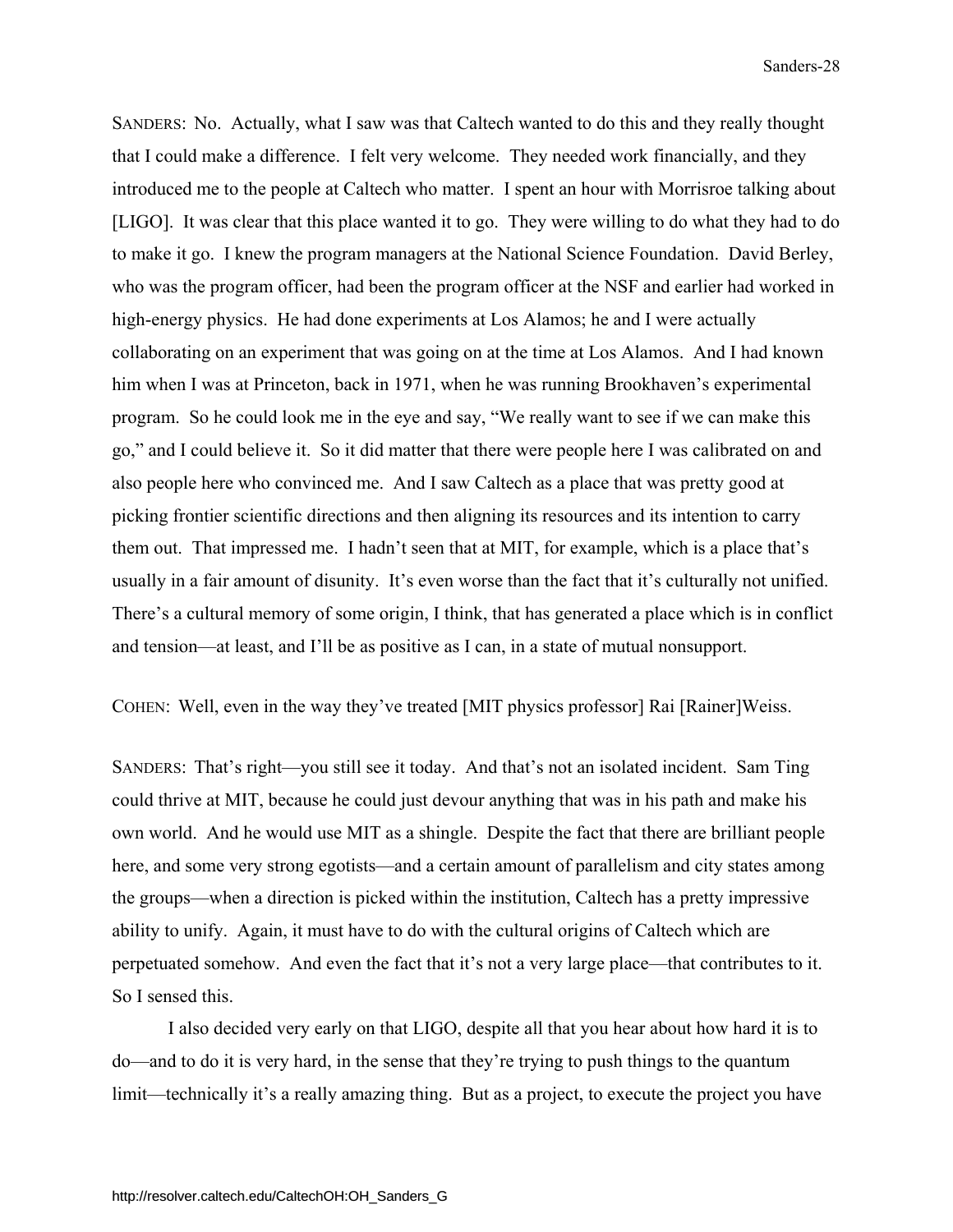planned—I found this, and Barry, I think, concluded the same thing: We said, "This is easier to do than what we've been doing at the Super Collider." It may seem like hubris, but I want to confess that when I look at carrying out the LIGO project—just building what we've set out to build—it's an easier project than what we were going to do with the Super Collider, in many ways: management-wise, technically, money-wise, schedule, almost every way. There were more complicated technical systems that were beyond the state of the art in the Super Collider experiments than there are in LIGO. On the other hand, there are some physics limits that we're trying to do in LIGO that go beyond what we were trying to do with the Super Collider. In terms of building it, turning it on, and making it work, this is an easier challenge. I'm convinced of that even today. People who marvel at the challenge of LIGO might find that hard to understand. I remember after being here on two or three trips—early on, in that exploration of whether or not to come here—Barry and I looked at each other and one of us said, "It's easier to do than what we've [been doing with the Super Collider]."

COHEN: Of course, Barry had the loyalty to Caltech, which you did not have.

SANDERS: Absolutely, right.

COHEN: I mean, that was part of his decision.

SANDERS: My loyalty has always been to what I was doing. I really enjoyed being at Princeton. I venerated it. I'm pleased to be at Caltech; it's a great place. But in fact what gets me up in the morning, and what I'm focused on, is wanting to build LIGO and see gravitational waves. And 100 years from now, if we do see gravitational waves, it won't be that important that it was done at Caltech. It will be important to Caltech, and it will be noted, but that's the result.

COHEN: I know. Kip thinks that way, too, frankly.

SANDERS: The loyalty is whatever compelled me to become a physicist at age eight, [and whatever] compelled him to drive now for twenty-five years to measure gravitational waves. That's what it is, make no bones about it. Don't lose focus, OK? That's why Rai Weiss and Kip Thorne, more than anyone else in this business, are the two who have plowed through whatever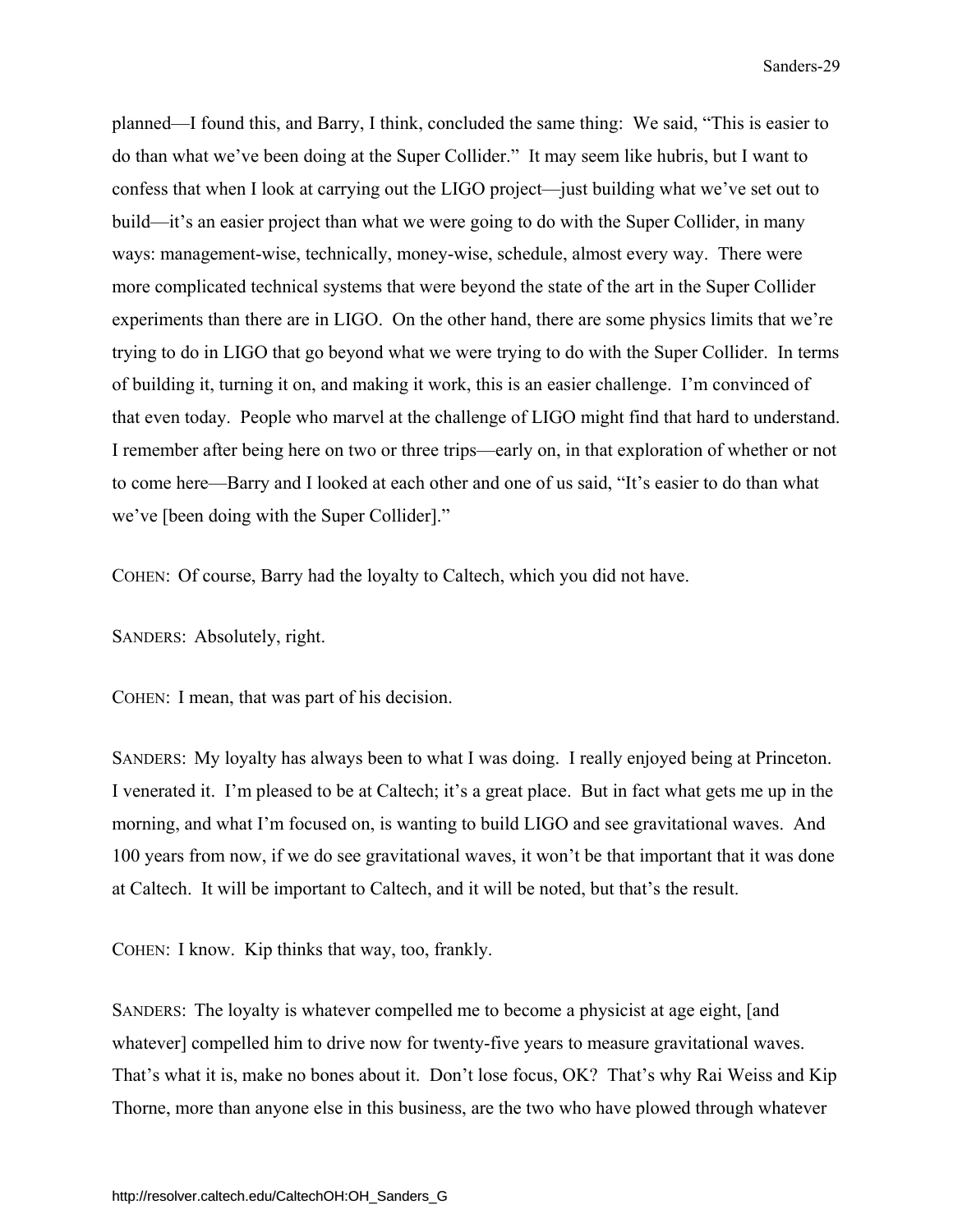has gone on. I mean, I know them both well. And I know the Drevers [professor of physics Ronald W. P. Drever], and I know the Vogts, and I know all the major figures now in the field. I am a minor figure in the field. I'm a newcomer and so on, even if I'm the builder of it. The guys who had the intellectual coherence and dedication to it—on the day we see gravitational waves, they will be there standing and looking at the plots, no matter what happens, no matter what explosions, disruptions: it's Weiss and Thorne. There is a focus in those two that I've seen that no one can match.

COHEN: I haven't talked to Rai.

SANDERS: You should.

COHEN: I may have to go to MIT to do it.

SANDERS: I think the piece is incomplete [otherwise].

COHEN: I know that.

SANDERS: And he comes out here, so he could arrange [something].

COHEN: I know, but he's always busy.

SANDERS: He will come out and talk to you. We can work on that with you. He's a missing piece. I convinced Jane Dietrich, who wrote the recent *Engineering & Science* article,<sup>[1](#page-49-0)</sup> to talk to Rai. I said, "He's an MIT faculty member, but he—"

COHEN: She finally had a few phone conversations.

SANDERS: She did, and she told me it was very valuable. It would have been a puzzle with a missing piece.

COHEN: Oh, I'm sure.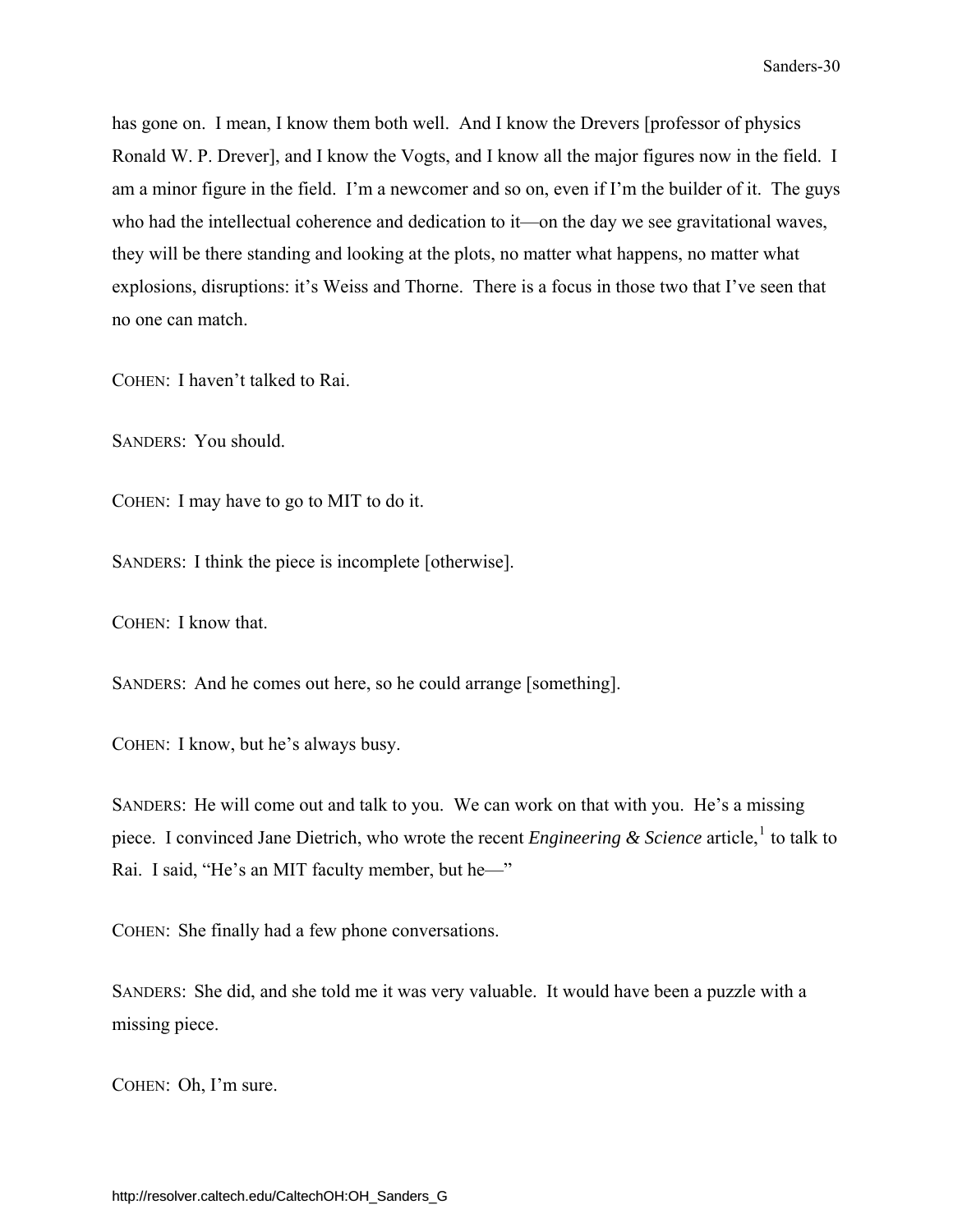SANDERS: Kip's dedication was absolutely clear. I said to people, after I had spent my first couple of weeks with the LIGO group, that it was like visiting a battered women's shelter. These people were battered—I used that word earlier this afternoon. They were battered. It was kind of like they were pulled into a shell—almost in the fetal position. When you talked to people, their body language was very defensive, a little suspicious: "Am I allowed to talk to him?" and this kind of thing. They were under stress. I'm not faulting them, I'm telling you the result of what they had experienced.

COHEN: It was terrible. I mean, you know, I was part of this community, too. I know what went on. Things at universities can get very bitter. You don't kill your enemy here; he stays right on here with you.

SANDERS: Well, as I told you earlier in this discussion, I've seen some pretty tumultuous events in physics: the demise of the detector and the demise of the Super Collider. Those were tumultuous events. I didn't just see people affected in those—I was one of them!

COHEN: You see, this is a family here.

SANDERS: I guess you're right. If brothers and sisters beat each other to a pulp, they would be not only abused but fixed and trapped in the abuse.

COHEN: And none of them are going anywhere. They're all still here.

SANDERS: But in the end, actually, an interesting aspect of the story is that many of them aren't. Many of them left. Almost every one of them is gone.

COHEN: Do you mean the people who were originally—

SANDERS: The people I visited who were part of that original LIGO group, and whom I characterized as victimized, as abused—appearing to be like someone from a battered women's shelter—are not in LIGO anymore, with one or two exceptions. That's an interesting lesson I've learned in life in the past few years. Robbie Vogt—I had heard all these stories about him before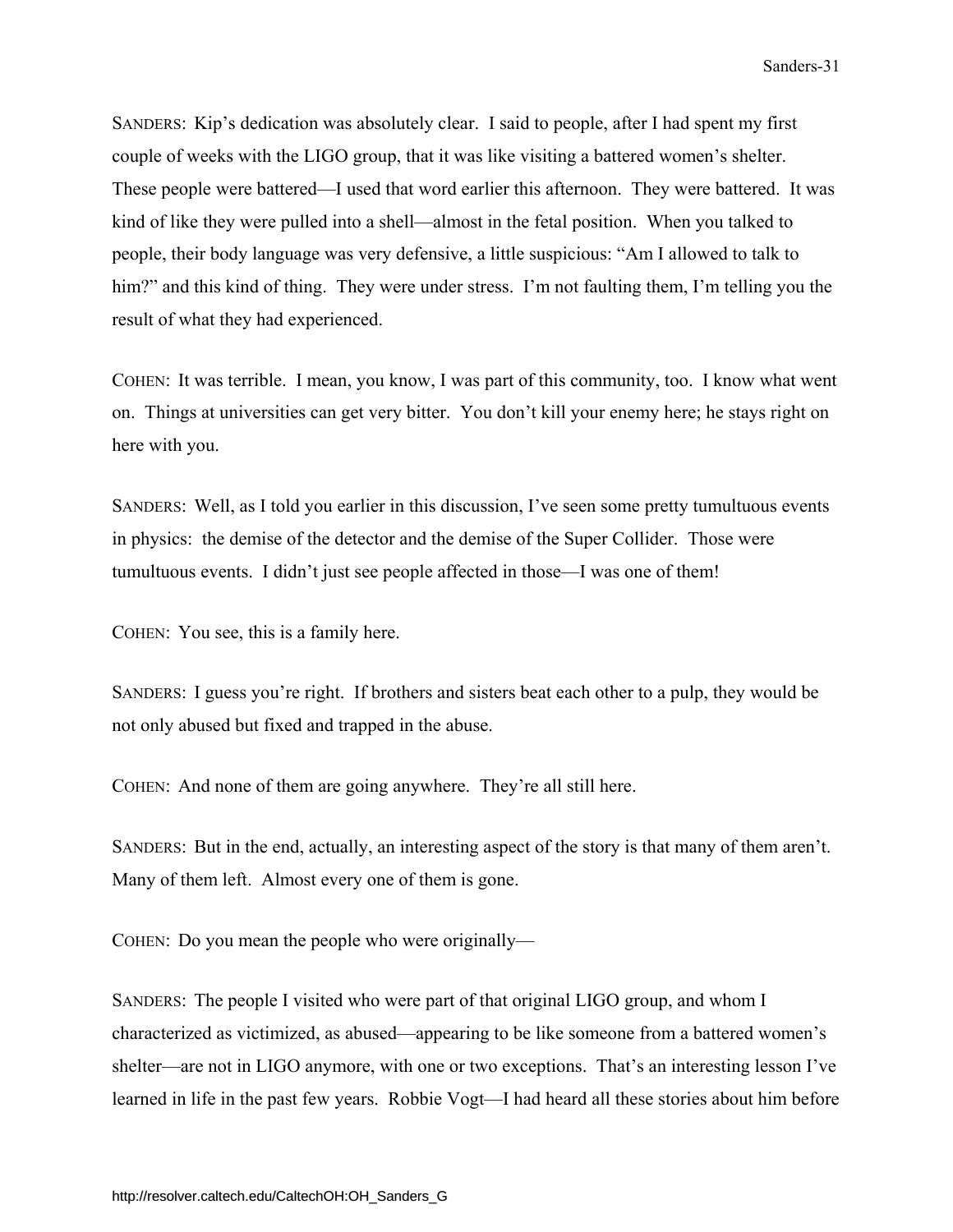I arrived. But he was very candid with me the first time I met him. I went with Robbie and Barry to have lunch at the Athenaeum. And Vogt looked at me and said, "You know, I'm a dinosaur. The world has moved on, and I guess I have to be put out to pasture. I'm never going to change, but I do understand what's happened." He didn't get into one of the kind of defensive discussions that he got into later. I thought, "This guy does have a pretty clear view." Because he could have done LIGO in an earlier time, perhaps, the way he had done it, and he probably would have succeeded—if it had been the fifties or the early sixties.

COHEN: Or even—and many people felt this way—if JPL [Jet Propulsion Laboratory] had managed this project and it wasn't an institute project.

SANDERS: That's right. I had some concerns about him, because he had a lack of confidence in his ability. His decision-making process was very tortured. He tortured himself when he had to make a decision. It had a retarding effect on LIGO. The engineers came to me and said, "Please, if you come here, here's the one thing I want you to do. When we bring you something that's been worked on and is ready for a decision, please work to make a decision." They felt that Vogt couldn't make decisions. They felt that that was independent of the stress that he was under. Robbie will tell you, "How can I deal with complex decisions when I'm being attacked?" I'd have to grant him that. A manager, a leader, a scientist, an imaginative person has only a certain capacity to pay quality attention, and it was clear he was probably saturated.

COHEN: Well, he was very good in an organization like JPL, where people did what they were told.

SANDERS: Right. By the way, back at my old haunt at the time, Los Alamos, Robbie Vogt was considered a star. He was on their oversight committee from the University of California, and he was considered one of the people you wanted to show up at those oversight committee meetings. He understood things and he gave great advice. So when I went back to Los Alamos and told them that I thought I'd be leaving to go do this, and that Robbie Vogt had been removed as the director, they couldn't understand. And I even talked about that with Robbie. He said, "I have to go sometimes to Los Alamos—it's the only place where they still respect me." That's what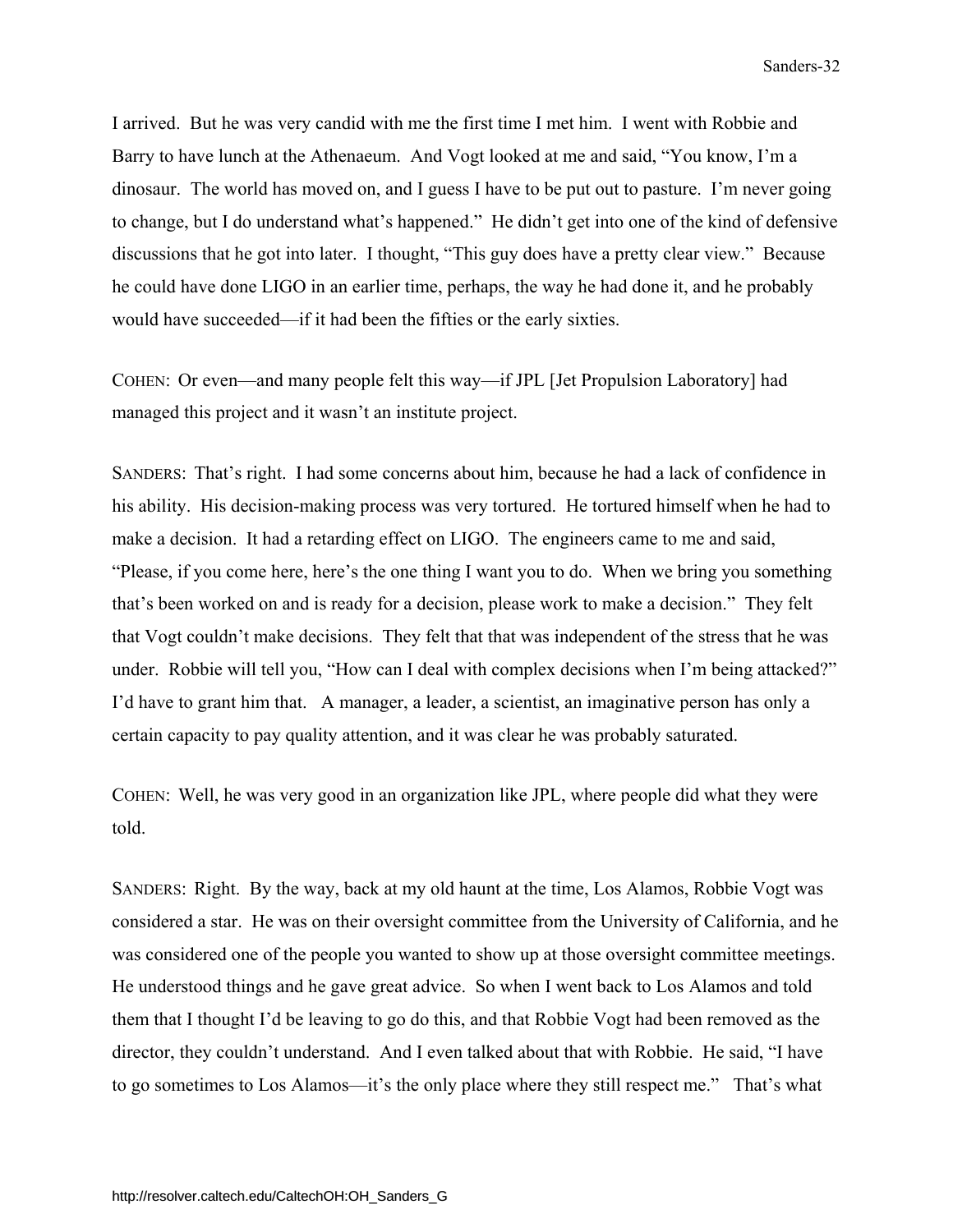he said. What he was also saying, I think—to pick up on your image—is that he was at least stepping out of the family by going to Los Alamos. He was leaving the block, and leaving Caltech.

COHEN: And how about your meeting with Ron Drever? How did you find that?

SANDERS: Again, I had been told things about him, so it wasn't a blank slate. I guess what I concluded very early on about Ron, and what I still feel, is that he's a very impressive guy intellectually. And now that I know a little bit about the field and the history of the development of ideas—and those that have emerged as the key fundamental techniques—he's probably contributed more of the techniques that are being used than any single person. But he's totally unsuited for working in a large project. As I said in my *Engineering & Science* interview—and I think I was quoted accurately—at some point you have to decide, "This is what I'm going to build," and you have to stop perfecting it and you have to build it. And Ron can't do that. He constitutionally cannot do that. And in fact the advice from the sages is, do what comes easily for you. What he should do is be in the business of bringing new ideas into fruition, into reality. That's what he's doing now. I may be being impudent, but I think he's in a better place now.

### COHEN: Is he happy?

SANDERS: I don't know. I think he feels cut off. I think he feels he was an intellectual father of this thing called LIGO, and he was pushed outside the fence and he's marginalized now. And that must be a very bitter experience for him. But the big enterprises—scientific projects that are large—develop their own compelling life. And they will consume individuals, in the course of being carried out. And this is a case that kind of shows that. If you are leading it, participating in it, and aligned with it, moving it forward, it will support you and you will support it. And if you're in the way.... I tell young people, when I talk about projects, that in the beginning of a project you're trying to assemble a team and a design, and it's agony to get to the point where you really are convinced you're ready to move forward. And I think of it as pulling on a rope to pull a locomotive up a slope: Once you get it moving, especially if it starts going on a level or downhill, you've got to learn to move with it, because it's moving. So there's a momentum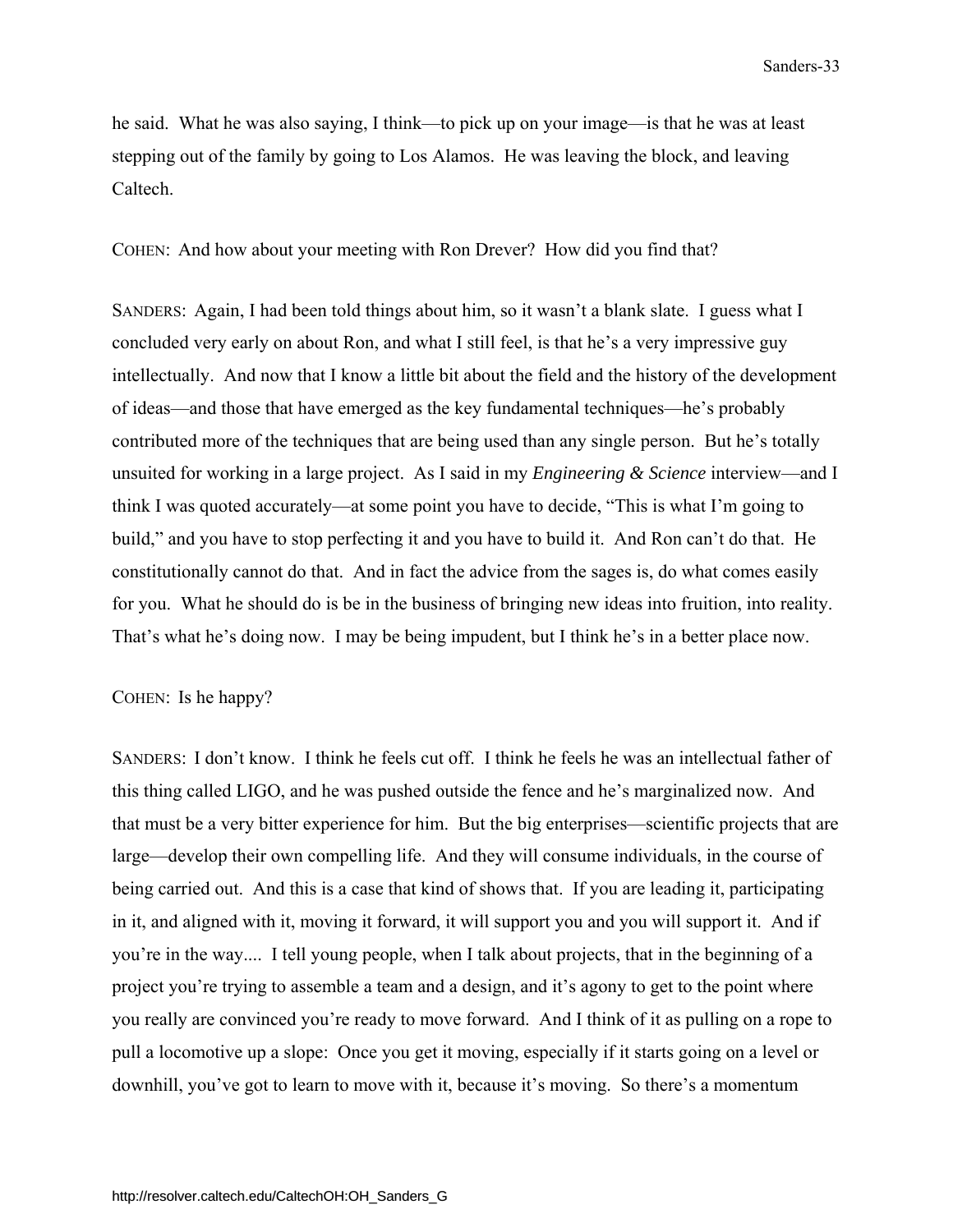<span id="page-39-0"></span>argument. And once a big project is in motion and you've got a couple of \$100 million dollars' worth of contracts out there, you can't take a week off. You've got to stay on top of it, because it will run over you. You can't stop it. You can't say to the funding agency, "No, I'm not going to talk to you." You can't get in the way of it. It will just keep on going, or it will get derailed. LIGO very nearly got derailed.

 So in the end we hired more people, we organized things, we went through designs— Barry and I. He was very correct at the beginning to say, "I'm not going to take this on unless I get a chance to look at the cost estimate, the schedule, the technical design, and make changes in them." He was very clear with the National Science Foundation: "I can't lead this thing until I believe in it. Until I can tell you I can do it for this."

 So we worked the first four, five, or six months—Barry started before I came. I came for several visits during this process and was present when we pulled it together. We did a cost estimate, a schedule, and made some changes in the design—ultimately, later, made some other changes in the design. In September of '94, we presented it. We were reviewed favorably and went in front of the National Science Board, with Kip present, in November of 1994. That was an amazing meeting, for reasons I didn't understand at the time, because the director of the National Science Foundation himself made a presentation to the National Science Board.

COHEN: Was that Lane at that time?

SANDERS: Neal Lane. So what looked perfectly ordinary to me—here's the director telling the board that this is great science and that he wants to go forward. This all seemed pretty natural to me. People said, "You know, this never happens. The director of the NSF never addresses the board on behalf of a single project. This doesn't happen." They told me that Neal Lane was being terribly courageous and aggressive and putting his own personal reputation on the line for what was a very troubled project—which was also the biggest and most risky thing that the NSF had ever tried. And that was quite a bold move. There is heroism in Washington.

COHEN: So tell me now: How do you think it's going?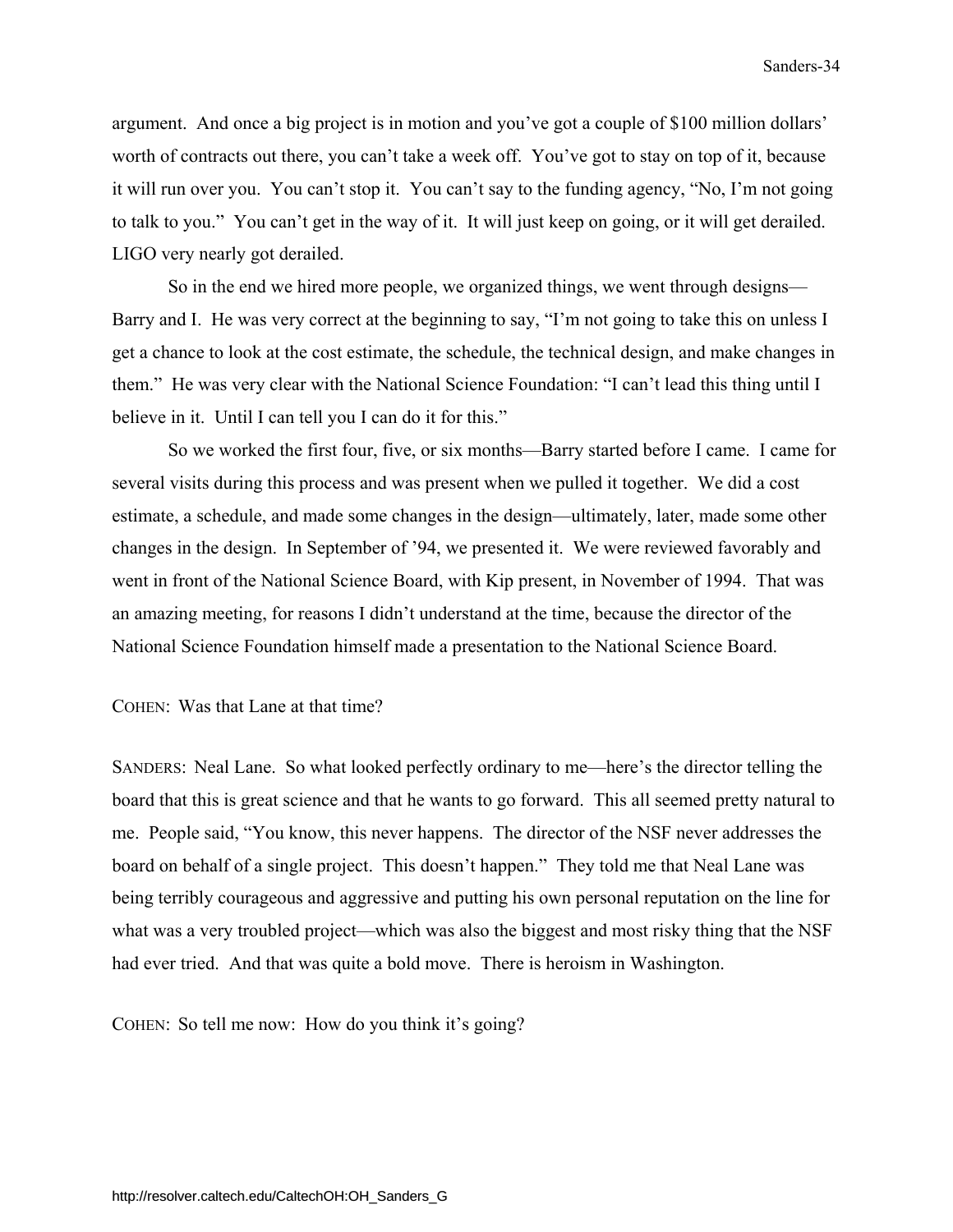SANDERS: We're about ninety percent through, if we count up all the tasks we had to do. That's just a way of telling you we're very far along in the construction.

 I think an important part of the story—and I don't want to gloss over it—is that many of the original members of LIGO, whom I met in '94, didn't stay. They weren't asked to leave, but they didn't stay. They were given roles. They watched this thing grow up around them.

COHEN: Do you think they left because they'd been battered, or—

SANDERS: I don't know. I think it was a combination of having been battered and a resentment of the new guys who came in and of being unprepared—or perhaps temperamentally unsuited for a new environment, one that demanded delivery at a certain pace, that demanded giving up a day of curiosity-driven work for a day of goal-oriented work. It was an alien culture to a science group on a campus.

COHEN: How many people are we talking about?

SANDERS: We're talking about twenty people who left out of probably an original thirty or forty. And many of the bright scientists left. The Bob Speros, the Alex Abramovicis. Andy [Andreas] Kuhnert, and ultimately Lisa Sievers. Many of them left; some of them were working at JPL in related kinds of science and technology; some left for other places. Barry and I—I'll speak for myself—were never quite able to understand how to run the project successfully and at the same time make those people feel like productive contributors. In some cases, people felt that they were owed a very senior role; although they were unsuited for leadership, some of them wanted to be leaders.

COHEN: So they couldn't quite make the transition from the planning of it to the building of it?

SANDERS: Or the transition from the R&D and the intellectual conception of it to the real building of it—which involved a whole different set of people. And it involved stopping being a scientist—though you couldn't *do* this without being a scientist—for a few years and doing what had to be done: writing down the requirements, writing down the design, writing down the statement of work that a company would use for building what you wanted.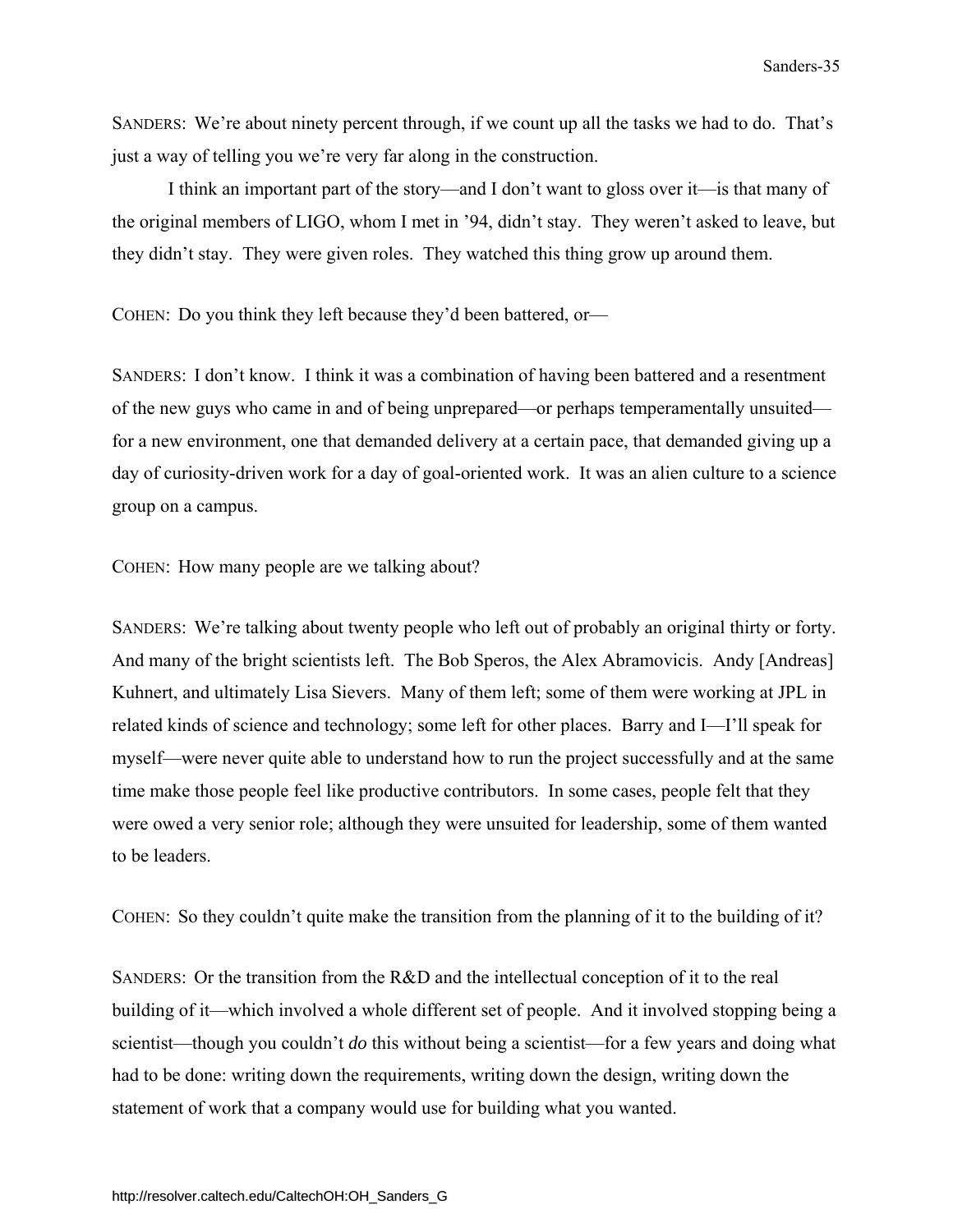COHEN: So in some sense you were asking them to leave the university-type atmosphere.

SANDERS: For a few years. And what I would tell people—I think it probably fell on deaf ears.... Jane Dietrich did this very well in *Engineering & Science;* she quoted me, she quoted Barry. I gave the example—I think it was me who was quoted on this, though it might have been Barry you learn to be a builder for a few years, and then you learn to do science with what you built for a few years, and then your nose leads you in another direction and you learn to be a builder. And I've learned in the course of my career since the mid-sixties that I'm going to go through a rhythm of building, then doing science and publishing, then building. Sometimes these things overlap a little. There's a rhythm. I told the people in LIGO, who I could see were under stress, that this is like a sandstorm passing through a scientific research group. Grit your teeth and hunker down and do what has to be done, and the storm will pass. We'll be done with the construction, and you'll be able to be a scientist. And, boy, will you be able to do great science with this thing! It's a vision that I understand, and I've experienced it. And in fact it was a vision I understood—I think I told you—in high school, building a cyclotron for three years.

 Oh, I understood that my coming from a national laboratory to a university—especially a truly world-class, excellent university like Caltech—was a cultural mismatch. I think the management, the leadership, of Caltech understood that they were trying to do something on the campus which was more characteristic of a JPL or a Los Alamos. There certainly are good scientists at both of those places, but they've learned to work in that kind of a setting. And I told people, even early on: I said, "This is intriguing for me. I have learned how to do big science experiments at a national lab. I've learned how to deal with a cross—a bunch of universities and a national lab, using a national lab to help unify them. And now I'm going to get a chance to build a big scientific project on a campus. That by itself is going to be an experiment." And it is. And we've learned some things—we've learned that a certain number of valuable people are going to end up getting rejected or alienated.

 You measure scientists—and scientists measure themselves—by a number of different metrics. The undergraduate who is the best at doing the problems in electrodynamics may not be the person who builds the Super Collider. One person comes in as an assistant professor and instantly does absolutely great academic science, publishes a lot of papers, and gets tenure. The other one, who decides to build something for five or six years—a long-term goal—doesn't get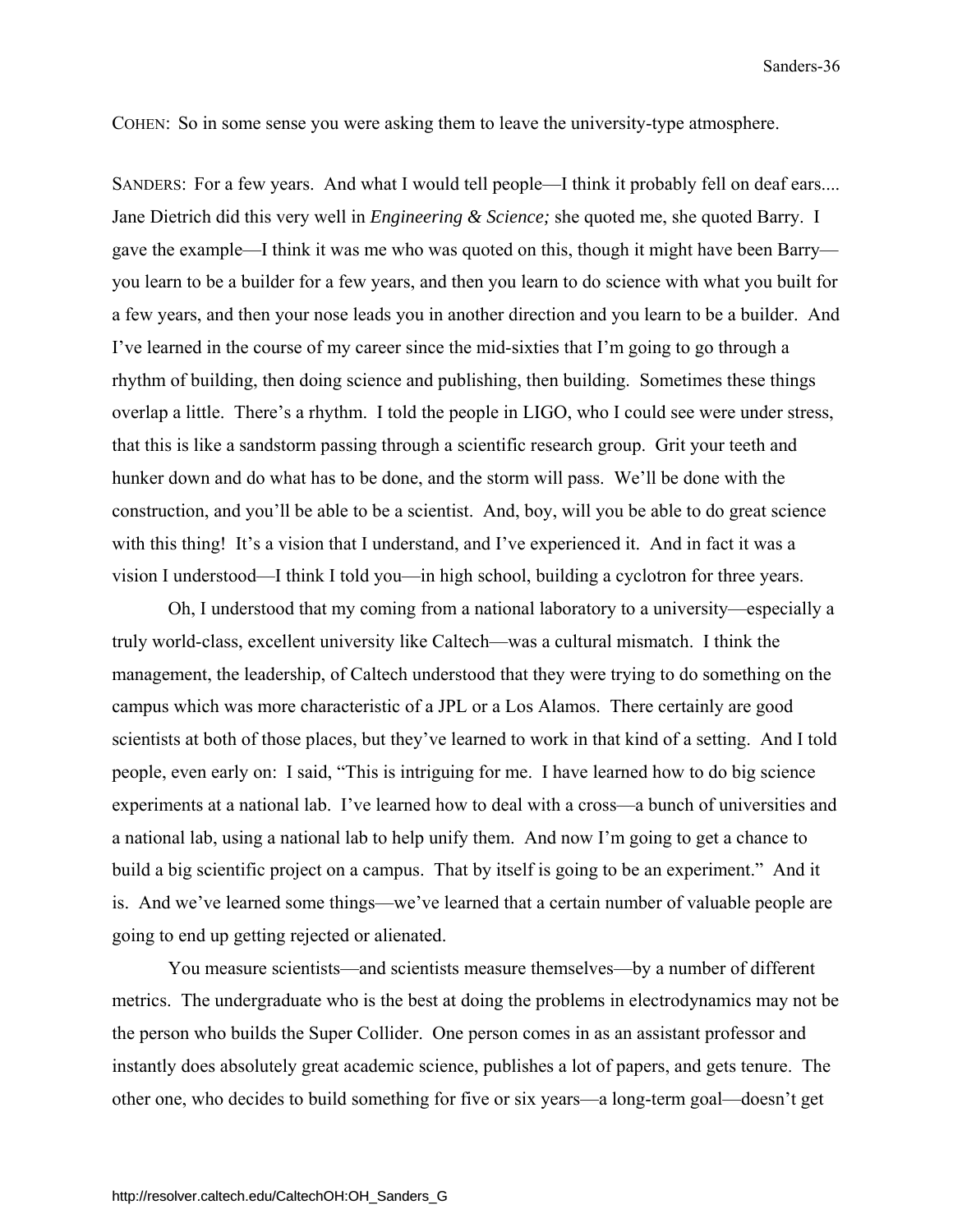tenure and ends up at a JPL, where they do decade-long projects. These are different metrics. And when you're a student, they don't really tell you about that.

### COHEN: No.

SANDERS: They have only that one [model]—the guy who can do all the problems. The role model is a professor; professors replicate themselves. Later on, you learn that there are other models.

 LIGO could have been done at Los Alamos as a construction project. It could have been done by JPL. It could have been done out of another national lab, with a consortium of universities. There are a number of ways to do it. My role was to help make it work given the situation that I had. I recognized that it was at a university. I think for Caltech—if you look at Caltech over the century of Caltech—there's been a tradition of building great observatories. Some of those were large projects. They were somehow carried out. Sometimes with some agony—you can read the stories about Palomar. Caltech has had a tradition of fielding some very large instruments that were, in some sense, out of the scale of a traditional university.

COHEN: It took a Kip Thorne to do this, in every instance.

SANDERS: So I think, given the scientific potential, it's appropriate for Caltech to do. And I think it's actually Caltech's grandest observatory. I think it's more of a reach than the other observatories. More traditional astronomers—and you may know them better than I—might disagree with me. But that's my perspective. I find it intellectually a further reach than building another optical telescope or another radio telescope. I think it's right—it's what Caltech should do. That's where Caltech has positioned itself. So then the experiment of seeing how to do a project like this on a campus becomes a worthwhile thing to do, when it's set in that goal.

 So we're going to do it. We're putting the detector in now. A year from now, one of our three interferometers will have light up and down the arms and mirror-control systems, with servos locked, and we'll be studying the performance of this instrument. Three years from now, all three will be working. We will be measuring the noise floor and getting ourselves in a position to do science. We promised the National Science Foundation that in 2001—the end of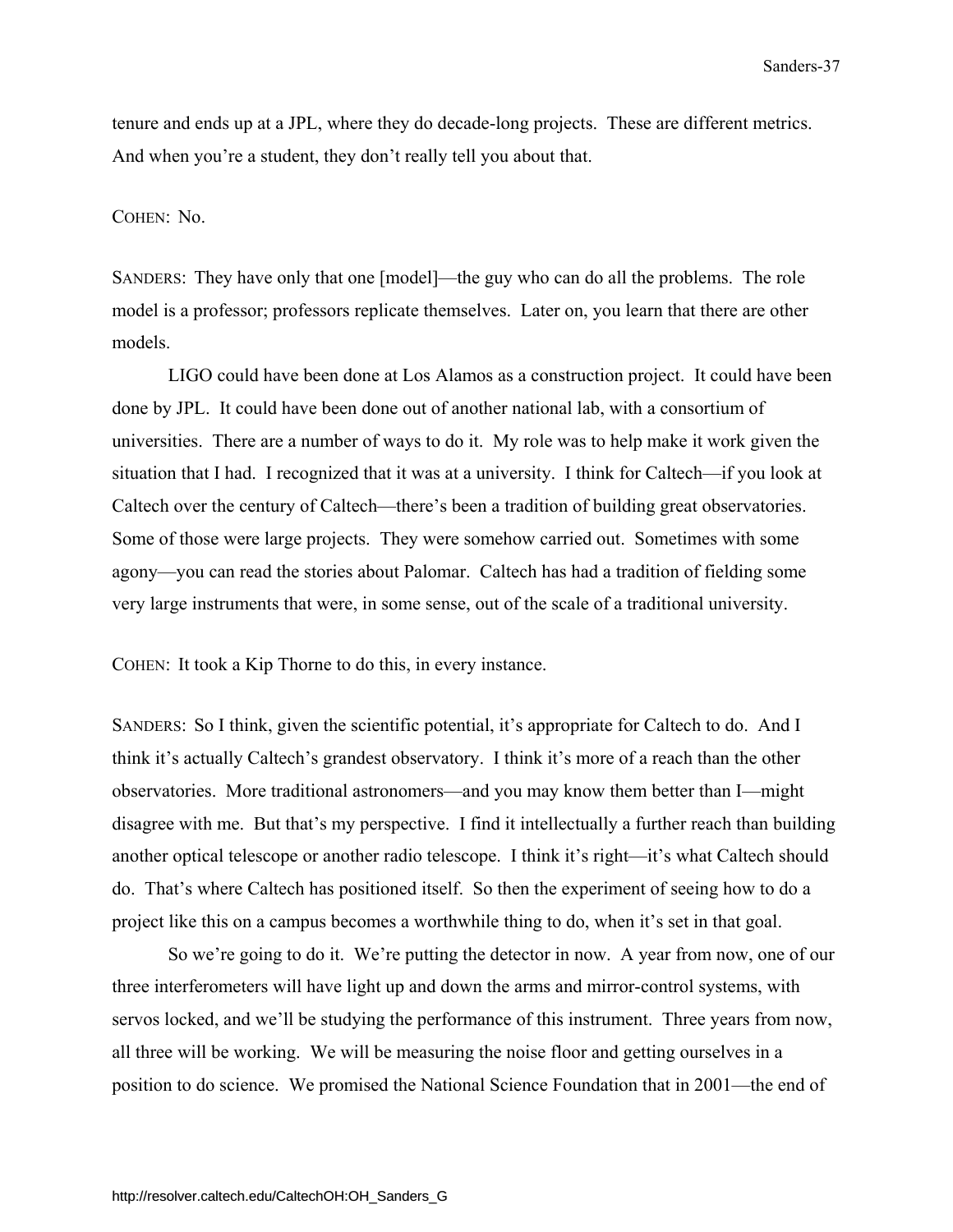2001—we would have all three systems working at the two sites [Hanford, Washington, and Livingston, Louisiana], with the design sensitivity of the initial LIGO. So at Christmastime in 2001, you'll see whether we fulfilled our promise to Congress, the NSF, and—most important to ourselves.

COHEN: And you're optimistic?

SANDERS: I don't see anything in our way right now. We have really great people who are working very hard.

COHEN: Did you replace those twenty people?

SANDERS: Yeah. Some stayed—some very important people. Stan [Stanley E.] Whitcomb [detector group leader] is one of the unifying forces of the old LIGO and the new. He is someone who has a love of the goal, I think. Stan was a bridge during that terrible time, and kept things going. He's up there at Hanford today—two weeks out of three, on his hands and knees with wrenches, putting things together. You don't do that unless you love the experiment. He's come through what you call the controversy. He's a senior guy. And he's out there on his hands and knees.

COHEN: He did leave for a while.

SANDERS: He actually left Drever's group during the 1980s and then came back to work with Robbie. He wants to be there when we see the answer. So some of the key people stayed. Fred Frederick J.] Raab, there are others. And a lot of new, young, bright folks brought in. And then there are a lot of people who aren't scientists—a lot of really outstanding engineers and administrative people.

COHEN: People who were hired for the project?

SANDERS: Hired to carry it out. Some are from JPL—kind of borrowed from JPL—in quality assurance and safety and reliability, and so on. We would have gotten into trouble so many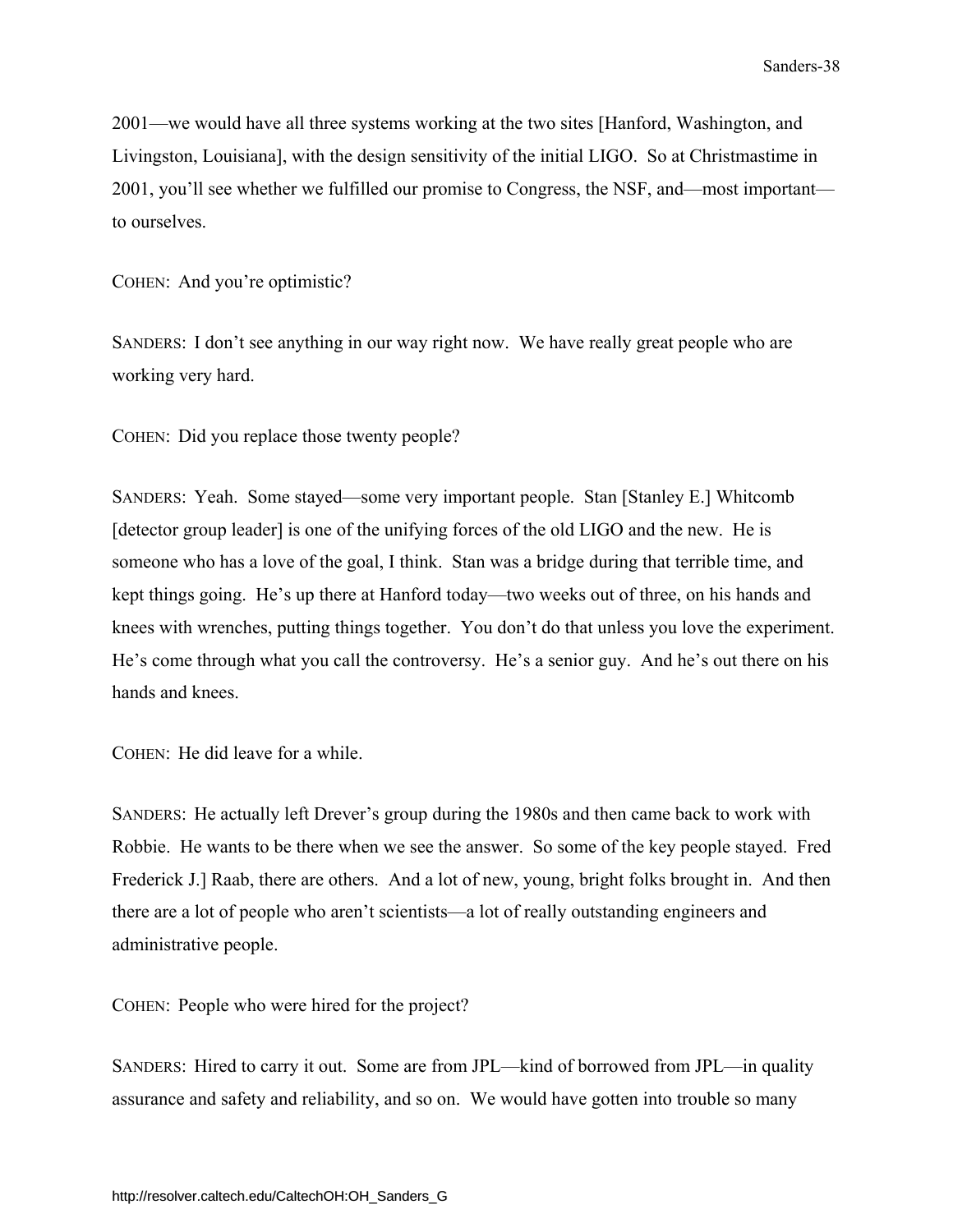<span id="page-44-0"></span>times without these folks, over how we were welding our long vacuum tubes. The expertise is just marvelous. Engineers like Larry [Lawrence W.] Jones and Fred Asiri and John Worden and Gerry Stapfer.

### COHEN: Fred?

SANDERS: Fred Asiri, the guy who's built our civil engineering—our buildings. Larry Jones worked on the beam tube with Rai Weiss—just tireless, meticulous, careful, and totally dedicated. He came to us from JPL. These people are stars. They're heroes on this project. Larry's up there now, installing seismic isolation systems. So the team is very strong. They've coped with technical setbacks and technical adversity, the failure of our optical baffles—a redesign and a refit. And what I've found is that they're resilient and innovative. They can develop workarounds, their morale didn't fall apart. Many of them working at the elastic limit, you know? And pieces are coming in now like crazy—lasers and optics and controls electronics.

COHEN: I feel like I ought to go up there and see this thing.

SANDERS: It's going to go together. You should. We may have trouble making it controllable and understanding all the noise sources, and that's the part that's hard to quantify and hard to predict. But we've dealt with technical difficulties before. I think we will get the instrument close to our schedule, and I think it will work as we planned.

COHEN: Now, how do you find your competition in Europe—the people in Garching?

SANDERS: I've never viewed it as competition. That's been one of the interesting tensions in the development of LIGO in the gravitational-wave community in the four years I've been working on this. A year ago, many members of the French and Italian project [VIRGO] viewed themselves as in competition with us, in the sense that they would like—with their single instrument—to make an observation and report it. Others, and I think wiser ones, understand that with something as difficult to verify and measure as gravitational waves.... We see this in the neutrino oscillations business: someone sees it and most people say, "Now wait to see if it can be confirmed." If VIRGO sees [gravitational waves], or if LIGO does, the community will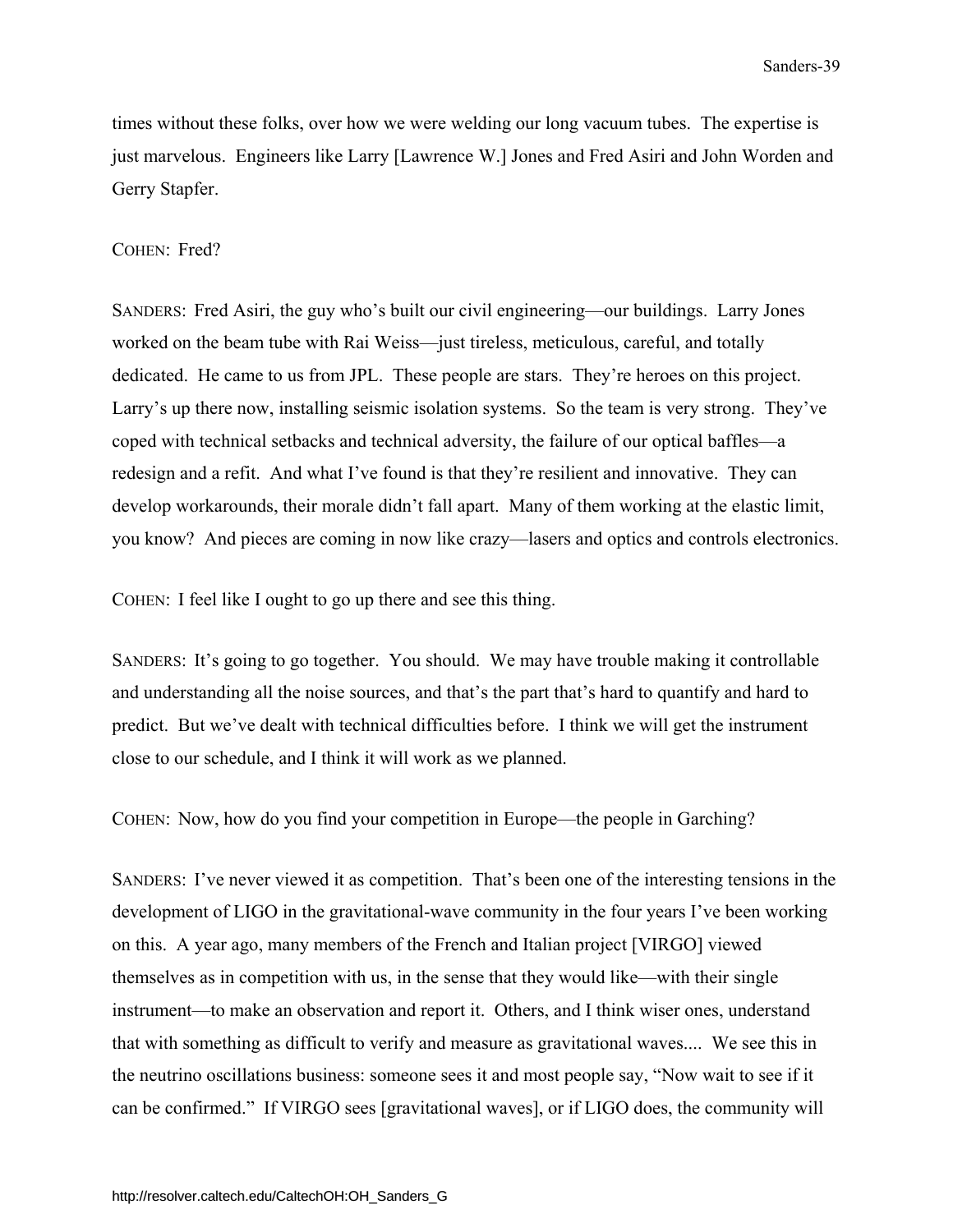look to the other. In fact, there are mathematical and analytical arguments to be made that the best information comes from a unified analysis of the data—a combination, not separate analyses of the data. So the intellectually right thing to do—maybe not the human nature way—is not to compete but to collaborate. A lot of that is actually happening. And within VIRGO—I'm just picking VIRGO as an example—they have groups of people who feel that they should compete. They should have their intellectual quiet in their academy, behind their walls, and look at their data and come out with their results, and then we'll see what happens with LIGO. They should have their privacy, and we should have our privacy. And then there are others who feel that we should work together. So we've developed, for example, a common data format. Early on, we said that we couldn't agree to analyze the data together, but what we could agree on—and it's not controversial—was the format. If later on we decide that we want to analyze the data together, we won't have to translate.

COHEN: That was brilliant. Whose idea was that?

SANDERS: It came from a number of people. Albert Lazzarini had a lot to do with it. Barry did. It just came out in discussions. I remember in January of 1995, the Aspen winter school on gravitational waves—the first little conference we ran for the so-called new LIGO. I got up there and gave a talk and proposed collaborations, but I didn't know how to do it. And I knew it would be controversial. And there was one hell of a conversation among the groups who were present. Out of that conversation came the idea that one of the things we could do was at least agree on a common format. So that idea was around then. We brought that idea back here, and Albert and Barry and others thought it was a good idea. Later, Barry and I talked with the leadership of VIRGO and got together with their people. And a year later, we actually were sitting down and having working meetings on agreeing how to write our data.

COHEN: So how about the Garching group? Was that a different group?

SANDERS: The Germans and the UK—Wales and Scotland—have a group to build something called GEO. They had a proposal for a multikilometer-long instrument also. They didn't get enough money for it. Between CERN and unification with the eastern part of Germany, they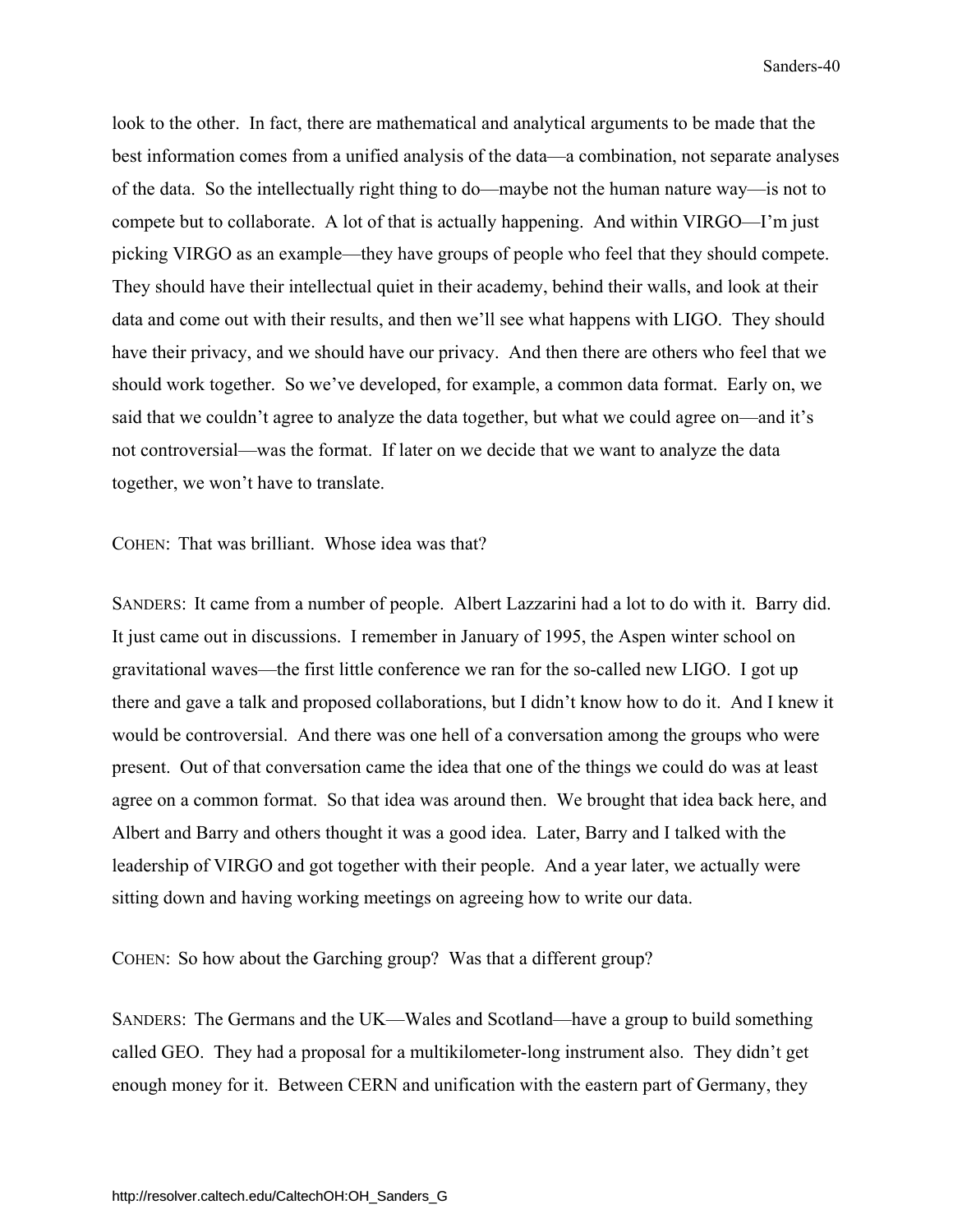were told they could build a 600-meter instrument. It's being done on the campus of the University of Hannover. They're building it. They have some sensitivity to pulsar sources of gravitational waves, but they don't labor under the illusion that [theirs is a] true discovery machine. But they're in the game, and they're doing some extremely clever and aggressive things technologically. And they are collaborating with LIGO and also with the space-borne instrument, LISA [Laser Interferometer Space Antenna]. They're in the middle of discussions about further collaboration with VIRGO. So what I see happening is that this infection is spreading, an infection that we itinerant high-energy physicists introduced; those groups are all collaborating. We've always worked that way, but those groups are now collaborating more and more.

 So the LIGO Scientific Collaboration was formed. That's a collaboration outside the LIGO project that includes those of us who are scientists in LIGO. People from all of these groups, talking about the design during the R&D and now actually doing things toward the revised LIGO instruments—including some people working on the initial ones. So what's happening is something I'm very comfortable with. We've now got a good part of the world community of scientists who are interested in detection of gravitational waves and their exploitation for astronomy working together, creating the future of the field. That wasn't happening before.

COHEN: So you think all this is alive and well and healthy?

SANDERS: I think it's alive and well and emergent. I wouldn't quite yet say that it's healthy, because there are still strains, there are still people coping with the strain of new ideas and what will come out of it. I don't think it's a reversal—it won't fragment as a field—but it will undergo further synthesis.

COHEN: Now, Gary, often the last question I'll ask in an interview like this is a Caltech-based question.

SANDERS: OK.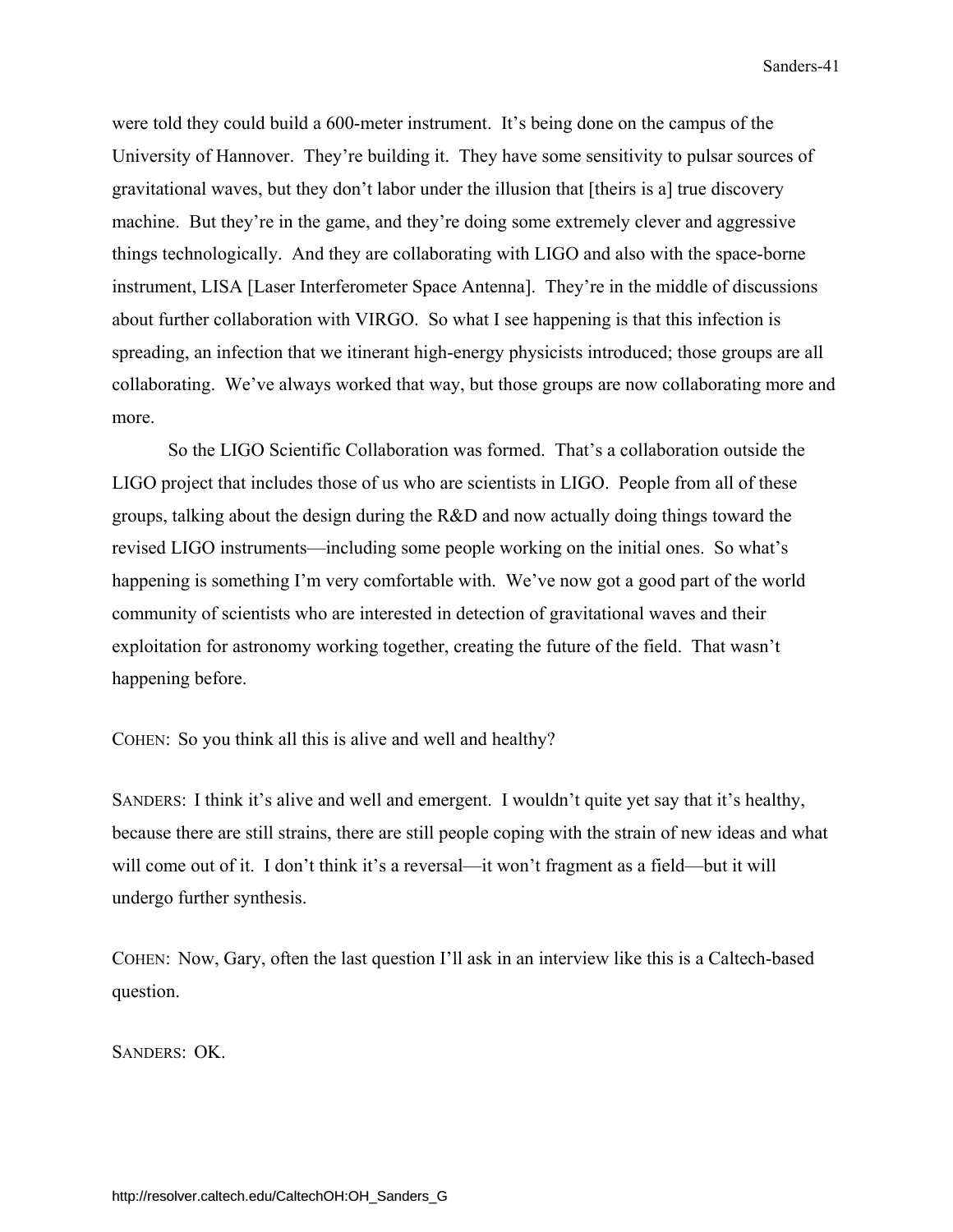COHEN: But you've only been here four years, so that's a little hard for you to be able to answer.

SANDERS: Right.

COHEN: Usually I get the answer, "Oh, I could not have done this anywhere else. This is such a wonderful place." Obviously, that's not going to apply to you.

SANDERS: Well, I told you a little earlier that LIGO could have been built out of a Los Alamos or

a JPL. In fact, during the Robbie Vogt troubles, he explored the idea of having it at Los Alamos. So they're not crazy ideas, they're viable alternatives. I told you already about the tremendous amount of institutional support that got LIGO restarted. I'm even ignoring the intellectual and institutional support that got LIGO started in the first place. The fact is, there was a committee in the 1970s that was driven by Kip—I think [physics professor Thomas A.] Tombrello and Barish were part of it—and it got Caltech committed to the idea of bringing in a faculty member to lead this and go in this direction. That was sustaining intellectual support from the institute. I think it was a vision of where science was likely to go in the future. That paralleled, maybe, what Rai Weiss was doing [at MIT] with somewhat less institutional success. It's what I hope Caltech is doing today in biology and some other things.

COHEN: Well, I think so, yes.

SANDERS: But that's a healthy dynamic in a scientific institution, and it got LIGO started. In that sense, it makes Caltech different from any of these others. These others could have taken it over and carried it out, but the spark, the institutional fervor, was there already at Caltech. I saw it again when LIGO was restarted and I came here. I sensed the commitment there. And the National Science Foundation had it, too. So I think the way I'd answer your question is that Caltech is probably the optimal place to carry it out.

COHEN: Well, I hope so. Our new president [David Baltimore] has come from MIT.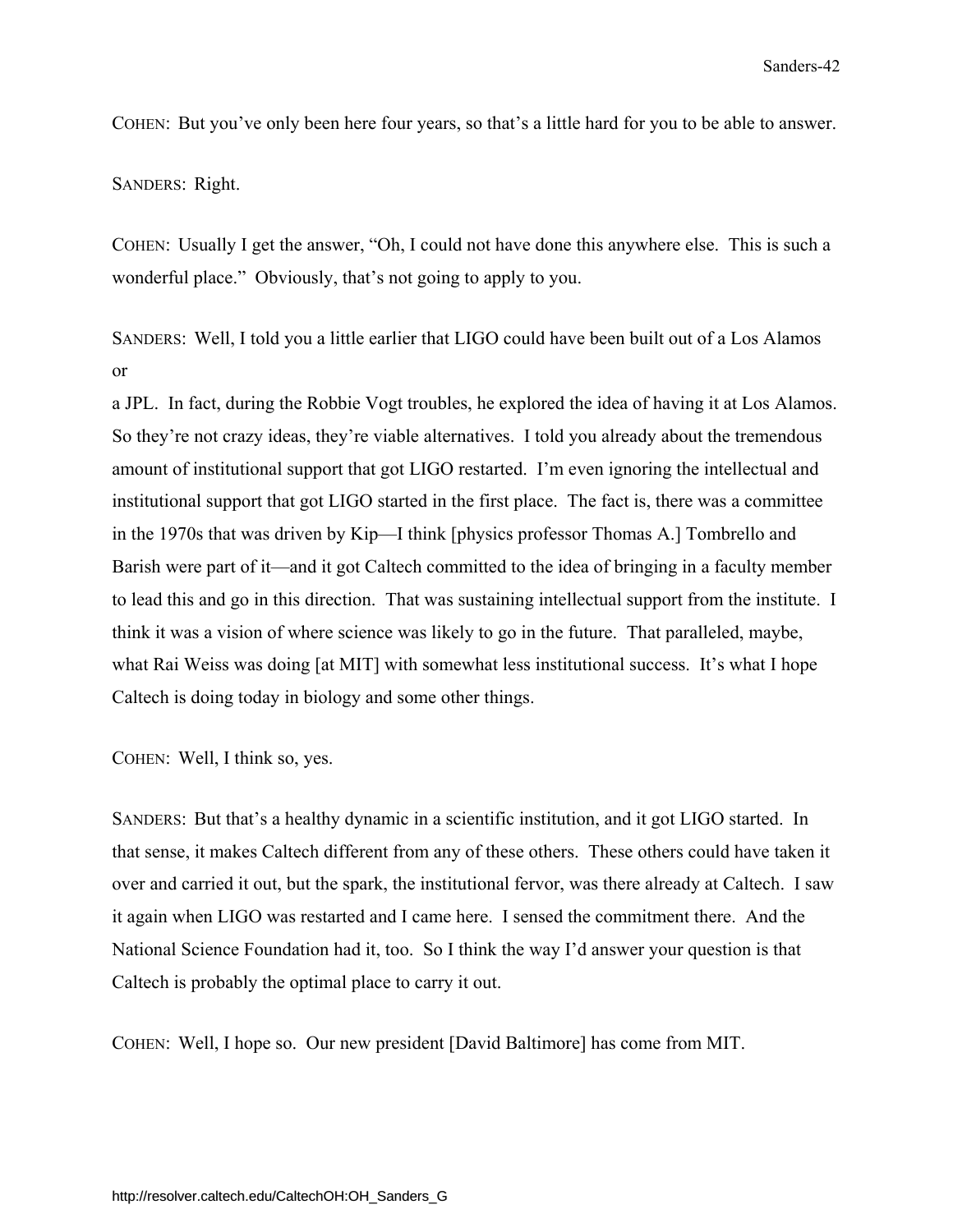SANDERS: He certainly knows MIT well, I'd suspect. He got a heavy dose of an introduction to gravitational waves, for a biologist—through Kip and through several visits with those of us in LIGO.

COHEN: I understand he's very smart.

SANDERS: He seems to be a very smart person.

COHEN: And he's excited by this, too.

SANDERS: And we're on our way to trying this thing on, and doing the science. So Caltech doesn't have to do much for a while. They have to provide a supportive institutional setting. We're launched. I think it's ours, actually, to mess up.

COHEN: Well, very good. Anything else? Any comments? Any last words?

SANDERS: You had an interesting point in your outline—my need for openness.

COHEN: Yes, well—

SANDERS: And I thought, Where did she get that? Because when I worked on the plutonium injection, one of my intellectual focuses was on the role of openness over the years.

COHEN: I got that from Barry.

SANDERS: From Barry, OK.

COHEN: That was his problem. He felt that things were not proceeding, with the Vogt way of doing things.

SANDERS: Right. Barry and I are in resonance on this. There's a poster in my office, a photograph of me given to me by all the folks I worked with on the plutonium injections, where